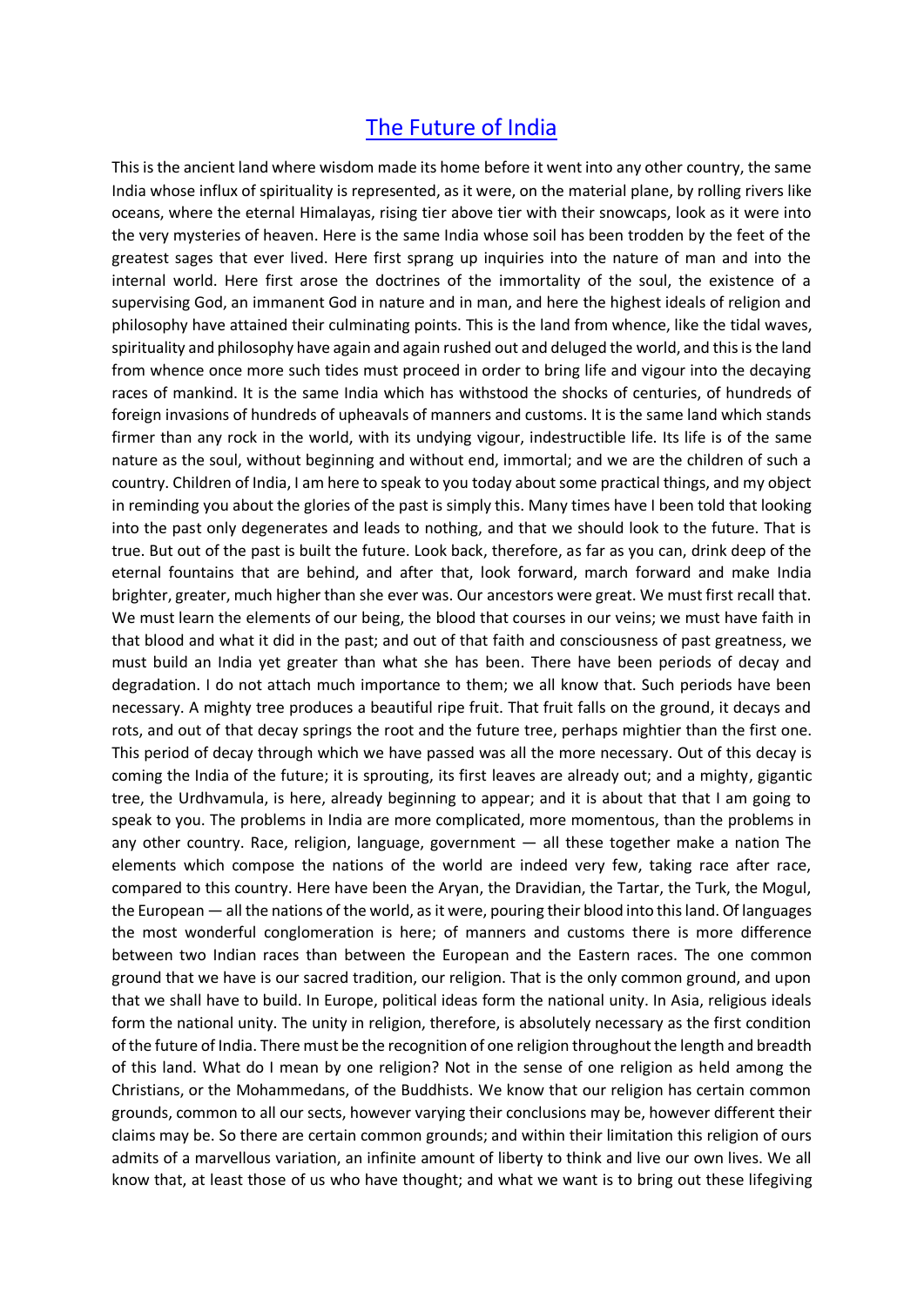common principles of our religion, and let every man, woman, and child, throughout the length and breadth of this country, understand them, know them, and try to bring them out in their lives. This is the first step; and, therefore, it has to be taken. We see how in Asia, and especially in India, race difficulties, linguistic difficulties, social difficulties, national difficulties, all melt away before this unifying power of religion. We know that to the Indian mind there is nothing higher than religious ideals, that this is the keynote of Indian life, and we can only work in the line of least resistance. It is not only true that the ideal of religion is the highest ideal; in the case of India it is the only possible means of work; work in any other line, without first strengthening this, would be disastrous. Therefore the first plank in the making of a future India, the first step that is to be hewn out of that rock of ages, is this unification of religion. All of us have to be taught that we Hindus — dualists, qualified monists, or monists, Shaivas, Vaishnavas, or Pâshupatas — to whatever denomination we may belong, have certain common ideas behind us, and that the time has come when for the well-being of ourselves, for the well-being of our race, we must give up all our little quarrels and differences. Be sure, these quarrels are entirely wrong; they are condemned by our scriptures, forbidden by our forefathers; and those great men from whom we claim our descent, whose blood is in our veins, look down with contempt on their children quarrelling about minute differences. With the giving up of quarrels all other improvements will come. When the life-blood is strong and pure, no disease germ can live in that body. Our life-blood is spirituality. If it flows clear, if it flows strong and pure and vigorous, everything is right; political, social, any other material defects, even the poverty of the land, will all be cured if that blood is pure. For if the disease germ be thrown out, nothing will be able to enter into the blood. To take a simile from modern medicine, we know that there must be two causes to produce a disease, some poison germ outside, and the state of the body. Until the body is in a state to admit the germs, until the body is degraded to a lower vitality so that the germs may enter and thrive and multiply, there is no power in any germ in the world to produce a disease in the body. In fact, millions of germs are continually passing through everyone's body; but so long as it is vigorous, it never is conscious of them. It is only when the body is weak that these germs take possession of it and produce disease. Just so with the national life. It is when the national body is weak that all sorts of disease germs, in the political state of the race or in its social state, in its educational or intellectual state, crowd into the system and produce disease. To remedy it, therefore, we must go to the root of this disease and cleanse the blood of all impurities. The one tendency will be to strengthen the man, to make the blood pure, the body vigorous, so that it will be able to resist and throw off all external poisons. We have seen that our vigour, our strength, nay, our national life is in our religion. I am not going to discuss now whether it is right or not, whether it is correct or not, whether it is beneficial or not in the long run, to have this vitality in religion, but for good or evil it is there; you cannot get out of it, you have it now and for ever, and you have to stand by it, even if you have not the same faith that I have in our religion. You are bound by it, and if you give it up, you are smashed to pieces. That is the life of our race and that must be strengthened. You have withstood the shocks of centuries simply because you took great care of it, you sacrificed everything else for it. Your forefathers underwent everything boldly, even death itself, but preserved their religion. Temple alter temple was broken down by the foreign conqueror, but no sooner had the wave passed than the spire of the temple rose up again. Some of these old temples of Southern India and those like Somnâth of Gujarat will teach you volumes of wisdom, will give you a keener insight into the history of the race than any amount of books. Mark how these temples bear the marks of a hundred attacks and a hundred regenerations, continually destroyed and continually springing up out of the ruins, rejuvenated and strong as ever! That is the national mind, that is the national life-current. Follow it and it leads to glory. Give it up and you die; death will be the only result, annihilation the only effect, the moment you step beyond that life-current. I do not mean to say that other things are not necessary. I do not mean to say that political or social improvements are not necessary, but what I mean is this, and I want you to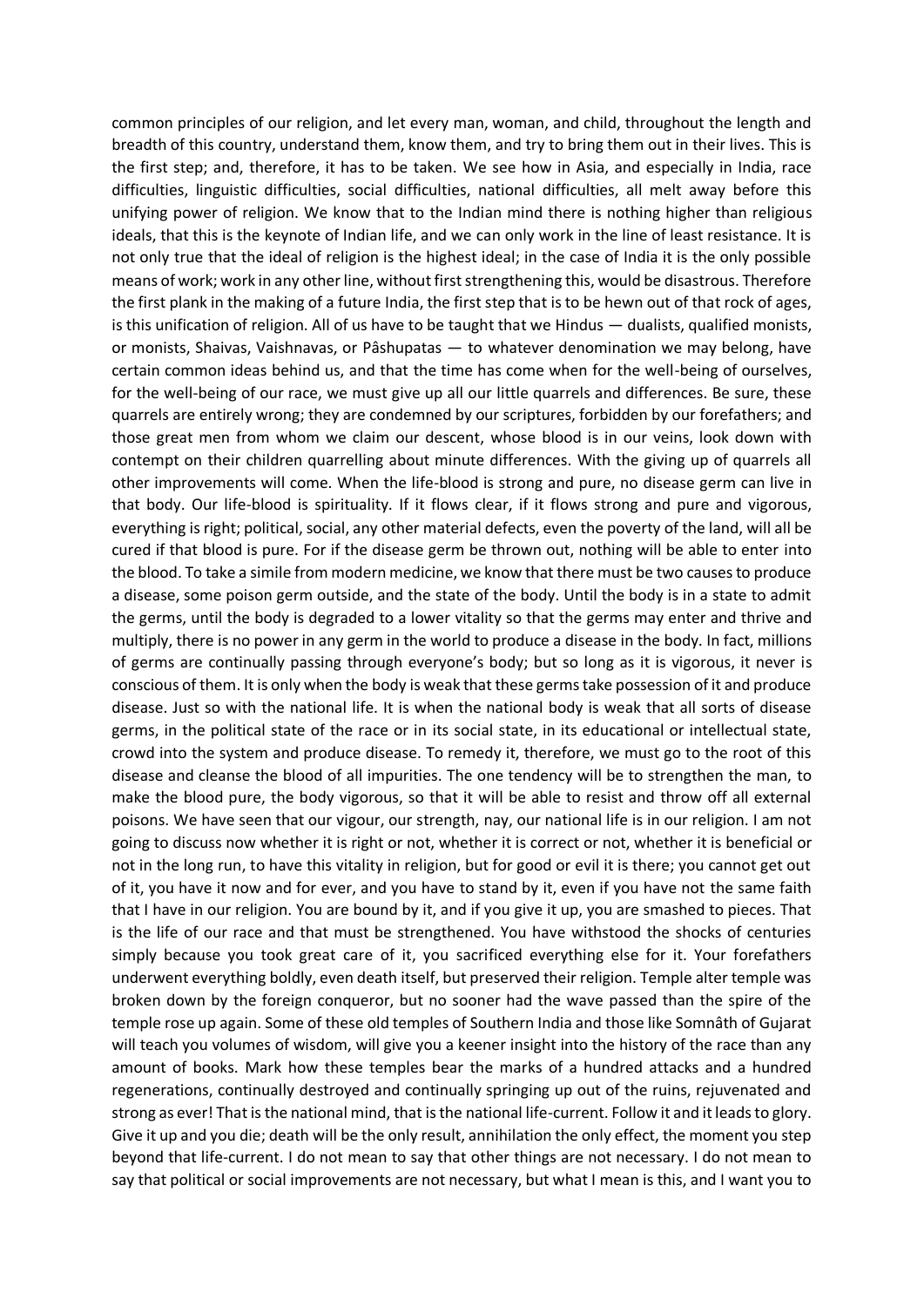bear it in mind, that they are secondary here and that religion is primary. The Indian mind is first religious, then anything else. So this is to be strengthened, and how to do it? I will lay before you my ideas. They have been in my mind for a long time, even years before I left the shores of Madras for America, and that I went to America and England was simply for propagating those ideas. I did not care at all for the Parliament of Religions or anything else; it was simply an opportunity; for it was really those ideas of mine that took me all over the world. My idea is first of all to bring out the gems of spirituality that are stored up in our books and in the possession of a few only, hidden, as it were, in monasteries and in forests — to bring them out; to bring the knowledge out of them, not only from the hands where it is hidden, but from the still more inaccessible chest, the language in which it is preserved, the incrustation of centuries of Sanskrit words. In one word, I want to make them popular. I want to bring out these ideas and let them be the common property of all, of every man in India, whether he knows the Sanskrit language or not. The great difficulty in the way is the Sanskrit language — the glorious language of ours; and this difficulty cannot be removed until  $-$  if it is possible  $-$  the whole of our nation are good Sanskrit scholars. You will understand the difficulty when I tell you that I have been studying this language all my life, and yet every new book is new to me. How much more difficult would it then be for people who never had time to study the language thoroughly! Therefore the ideas must be taught in the language of the people; at the same time, Sanskrit education must go on along with it, because the very sound of Sanskrit words gives a prestige and a power and a strength to the race. The attempts of the great Ramanuja and of Chaitanya and of Kabir to raise the lower classes of India show that marvellous results were attained during the lifetime of those great prophets; yet the later failures have to be explained, and cause shown why the effect of their teachings stopped almost within a century of the passing away of these great Masters. The secret is here. They raised the lower classes; they had all the wish that these should come up, but they did not apply their energies to the spreading of the Sanskrit language among the masses. Even the great Buddha made one false step when he stopped the Sanskrit language from being studied by the masses. He wanted rapid and immediate results, and translated and preached in the language of the day, Pâli. That was grand; he spoke in the language of the people, and the people understood him. That was great; it spread the ideas quickly and made them reach far and wide. But along with that, Sanskrit ought to have spread. Knowledge came, but the prestige was not there, culture was not there. It is culture that withstands shocks, not a simple mass of knowledge. You can put a mass of knowledge into the world, but that will not do it much good. There must come culture into the blood. We all know in modern times of nations which have masses of knowledge, but what of them? They are like tigers, they are like savages, because culture is not there. Knowledge is only skindeep, as civilisation is, and a little scratch brings out the old savage. Such things happen; this is the danger. Teach the masses in the vernaculars, give them ideas; they will get information, but something more is necessary; give them culture. Until you give them that, there can be no permanence in the raised condition of the masses. There will be another caste created, having the advantage of the Sanskrit language, which will quickly get above the rest and rule them all the same. The only safety, I tell you men who belong to the lower castes, the only way to raise your condition is to study Sanskrit, and this fighting and writing and frothing against the higher castes is in vain, it does no good, and it creates fight and quarrel, and this race, unfortunately already divided, is going to be divided more and more. The only way to bring about the levelling of caste is to appropriate the culture, the education which is the strength of the higher castes. That done, you have what you want In connection with this I want to discuss one question which it has a particular bearing with regard to Madras. There is a theory that there was a race of mankind in Southern India called Dravidians, entirely differing from another race in Northern India called the Aryans, and that the Southern India Brâhmins are the only Aryans that came from the North, the other men of Southern India belong to an entirely different caste and race to those of Southern India Brahmins. Now I beg your pardon, Mr. Philologist, this is entirely unfounded. The only proof of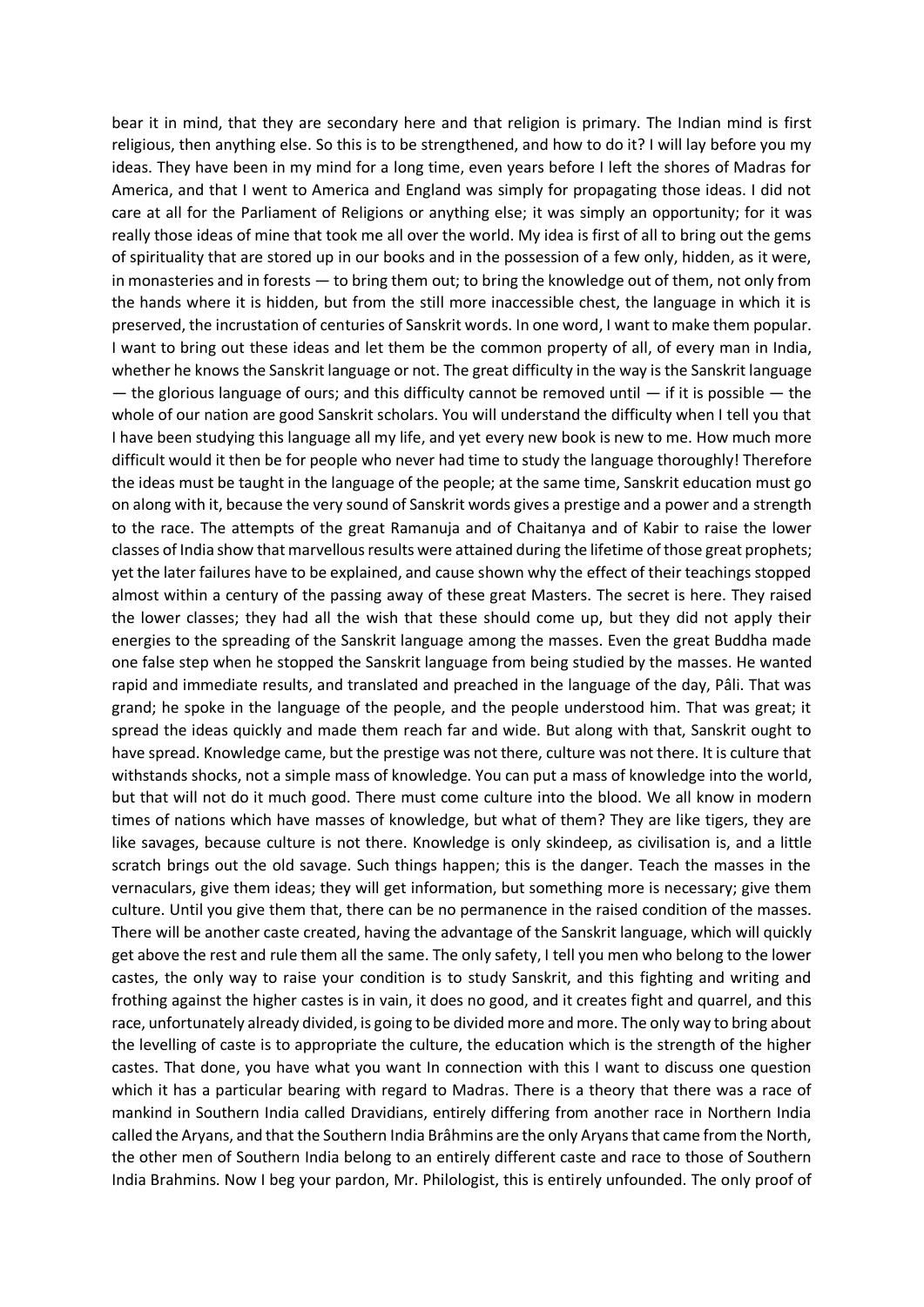it is that there is a difference of language between the North and the South. I do not see any other difference. We are so many Northern men here, and I ask my European friends to pick out the Northern and Southern men from this assembly. Where is the difference? A little difference of language. But the Brahmins are a race that came here speaking the Sanskrit language! Well then, they took up the Dravidian language and forgot their Sanskrit. Why should not the other castes have done the same? Why should not all the other castes have come one after the other from Northern India, taken up the Dravidian language, and so forgotten their own? That is an argument working both ways. Do not believe in such silly things. There may have been a Dravidian people who vanished from here, and the few who remained lived in forests and other places. It is quite possible that the language may have been taken up, but all these are Aryans who came from the North. The whole of India is Aryan, nothing else. Then there is the other idea that the Shudra caste are surely the aborigines. What are they? They are slaves. They say history repeats itself. The Americans, English, Dutch, and the Portuguese got hold of the poor Africans and made them work hard while they lived, and their children of mixed birth were born in slavery and kept in that condition for a long period. From that wonderful example, the mind jumps back several thousand years and fancies that the same thing happened here, and our archaeologist dreams of India being full of dark-eyed aborigines, and the bright Aryan came from — the Lord knows where. According to some, they came from Central Tibet, others will have it that they came from Central Asia. There are patriotic Englishmen who think that the Aryans were all red-haired. Others, according to their idea, think that they were all black-haired. If the writer happens to be a blackhaired man, the Aryans were all black-haired. Of late, there was an attempt made to prove that the Aryans lived on the Swiss lakes. I should not be sorry if they had been all drowned there, theory and all. Some say now that they lived at the North Pole. Lord bless the Aryans and their habitations! As for the truth of these theories, there is not one word in our scriptures, not one, to prove that the Aryan ever came from anywhere outside of India, and in ancient India was included Afghanistan. There it ends. And the theory that the Shudra caste were all non-Aryans and they were a multitude, is equally illogical and equally irrational. It could not have been possible in those days that a few Aryans settled and lived there with a hundred thousand slaves at their command. These slaves would have eaten them up, made "chutney" of them in five minutes. The only explanation is to be found in the Mahâbhârata, which says that in the beginning of the Satya Yuga there was one caste, the Brahmins, and then by difference of occupations they went on dividing themselves into different castes, and that is the only true and rational explanation that has been given. And in the coming Satya Yuga all the other castes will have to go back to the same condition. The solution of the caste problem in India, therefore, assumes this form, not to degrade the higher castes, not to crush out the Brahmin. The Brahminhood is the ideal of humanity in India, as wonderfully put forward by Shankaracharya at the beginning of his commentary on the Gitâ, where he speaks about the reason for Krishna's coming as a preacher for the preservation of Brahminhood, of Brahminness. That was the great end. This Brahmin, the man of God, he who has known Brahman, the ideal man, the perfect man, must remain; he must not go. And with all the defects of the caste now, we know that we must all be ready to give to the Brahmins this credit, that from them have come more men with real Brahminness in them than from all the other castes. That is true. That is the credit due to them from all the other castes. We must be bold enough, must be brave enough to speak of their defects, but at the same time we must give the credit that is due to them. Remember the old English proverb, "Give every man his due". Therefore, my friends, it is no use fighting among the castes. What good will it do? It will divide us all the more, weaken us all the more, degrade us all the more. The days of exclusive privileges and exclusive claims are gone, gone for ever from the soil of India, and it is one of the great blessings of the British Rule in India. Even to the Mohammedan Rule we owe that great blessing, the destruction of exclusive privilege. That Rule was, after all, not all bad; nothing is all bad, and nothing is all good. The Mohammedan conquest of India came as a salvation to the downtrodden, to the poor. That is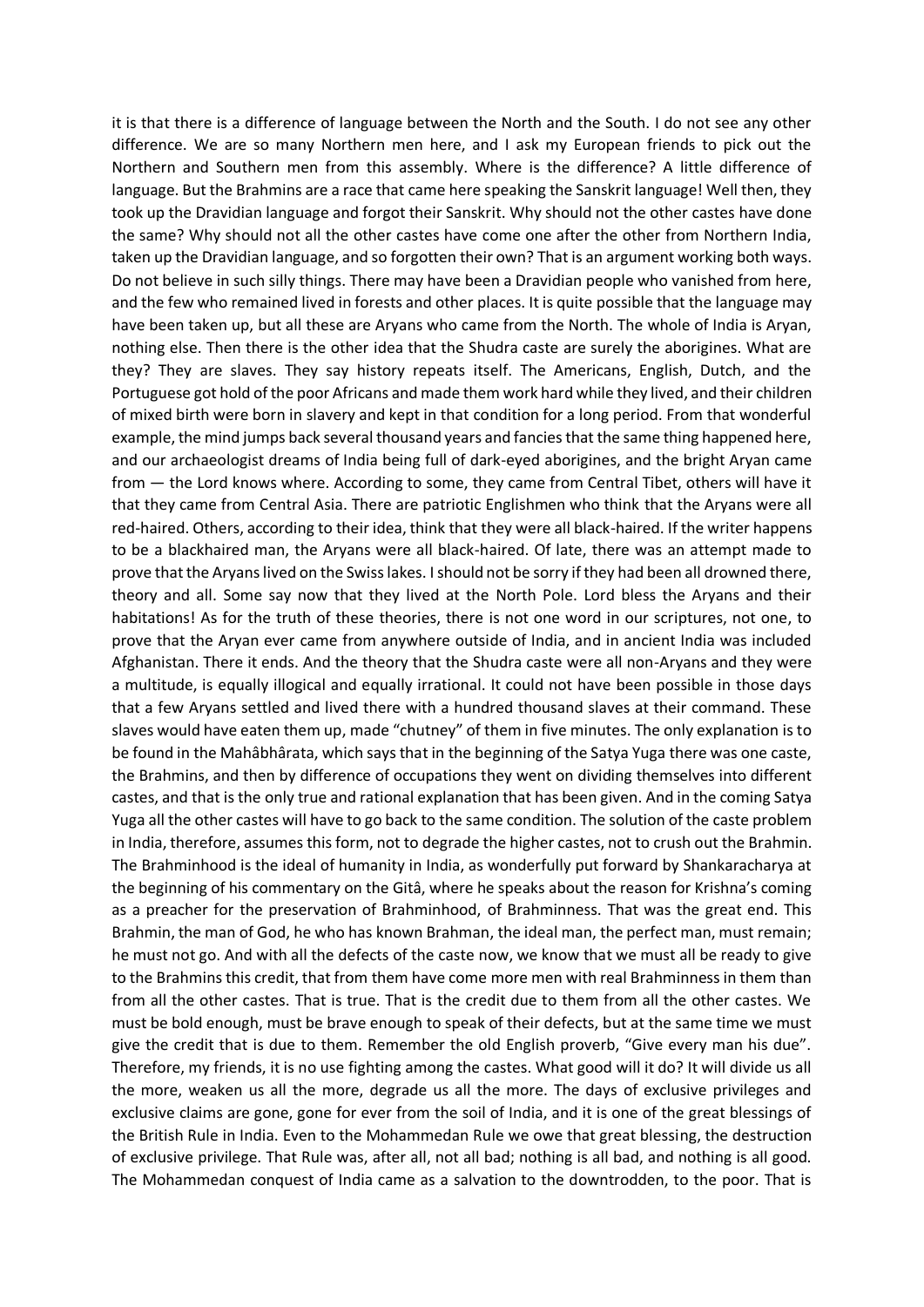why one-fifth of our people have become Mohammedans. It was not the sword that did it all. It would be the height of madness to think it was all the work of sword and fire. And one-fifth — one-half — of your Madras people will become Christians if you do not take care. Was there ever a sillier thing before in the world than what I saw in Malabar country? The poor Pariah is not allowed to pass through the same street as the high-caste man, but if he changes his name to a hodge-podge English name, it is all right; or to a Mohammedan name, it is all right. What inference would you draw except that these Malabaris are all lunatics, their homes so many lunatic asylums, and that they are to be treated with derision by every race in India until they mend their manners and know better. Shame upon them that such wicked and diabolical customs are allowed; their own children are allowed to die of starvation, but as soon as they take up some other religion they are well fed. There ought to be no more fight between the castes. The solution is not by bringing down the higher, but by raising the lower up to the level of the higher. And that is the line of work that is found in all our books, in spite of what you may hear from some people whose knowledge of their own scriptures and whose capacity to understand the mighty plans of the ancients are only zero. They do not understand, but those do that have brains, that have the intellect to grasp the whole scope of the work. They stand aside and follow the wonderful procession of national life through the ages. They can trace it step by step through all the books, ancient and modern. What is the plan? The ideal at one end is the Brahmin and the ideal at the other end is the Chandâla, and the whole work is to raise the Chandala up to the Brahmin. Slowly and slowly you find more and more privileges granted to them. There are books where you read such fierce words as these: "If the Shudra hears the Vedas, fill his ears with molten lead, and if he remembers a line, cut his tongue out. If he says to the Brahmin, 'You Brahmin', cut his tongue out". This is diabolical old barbarism no doubt; that goes without saying; but do not blame the law-givers, who simply record the customs of some section of the community. Such devils sometimes arose among the ancients. There have been devils everywhere more or less in all ages. Accordingly, you will find that later on, this tone is modified a little, as for instance, "Do not disturb the Shudras, but do not teach them higher things". Then gradually we find in other Smritis, especially in those that have full power now, that if the Shudras imitate the manners and customs of the Brahmins they do well, they ought to be encouraged. Thus it is going on. I have no time to place before you all these workings, nor how they can be traced in detail; but coming to plain facts, we find that all the castes are to rise slowly and slowly. There are thousands of castes, and some are even getting admission into Brahminhood, for what prevents any caste from declaring they are Brahmins? Thus caste, with all its rigour, has been created in that manner. Let us suppose that there are castes here with ten thousand people in each. If these put their heads together and say, we will call ourselves Brahmins, nothing can stop them; I have seen it in my own life. Some castes become strong, and as soon as they all agree, who is to say nay? Because whatever it was, each caste was exclusive of the other. It did not meddle with others' affairs; even the several divisions of one caste did not meddle with the other divisions, and those powerful epoch-makers, Shankaracharya and others, were the great caste-makers. I cannot tell you all the wonderful things they fabricated, and some of you may resent what I have to say. But in my travels and experiences I have traced them out, and have arrived at most wonderful results. They would sometimes get hordes of Baluchis and at once make them Kshatriyas, also get hold of hordes of fishermen and make them Brahmins forthwith. They were all Rishis and sages, and we have to bow down to their memory. So, be you all Rishis and sages; that is the secret. More or less we shall all be Rishis. What is meant by a Rishi? The pure one. Be pure first, and you will have power. Simply saying, "I am a Rishi", will not do; but when you are a Rishi you will find that others obey you instinctively. Something mysterious emanates from you, which makes them follow you, makes them hear you, makes them unconsciously, even against their will, carry out your plans. That is Rishihood. Now as to the details, they of course have to be worked out through generations. But this is merely a suggestion in order to show you that these quarrels should cease. Especially do I regret that in Moslem times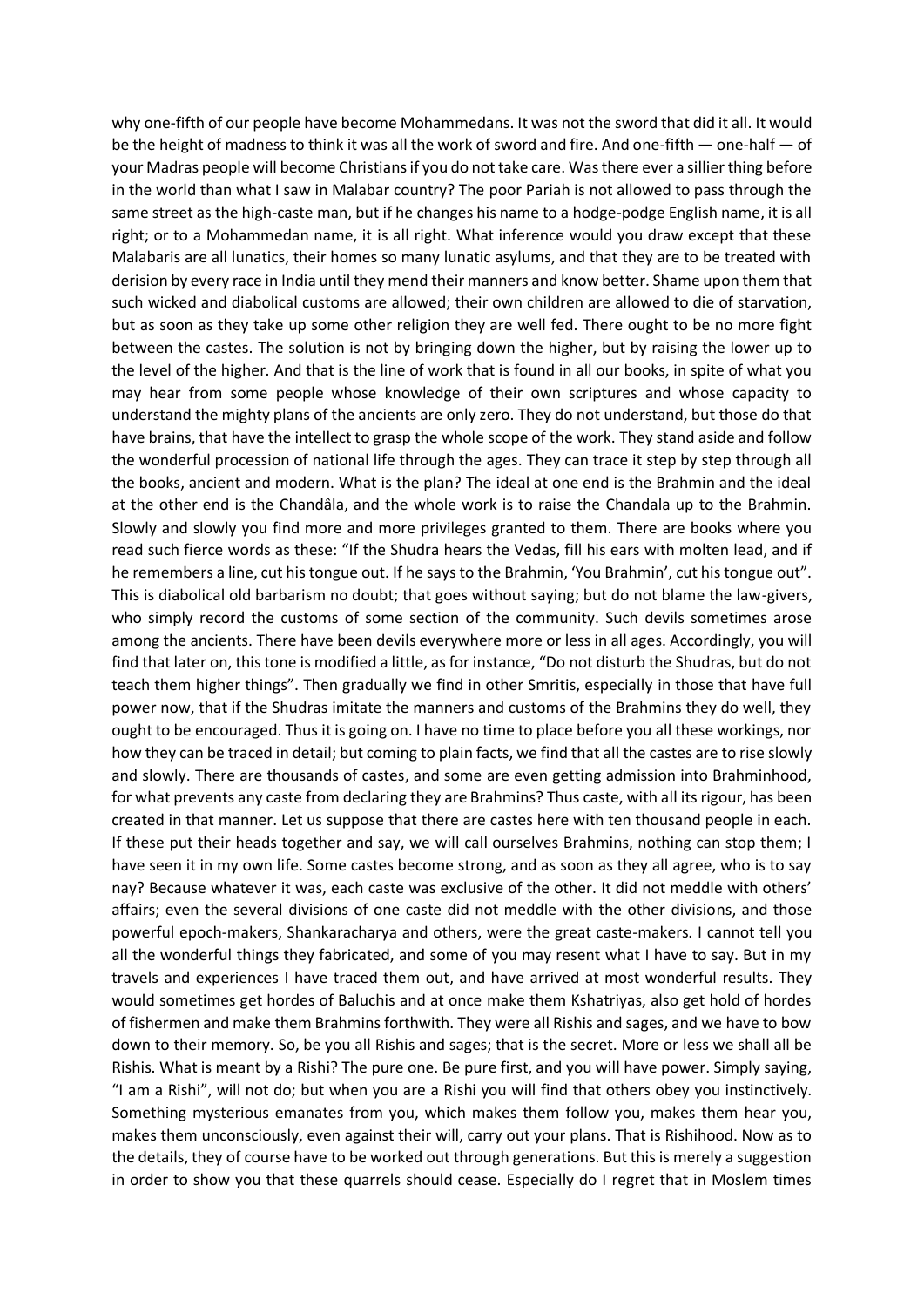there should be so much dissension between the castes. This must stop. It is useless on both sides, especially on the side of the higher caste, the Brahmin, because the day for these privileges and exclusive claims is gone. The duty of every aristocracy is to dig its own grave, and the sooner it does so, the better. The more it delays, the more it will fester and the worse death it will die. It is the duty of the Brahmin, therefore, to work for the salvation of the rest of mankind in India. If he does that, and so long as he does that, he is a Brahmin, but he is no Brahmin when he goes about making money. You on the other hand should give help only to the real Brahmin who deserves it; that leads to heaven. But sometimes a gift to another person who does not deserve it leads to the other place, says our scripture. You must be on your guard about that. He only is the Brahmin who has no secular employment. Secular employment is not for the Brahmin but for the other castes. To the Brahmins I appeal, that they must work hard to raise the Indian people by teaching them what they know, by giving out the culture that they have accumulated for centuries. It is clearly the duty of the Brahmins of India to remember what real Brahminhood is. As Manu says, all these privileges and honours are given to the Brahmin, because "with him is the treasury of virtue". He must open that treasury and distribute its valuables to the world. It is true that he was the earliest preacher to the Indian races, he was the first to renounce everything in order to attain to the higher realisation of life before others could reach to the idea. It was not his fault that he marched ahead of the other caste. Why did not the other castes so understand and do as he did? Why did they sit down and be lazy, and let the Brahmins win the race? But it is one thing to gain an advantage, and another thing to preserve it for evil use. Whenever power is used for evil, it becomes diabolical; it must be used for good only. So this accumulated culture of ages of which the Brahmin has been the trustee, he must now give to the people at large, and it was because he did not give it to the people that the Mohammedan invasion was possible. It was because he did not open this treasury to the people from the beginning, that for a thousand years we have been trodden under the heels of every one who chose to come to India. It was through that we have become degraded, and the first task must be to break open the cells that hide the wonderful treasures which our common ancestors accumulated; bring them out and give them to everybody and the Brahmin must be the first to do it. There is an old superstition in Bengal that if the cobra that bites, sucks out his own poison from the patient, the man must survive. Well then, the Brahmin must suck out his own poison. To the non-Brahmin castes I say, wait, be not in a hurry. Do not seize every opportunity of fighting the Brahmin, because, as I have shown, you are suffering from your own fault. Who told you to neglect spirituality and Sanskrit learning? What have you been doing all this time? Why have you been indifferent? Why do you now fret and fume because somebody else had more brains, more energy, more pluck and go, than you? Instead of wasting your energies in vain discussions and quarrels in the newspapers, instead of fighting and quarrelling in your own homes — which is sinful — use all your energies in acquiring the culture which the Brahmin has, and the thing is done. Why do you not become Sanskrit scholars? Why do you not spend millions to bring Sanskrit education to all the castes of India? That is the question. The moment you do these things, you are equal to the Brahmin. That is the secret of power in India. Sanskrit and prestige go together in India. As soon as you have that, none dares say anything against you. That is the one secret; take that up. The whole universe, to use the ancient Advaitist's simile, is in a state of selfhypnotism. It is will that is the power. It is the man of strong will that throws, as it were, a halo round him and brings all other people to the same state of vibration as he has in his own mind. Such gigantic men do appear. And what is the idea? When a powerful individual appears, his personality infuses his thoughts into us, and many of us come to have the same thoughts, and thus we become powerful. Why is it that organizations are so powerful? Do not say organization is material. Why is it, to take a case in point, that forty millions of Englishmen rule three hundred millions of people here? What is the psychological explanation? These forty millions put their wills together and that means infinite power, and you three hundred millions have a will each separate from the other. Therefore to make a great future India, the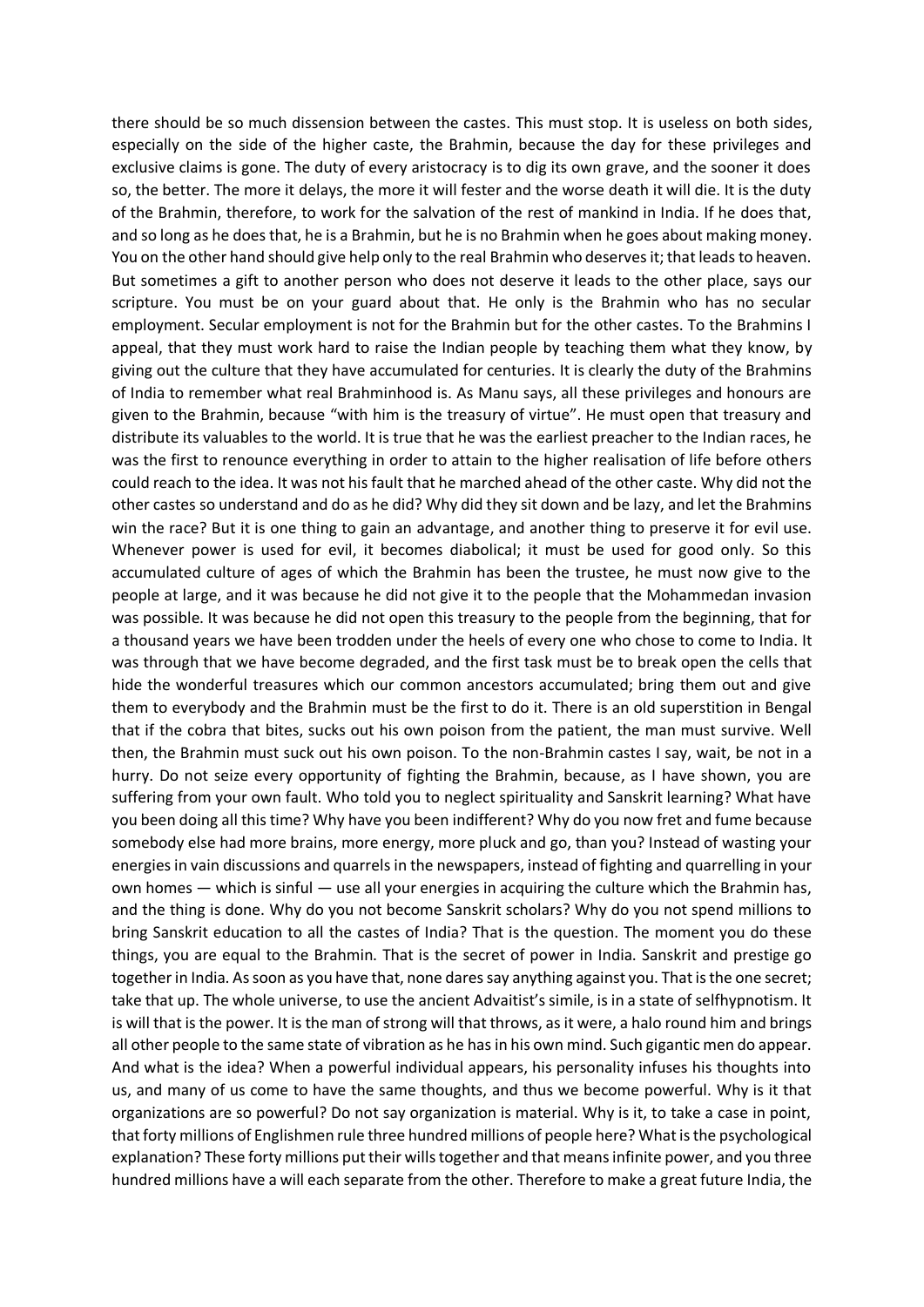whole secret lies in organization, accumulation of power, co-ordination of wills. Already before my mind rises one of the marvellous verses of the RigVeda Samhitâ which says, "Be thou all of one mind, be thou all of one thought, for in the days of yore, the gods being of one mind were enabled to receive oblations." That the gods can be worshipped by men is because they are of one mind. Being of one mind is the secret of society. And the more you go on fighting and quarrelling about all trivialities such as "Dravidian" and "Aryan", and the question of Brahmins and non-Brahmins and all that, the further you are off from that accumulation of energy and power which is going to make the future India. For mark you, the future India depends entirely upon that. That is the secret — accumulation of willpower, coordination, bringing them all, as it here, into one focus. Each Chinaman thinks in his own way, and a handful of Japanese all think in the same way, and you know the result. That is how it goes throughout the history of the world. You find in every case, compact little nations always governing and ruling huge unwieldy nations, and this is natural, because it is easier for the little compact nations to bring their ideas into the same focus, and thus they become developed. And the bigger the nation, the more unwieldy it is. Born, as it were, a disorganised mob, they cannot combine. All these dissensions must stop. There is yet another defect in us. Ladies, excuse me, but through centuries of slavery, we have become like a nation of women. You scarcely can get three women together for five minutes in this country or any other country, but they quarrel. Women make big societies in European countries, and make tremendous declarations of women's power and so on; then they quarrel, and some man comes and rules them all. All over the world they still require some man to rule them. We are like them. Women we are. If a woman comes to lead women, they all begin immediately to criticise her, tear her to pieces, and make her sit down. If a man comes and gives them a little harsh treatment, scolds them now and then, it is all right, they have been used to that sort of mesmerism. The whole world is full of such mesmerists and hypnotists. In the same way, if one of our countrymen stands up and tries to become great, we all try to hold him down, but if a foreigner comes and tries to kick us, it is all right. We have been used to it, have we not? And slaves must become great masters! So give up being a slave. For the next fifty years this alone shall be our keynote — this, our great Mother India. Let all other vain gods disappear for the time from our minds. This is the only god that is awake, our own race — "everywhere his hands, everywhere his feet, everywhere his ears, he covers everything." All other gods are sleeping. What vain gods shall we go after and yet cannot worship the god that we see all round us, the Virât? When we have worshipped this, we shall be able to worship all other gods. Before we can crawl half a mile, we want to cross the ocean like Hanumân! It cannot be. Everyone going to be a Yogi, everyone going to meditate! It cannot be. The whole day mixing with the world with Karma Kânda, and in the evening sitting down and blowing through your nose! Is it so easy? Should Rishis come flying through the air, because you have blown three times through the nose? Is it a joke? It is all nonsense. What is needed is Chittashuddhi, purification of the heart. And how does that come? The first of all worship is the worship of the Virat — of those all around us. Worship It. Worship is the exact equivalent of the Sanskrit word, and no other English word will do. These are all our gods — men and animals; and the first gods we have to worship are our countrymen. These we have to worship, instead of being jealous of each other and fighting each other. It is the most terrible Karma for which we are suffering, and yet it does not open our eyes! Well, the subject is so great that I do not know where to stop, and I must bring my lecture to a close by placing before you in a few words the plans I want to carry out in Madras. We must have a hold on the spiritual and secular education of the nation. Do you understand that? You must dream it, you must talk it, you must think its and you must work it out. Till then there is no salvation for the race. The education that you are getting now has some good points, but it has a tremendous disadvantage which is so great that the good things are all weighed down. In the first place it is not a man-making education, it is merely and entirely a negative education. A negative education or any training that is based on negation, is worse than death. The child is taken to school, and the first thing he learns is that his father is a fool, the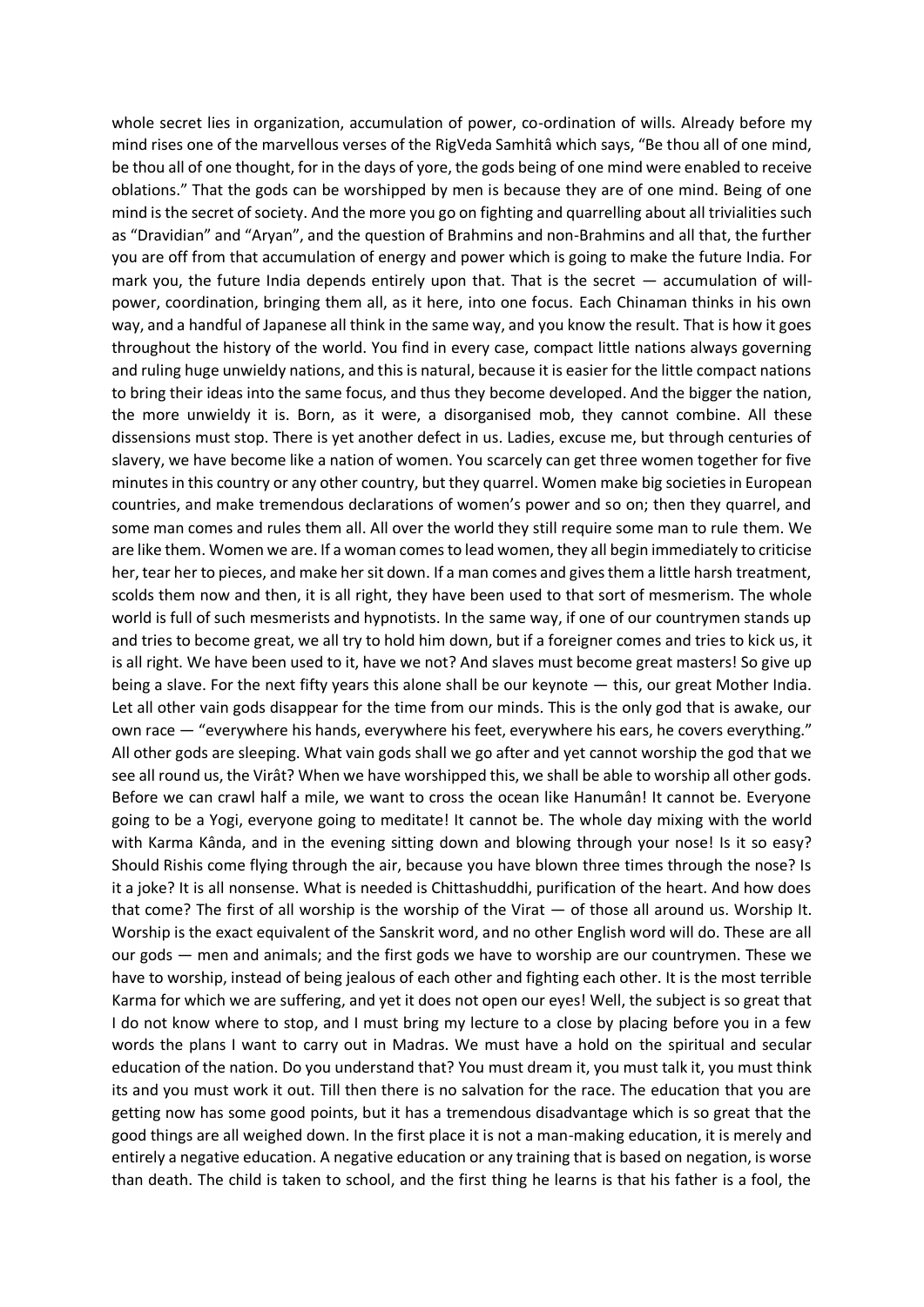second thing that his grandfather is a lunatic, the third thing that all his teachers are hypocrites, the fourth that all the sacred books are lies! By the time he is sixteen he is a mass of negation, lifeless and boneless. And the result is that fifty years of such education has not produced one original man in the three Presidencies. Every man of originality that has been produced has been educated elsewhere, and not in this country, or they have gone to the old universities once more to cleanse themselves of superstitions. Education is not the amount of information that is put into your brain and runs riot there, undigested, all your life. We must have life-building, man-making, charactermaking assimilation of ideas. If you have assimilated five ideas and made them your life and character, you have more education than any man who has got by heart a whole library  $-$  "The ass carrying its load of sandalwood knows only the weight and not the value of the sandalwood." If education is identical with information, the libraries are the greatest sages in the world, and encyclopaedias are the Rishis. The ideal, therefore, is that we must have the whole education of our country, spiritual and secular, in our own hands, and it must be on national lines, through national methods as far as practical. Of course this is a very big scheme, a very big plan. I do not know whether it will ever work out. But we must begin the work. But how? Take Madras, for instance. We must have a temple, for with Hindus religion must come first. Then, you may say, all sects will quarrel about it. But we will make it a nonsectarian temple, having only "Om" as the symbol, the greatest symbol of any sect. If there is any sect here which believes that "Om" ought not to be the symbol, it has no right to call itself Hindu. All will have the right to interpret Hinduism, each one according to his own sect ideas, but we must have a common temple. You can have your own images and symbols in other places, but do not quarrel here with those who differ from you. Here should be taught the common grounds of our different sects, and at the same time the different sects should have perfect liberty to come and teach their doctrines, with only one restriction, that is, not to quarrel with other sects. Say what you have to say, the world wants it; but the world has no time to hear what you think about other people; you can keep that to yourselves. Secondly, in connection with this temple there should be an institution to train teachers who must go about preaching religion and giving secular education to our people; they must carry both. As we have been already carrying religion from door to door, let us along with it carry secular education also. That can be easily done. Then the work will extend through these bands of teachers and preachers, and gradually we shall have similar temples in other places, until we have covered the whole of India. That is my plan. It may appear gigantic, but it is much needed. You may ask, where is the money. Money is not needed. Money is nothing. For the last twelve years of my life, I did not know where the next meal would come from; but money and everything else I want must come, because they are my slaves, and not I theirs; money and everything else must come. Must — that is the word. Where are the men? That is the question. Young men of Madras, my hope is in you. Will you respond to the call of your nation? Each one of you has a glorious future if you dare believe me. Have a tremendous faith in yourselves, like the faith I had when I was a child, and which I am working out now. Have that faith, each one of you, in yourself — that eternal power is lodged in every soul — and you will revive the whole of India. Ay, we will then go to every country under the sun, and our ideas will before long be a component of the many forces that are working to make up every nation in the world. We must enter into the life of every race in India and abroad; shall have to work to bring this about. Now for that, I want young men. "It is the young, the strong, and healthy, of sharp intellect that will reach the Lord", say the Vedas. This is the time to decide your future — while you possess the energy of youth, not when you are worn out and jaded, but in the freshness and vigour of youth. Work — this is the time; for the freshest, the untouched, and unsmelled flowers alone are to be laid at the feet of the Lord, and such He receives. Rouse yourselves, therefore, or life is short. There are greater works to be done than aspiring to become lawyers and picking quarrels and such things. A far greater work is this sacrifice of yourselves for the benefit of your race, for the welfare of humanity. What is in this life? You are Hindus, and there is the instinctive belief in you that life is eternal. Sometimes I have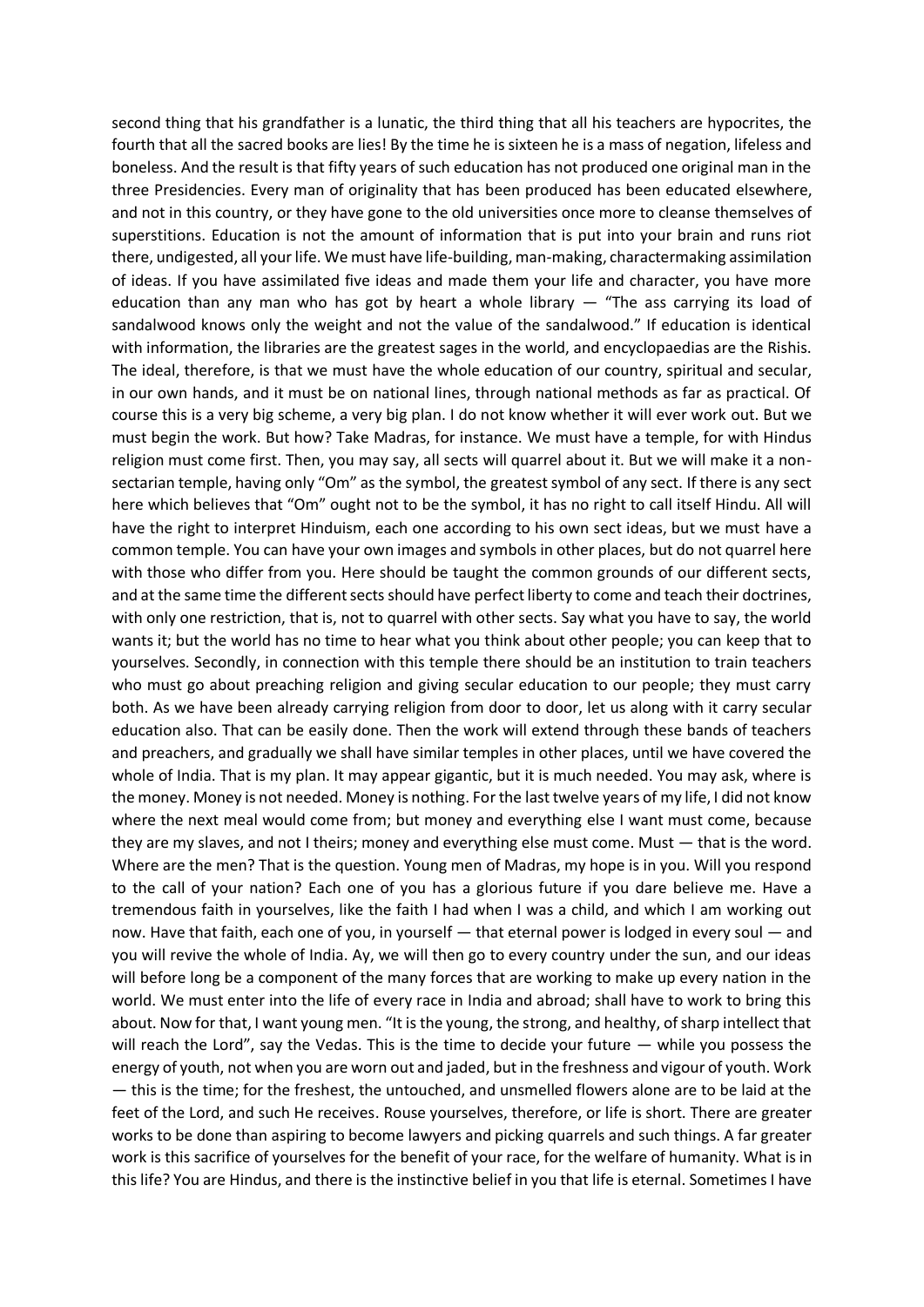young men come and talk to me about atheism; I do not believe a Hindu can become an atheist. He may read European books, and persuade himself he is a materialist, but it is only for a time. It is not in your blood. You cannot believe what is not in your constitution; it would be a hopeless task for you. Do not attempt that sort of thing. I once attempted it when I was a boy, but it could not be. Life is short, but the soul is immortal and eternal, and one thing being certain, death, let us therefore take up a great ideal and give up our whole life to it. Let this be our determination, and may He, the Lord, who "comes again and again for the salvation of His own people", to quote from our scriptures — may the great Krishna bless us and lead us all to the fulfilment of our aims!

## The women of India

#### (Detroit Free Press, March 25, 1894)

Kananda lectured last night at the Unitarian church on "The Women of India." The speaker reverted to the women of ancient India, showing in what high regard they are held in the holy books, where women were prophetesses. Their spirituality then was admirable. It is unfair to judge women in the east by the western standard. In the west woman is the wife; in the east she is the mother. The Hindoos worship the idea of mother, and even the monks are required to touch the earth with their

foreheads before their mothers. Chastity is much esteemed. The lecture was one of the most interesting Kananda has delivered and he was warmly received. \* \* \* (Detroit Evening News, March 25, 1894) Swami Vive Kananda lectured at the Unitarian Church last night on "The Women of India, Past, Medieval and the Present." He stated that in India the woman was the visible manifestation of God and that her whole life was given up to the thought that she was a mother, and to be a perfect mother she must be chaste. No mother in India ever abandoned her offspring, he said, and defied any one to prove the contrary. The girls of India would die if they, like American girls, were obliged to expose half their bodies to the vulgar gaze of young men. He desired that India be judged from the standard of that country and not from this. \* \* \* (Tribune, April 1, 1894) While Swami Kananda was in Detroit he had a number of conversations, in which he answered questions regarding the women of India. It was the information he thus imparted that suggested a public lecture from him on this subject. But as he speaks without notes, some of the points he made in private conversation did not appear in his public address. Then his friends were in a measure disappointed. But one of his lady listeners has put on paper some of the things he told in his afternoon talks, and it is now for the first time given to the press: To the great tablelands of the high Himalaya mountains first came the Aryans, and there to this day abides the pure type of Brahman, a people which we westerners can but dream of. Pure in thought, deed and action, so honest that a bag of gold left in a public place would be found unharmed twenty years after; so beautiful that, to use Kananda's own phrase, "to see a girl in the fields is to pause and marvel that God could make anything so exquisite." Their features are regular, their eyes and hair dark, and their skin the color which would be produced by the drops which fell from a pricked finger into a glass of milk. These are the Hindus in their pure type, untainted and untrammeled. As to their property laws, the wife's dowry belongs to her exclusively, never becoming the property of the husband. She can sell or give away without his consent. The gifts from any one to herself, including those of the husband, are hers alone, to do with as she pleases. Woman walks abroad without fear; she is as free as perfect trust in those about her can render her. There is no zenana in the Himalayas, and there is a part of India which the missionaries never reach. These villages are most difficult of access. These people, untouched by Mahometan influence, can but be reached by wearisome and toilsome climbing, and are unknown to Mahometan and Christian alike.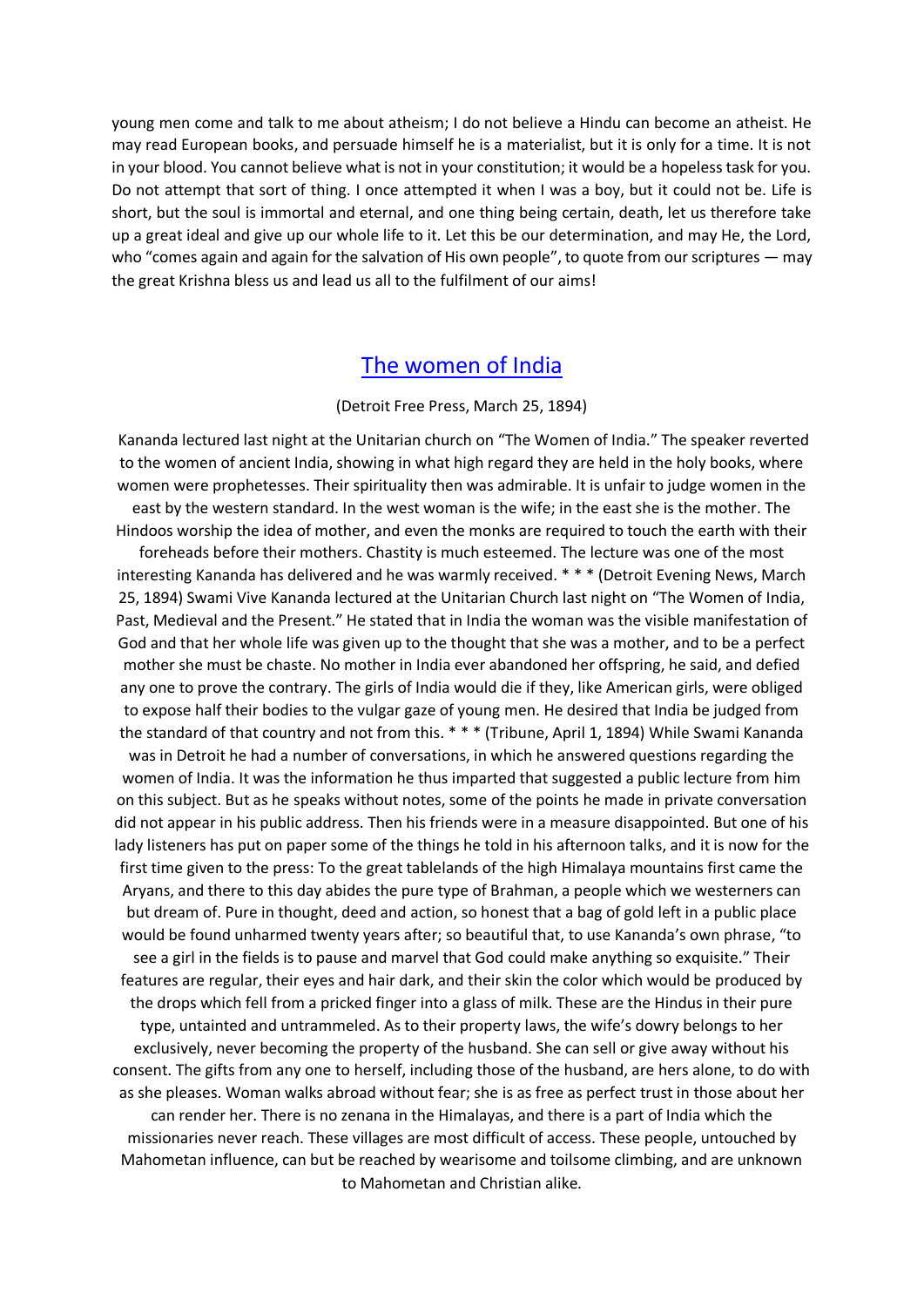#### INDIA'S FIRST INHABITANTS

In the forest of India are found races of wild people — very wild, even to cannibalism. These are the original Indians and never were Aryan or Hindu. As the Hindus settled in the country proper and spread over its vast area, corruptions of many kinds found home among them. The sun was scorching and the men exposed to it were dark in color. Five generations are but needed to change the transparent glow of the white complexion of the dwellers of the Himalaya Mountains to the bronzed hue of the Hindu of India. Kananda has one brother very fair and one darker than himself. His father and mother are fair. The women are apt to be, the cruel etiquette of the Zenana established for protection from the Mohammedans keeping them within doors, fairer. Kananda is thirty-one years old. A CLIP AT AMERICAN MEN Kananda asserts with an amused twinkle in his eye that American men amuse him. They profess to worship woman, but in his opinion they simply worship youth and beauty. They never fall in love with wrinkles and gray hair. In fact he is under a strong impression that American men once had a trick  $-$  inherited, to be sure  $-$  of burning up their old women. Modern history calls this the burning of witches. It was men who accused and condemned witches, and it was usually the old age of the victim that led her to the stake. So it is seen that burning women alive is not exclusively a Hindu custom. He thought that if it were remembered that the Christian church burned old women at the stake, there would be less horror expressed regarding the burning of Hindu widows. BURNINGS COMPARED The Hindu widow went to her death agony amid feasting and song, arrayed in her costliest garments and believing for the most part that such an act meant the glories of Paradise for herself and family. She was worshipped as a martyr and her name was enshrined among the family records. However horrible the rite appears to us, it is a bright picture compared to the burning of the Christian witch who, considered a guilty thing from the first, was thrown in a stifling dungeon, tortured cruelly to extort confession, subjected to an infamous trial, dragged amid jeering to the stake and consoled amid her sufferings by the bystander's comfort that the burning of her body was but the symbol for hell's everlasting fires, in which her soul would suffer even greater torment. MOTHERS ARE SACRED Kananda says the Hindu is taught to worship the principle of motherhood. The mother outranks the wife. The mother is holy. The motherhood of God is more in his mind than the fatherhood. All women, whatever the caste, are exempt from corporal punishment. Should a woman murder, her head is spared. She may be placed astride a donkey facing his tail. Thus riding through the streets a drummer shouts her crime, after which she is free, her humiliation being deemed sufficient punishment to serve as a preventive for further crime. Should she care to repent, there are religious houses open to her, where she can become purified or she can at her own option at once enter the class of monks and so become a holy woman. The question was put to Mr. Kananda whether the freedom thus allowed in the joining the monks without a superior over them did not tend to hypocrisy among the order, as he claims, of the purest of Hindu philosophers. Kananda assented, but explained that there is no one between the people and the monk. The monk has broken down all caste. A Brahmin will not touch the low-caste Hindu but let him or her become a monk and the mightiest will prostrate himself before the low-caste monk. The people are obliged to take care of the monk, but only as long as they believe in his sincerity. Once condemned for hypocrisy he is called a liar and falls to the depths of mendicancy — a mere wandering beggar — inspiring no respect. OTHER THOUGHTS A woman has the right of way with even a prince. When the studious Greeks visited Hindustan to learn of the Hindu, all doors were open to them, but when the Mohammedan with his sword and the Englishman with his bullets came their doors were closed. Such guests were not welcomed. As Kananda deliciously words it: "When the tiger comes we close our doors until he has passed by." The United States, says Kananda, has inspired him with hopes for great possibilities in the future, but our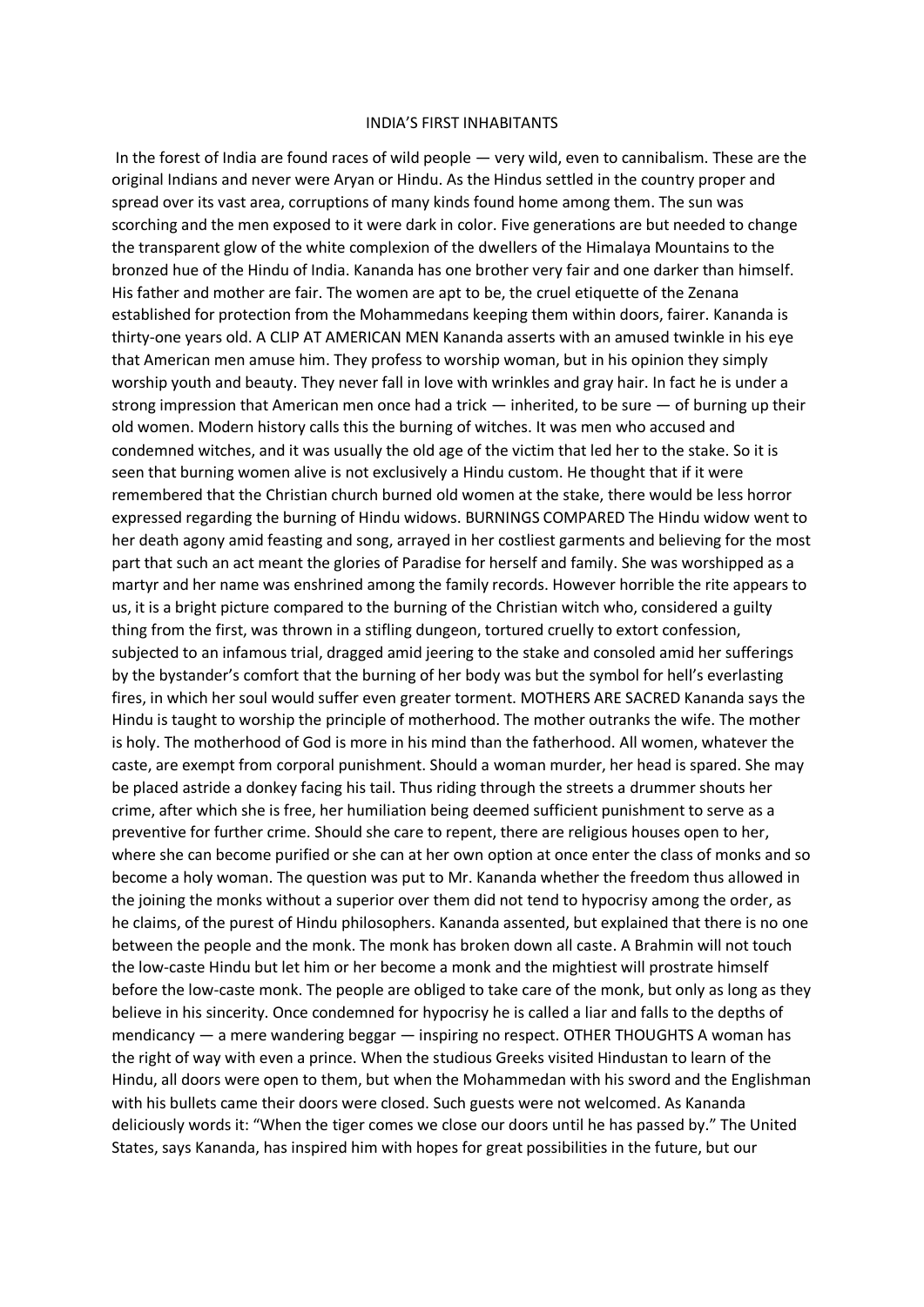destiny, as that of the world, rests not in the lawmakers of today, but in the women. Mr. Kananda's words: "The salvation of your country depends upon its women."

# A Plan of work for India

#### *(Written to Justice Sir Subrahmanya Iyer from Chicago, 3rd Jan., 1895.)*

It is with a heart full of love, gratitude, and trust that I take up my pen to write to you. Let me tell you first, that you are one of the few men that I have met in my life who are thorough in their convictions. You have a wholesouled possession of a wonderful combination of feeling and knowledge, and withal a practical ability to bring ideas into realised forms. Above all, you are sincere, and as such I confide to you some of my ideas. The work has begun well in India, and it should not only be kept up, but pushed on with the greatest vigour. Now or never is the time. After taking a far and wide view of things, my mind has now been concentrated on the following plan. First, it would be well to open a Theological College in Madras, and then gradually extend its scope, to give a thorough education to young men in the Vedas and the different Bhâshyas and philosophies, including a knowledge of the other religions of the world. At the same time a paper in English and the vernacular should be started as an organ of the College. This is the first step to be taken, and huge things grow out of small undertakings. Madras just now is following the golden mean by appreciating both the ancient and modern phases of life. I fully agree with the educated classes in India that a thorough overhauling of society is necessary. But how to do it? The destructive plans of reformers have failed. My plan is this. We have not done badly in the past, certainly not. Our society is not bad but good, only I want it to be better still. Not from error to truth, nor from bad to good, but from truth to higher truth, from good to better, best. I tell my countrymen that so far they have done well — now is the time to do better. Non, take the case of caste — in Sanskrit, Jâti, i.e. species. Now, this is the first idea of creation. Variation (Vichitratâ), that is to say Jati, means creation. "I am One, I become many" (various Vedas). Unity is before creation, diversity is creation. Now if this diversity stops, creation will be destroyed. So long as any species is vigorous and active, it must throw out varieties. When it ceases or is stopped from breeding varieties, it dies. Now the original idea of Jati was this freedom of the individual to express his nature, his Prakriti, his Jati, his caste; and so it remained for thousands of years. Not even in the latest books is inter-dining prohibited; nor in any of the older books is inter-marriage forbidden. Then what was the cause of India's downfall? — the giving up of this idea of caste. As Gitâ says, with the extinction of caste the world will be destroyed. Now does it seem true that with the stoppage of these variations the world will be destroyed? The present caste is not the real Jati, but a hindrance to its progress. It really has prevented the free action of Jati, i.e. caste or variation. Any crystallized custom or privilege or hereditary class in any shape really prevents caste (Jati) from having its full sway; and whenever any nation ceases to produce this immense variety, it must die. Therefore what I have to tell you, my countrymen, is this, that India fell because you prevented and abolished caste. Every frozen aristocracy or privileged class is a blow to caste and is notcaste. Let Jati have its sway; break down every barrier in the way of caste, and we shall rise. Now look at Europe. When it succeeded in giving free scope to caste and took away most of the barriers that stood in the way of individuals, each developing his caste — Europe rose. In America, there is the best scope for caste (real Jati) to develop, and so the people are great. Every Hindu knows that astrologers try to fix the caste of every boy or girl as soon as he or she is born. That is the real caste  $-$  the individuality, and Jyotisha (astrology) recognises that. And we can only rise by giving it full sway again. This variety does not mean inequality, nor any special privilege. This is my method — to show the Hindus that they have to give up nothing, but only to move on in the line laid down by the sages and shake off their inertia,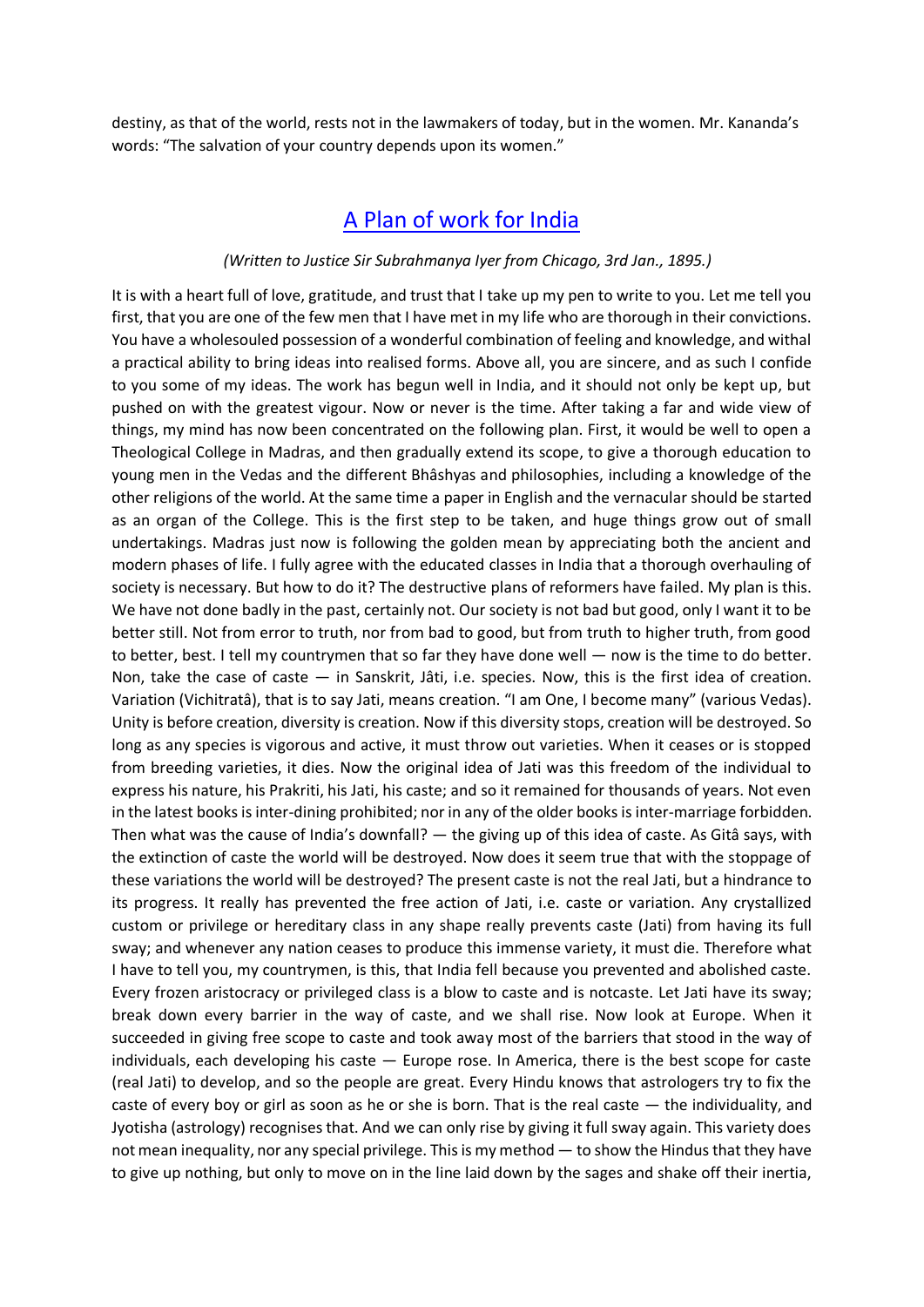the result of centuries of servitude. Of course, we had to stop advancing during the Mohammedan tyranny, for then it was not a question of progress but of life and death. Now that that pressure has gone, we must move forward, not on the lines of destruction directed by renegades and missionaries, but along our own line, our own road. Everything is hideous because the building is unfinished. We had to stop building during centuries of oppression. Now finish the building and everything will look beautiful in its own place. This is all my plan. I am thoroughly convinced of this. Each nation has a main current in life; in India it is religion. Make it strong and the waters on either side must move along with it. This is one phase of my line of thought. In time, I hope to bring them all out, but at present I find I have a mission in this country also. Moreover, I expect help in this country and from here alone. But up to date I could not do anything except spreading my ideas. Now I want that a similar attempt be made in India. I do not know when I shall go over to India. I obey the leading of the Lord. I am in His hands. "In this world in search of wealth, Thou art, O Lord, the greatest jewel I have found. I sacrifice myself unto Thee." "In search of some one to love, Thou art the One Beloved I have found. I sacrifice myself unto Thee." (Yajurveda Samhitâ). May the Lord bless you for ever and ever!

## The Problem of modern India and its solution

*(The above is a translation of the first Bengali article written by Swami Vivekananda as an introduction to the Udbodhana, when it was started on the 14th of January, 1899, as the Bengali fortnightly (afterwards monthly) journal of the Ramakrishna Order.)*

The ancient history of India is full of descriptions of the gigantic energies and their multifarious workings, the boundless spirit, the combination of indomitable action and reaction of the various forces, and, above all, the profound thoughtfulness of a godly race. If the word history is understood to mean merely narratives of kings and emperors, and pictures of society — tyrannised over from time to time by the evil passions, haughtiness, avarice, etc., of the rulers of the time, portraying the acts resulting from their good or evil propensities, and how these reacted upon the society of that time such a history India perhaps does not possess. But every line of that mass of the religious literature of India, her ocean of poetry, her philosophies and various scientific works reveal to us — a thousand times more clearly than the narratives of the life-incidents and genealogies of particular kings and emperors can ever do — the exact position and every step made in advance by that vast body of men who, even before the dawn of civilisation, impelled by hunger and thirst, lust and greed, etc., attracted by the charm of beauty, endowed with a great and indomitable mental power, and moved by various sentiments, arrived through various ways and means at that stage of eminence. Although the heaps of those triumphal flags which they gathered in their innumerable victories over nature with which they had been waging war for ages, have, of late, been torn and tattered by the violent winds of adverse circumstances and become worn out through age, yet they still proclaim the glory of Ancient India. Whether this race slowly proceeded from Central Asia, Northern Europe, or the Arctic regions, and gradually came down and sanctified India by settling there at last, or whether the holy land of India was their original native place, we have no proper means of knowing now. Or whether a vast race living in or outside India, being displaced from its original abode, in conformity with natural laws, came in the course of time to colonise and settle over Europe and other places — and whether these people were white or black, blue-eyed or dark-eyed, golden-haired or black-haired — all these matters — there is no sufficient ground to prove now, with the one exception of the fact of the kinship of Sanskrit with a few European languages. Similarly, it is not easy to arrive at a final conclusion as to the modern Indians, whether they all are the pure descendants of that race, or how much of the blood of that race is flowing in their veins, or again, what races amongst them have any of that even in them. However, we do not, in fact, lose much by this uncertainty. But there is one fact to remember. Of that ancient Indian race, upon which the rays of civilisation first dawned, where deep thoughtfulness first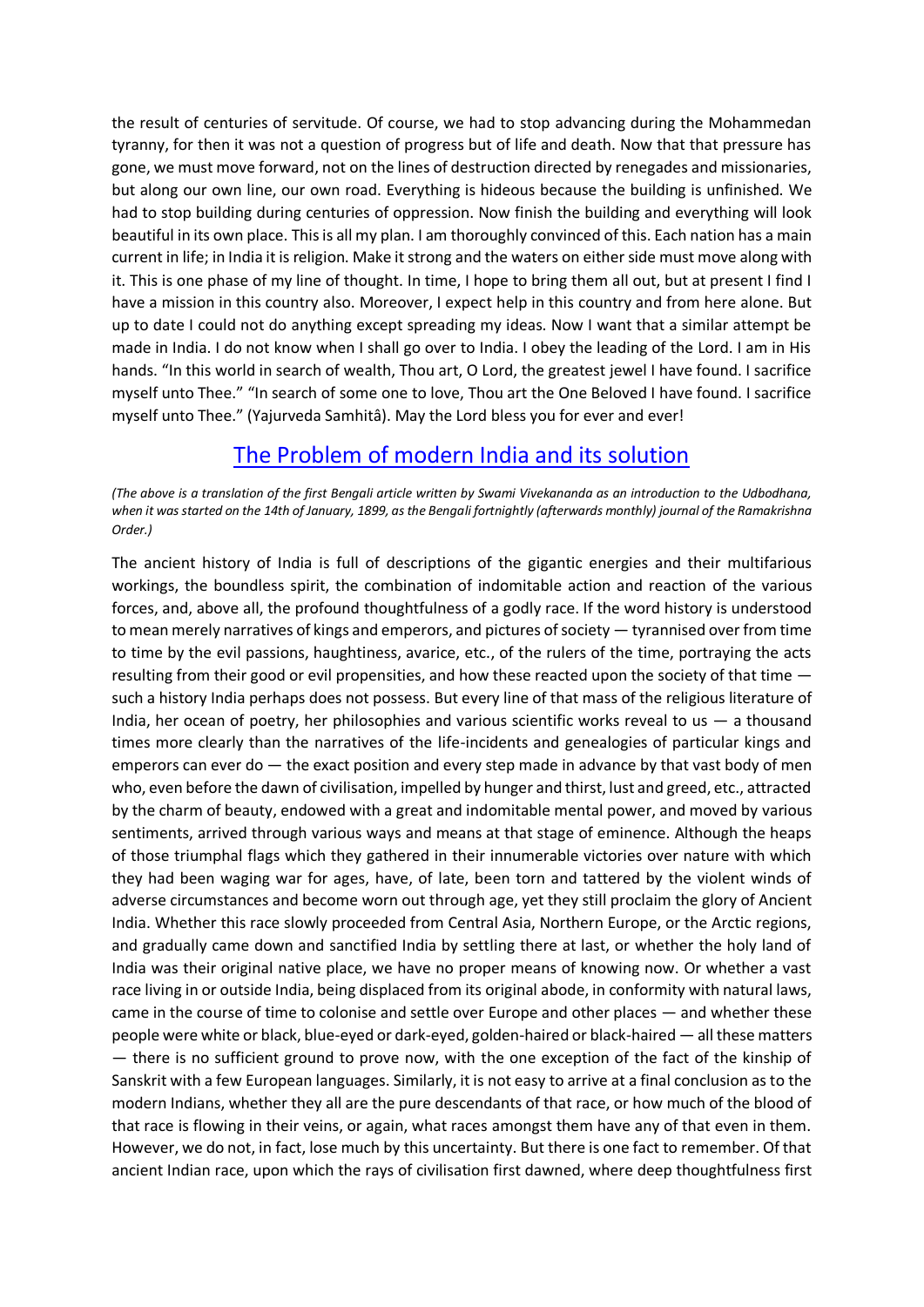revealed itself in full glory, there are still found hundreds of thousands of its children, born of its mind — the inheritors of its thoughts and sentiments — ready to claim them. Crossing over mountains, rivers, arid oceans, setting at naught, as it were, the obstacles of the distance of space and time, the blood of Indian thought has flowed, and is still flowing into the veins of other nations of the globe, whether in a distinct or in some subtle unknown way. Perhaps to us belongs the major portion of the universal ancient inheritance. In a small country lying in the eastern corner of the Mediterranean Sea, beautiful and adorned by nature, and garlanded by well-formed and beautifullooking islands, lived a race of men who were few in number, but of a very charming aspect, perfectly formed, and strong in muscles and sinews, light of body, yet possessing steadiness and perseverance, and who were unrivalled for the creation of all earthly beauties, as well as endowed with extraordinary practicality and intellect. The other ancient nations used to call them Yavanas, but they called themselves Greeks. This handful of a vigorous and wonderful race is a unique example in the annals of man. Wherever and in whatever nation there has been, or is, any advance made in earthly science up to the present day — such as social, martial, political, sculptural, etc. — there the shadow of ancient Greece has fallen. Let us leave apart the consideration of ancient times, for even in this modern age, we, the Bengalis, think ourselves proud and enlightened simply by following the footmarks of these Yavana Gurus for these last fifty years, illumining our homes with what light of theirs is reaching us through the European literature. The whole of Europe nowadays is, in every respect, the disciple of ancient Greece, and her proper inheritor; so much so that a wise man of England had said, "Whatever nature has not created, that is the creation of the Greek mind." These two gigantic rivers (Aryans and Yavanas), issuing from far-away and different mountains (India and Greece), occasionally come in contact with each other, and whenever such confluence takes place, a tremendous intellectual or spiritual tide, rising in human societies, greatly expands the range of civilisation and confirms the bond of universal brotherhood among men. Once in far remote antiquity, the Indian philosophy, coming in contact with Greek energy, led to the rise of the Persian, the Roman, and other great nations. After the invasion of Alexander the Great, these two great waterfalls colliding with each other, deluged nearly half of the globe with spiritual tides, such as Christianity. Again, a similar commingling, resulting in the improvement and prosperity of Arabia, laid the foundation of modern European civilisation. And perhaps, in our own day, such a time for the conjunction of these two gigantic forces has presented itself again. This time their centre is India. The air of India pre-eminently conduces to quietness, the nature of the Yavana is the constant expression of power; profound meditation characterises the one, the indomitable spirit of dexterous activity, the other; one's motto is "renunciation", the other's "enjoyment". One's whole energy is directed inwards, the other's, outwards; one's whole learning consists in the knowledge of the Self or the Subject, the other's, in the knowledge of the not-Self or the object (perishable creation); one loves Moksha (spiritual freedom), the other loves political independence; one is unmindful of gaining prosperity in this world, the other sets his whole heart on making a heaven of this world; one, aspiring after eternal bliss, is indifferent to all the ephemeral pleasures of this life, and the other, doubting the existence of eternal bliss, or knowing it to be far away, directs his whole energy to the attainment of earthly pleasures as much as possible. In this age, both these types of mankind are extinct, only their physical and mental children, their works and thoughts are existing. Europe and America are the advanced children of the Yavanas, a glory to their forefathers; but the modern inhabitants of the land of Bharata are not the glory of the ancient Aryas. But, as fire remains intact under cover of ashes, so the ancestral fire still remains latent in these modern Indians. Through the grace of the Almighty Power, it is sure to manifest itself in time. What will accrue when that ancestral fire manifests itself? Would the sky of India again appear clouded over by waving masses of smoke springing from the Vedic sacrificial fire? Or is the glory of Rantideva again going to be revived in the blood of the sacrificed animals? Are the old customs of Gomedha, Ashvamedha, or perpetuating the lineage from a husband's brother, and other usages of a like nature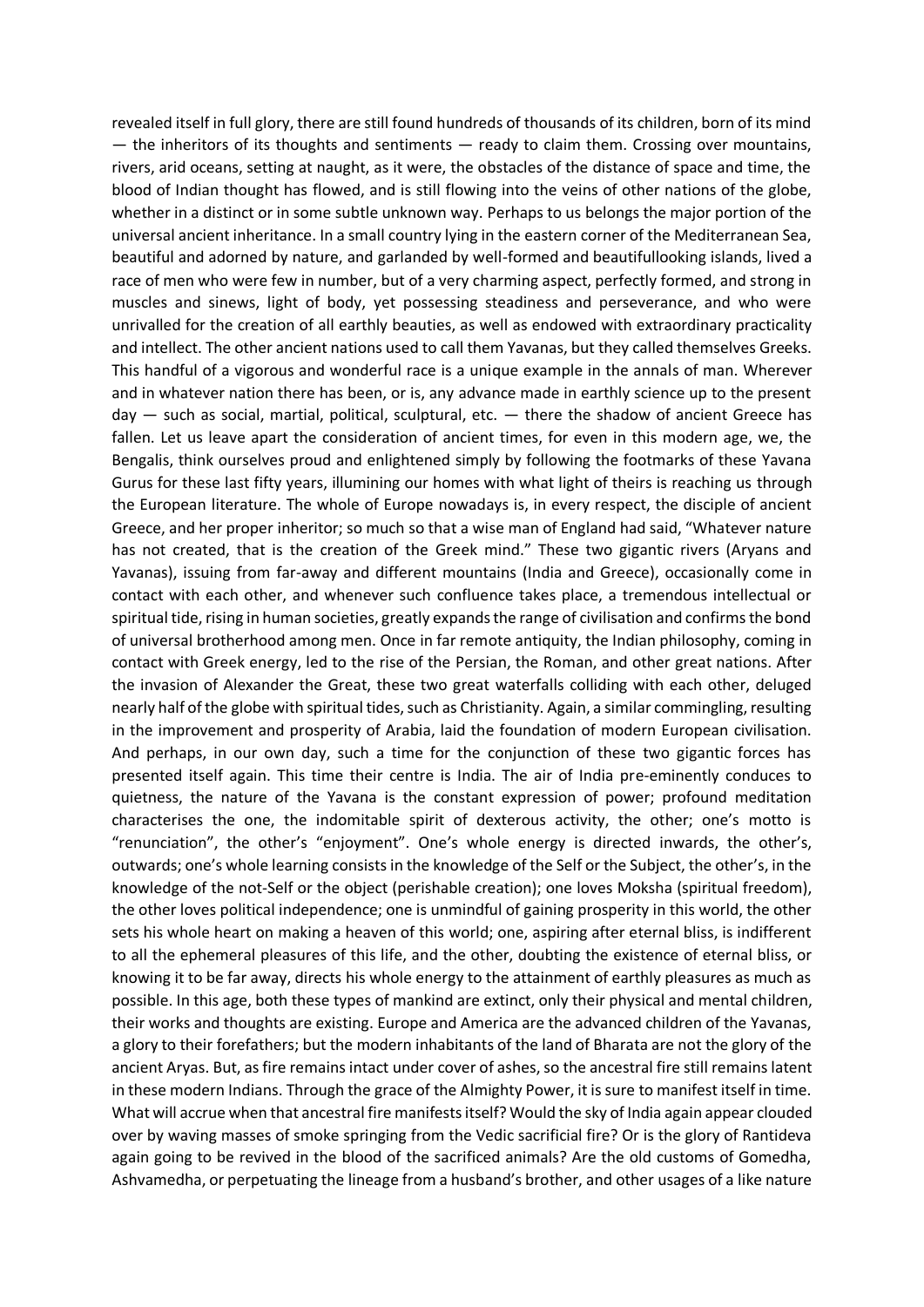to come back again? Or is the deluge of a Buddhistic propaganda again going to turn the whole of India into a big monastery? Are the laws of Manu going to be rehabilitated as of yore? Or is the discrimination of food, prescribed and forbidden, varying in accordance with geographical dimensions, as it is at the present day, alone going to have its all-powerful domination over the length and breadth of the country? Is the caste system to remain, and is it going to depend eternally upon the birthright of a man, or is it going to be determined by his qualification? And again in that caste system, is the discrimination of food, its touchableness or untouchableness, dependent upon the purity or the impurity of the man who touches it, to be observed as it is in Bengal, or will it assume a form more strict as it does in Madras? Or, as in the Punjab, will all such restrictions be obliterated? Are the marriages of the different Varnas to take place from the upper to the lower Varna in the successive order, as in Manu's days, and as it is still in vogue in Nepal? Or, as in Bengal and other places, are they to be kept restricted to a very limited number of individuals constituting one of the several communities of a certain class of the Varna? To give a conclusive answer to all these questions is extremely difficult. They become the more difficult of solution, considering the difference in the customs prevailing in different parts of the country — nay, as we find even in the same part of the country such a wide divergence of customs among different castes and families. Then what is to be? What we should have is what we have not, perhaps what our forefathers even had not  $-$  that which the Yavanas had; that, impelled by the lifevibration of which, is issuing forth in rapid succession from the great dynamo of Europe, the electric flow of that tremendous power vivifying the whole world. We want that. We want that energy, that love of independence, that spirit of self-reliance, that immovable fortitude, that dexterity in action, that bond of unity of purpose, that thirst for improvement. Checking a little the constant looking back to the past, we want that expansive vision infinitely projected forward; and we want  $-$  that intense spirit of activity (Rajas) which will flow through our every vein, from head to foot. What can be a greater giver of peace than renunciation? A little ephemeral worldly good is nothing in comparison with eternal good; no doubt of that. What can bring greater strength than Sattva Guna (absolute purity of mind)? It is indeed true that all other kinds of knowledge are but non-knowledge in comparison with Self-knowledge. But I ask: How many are there in the world fortunate enough to gain that Sattva Guna? How many in this land of Bharata? How many have that noble heroism which can renounce all, shaking off the idea of "I and mine"? How many are blessed enough to possess that far-sight of wisdom which makes the earthly pleasures appear to be but vanity of vanities? Where is that broad-hearted man who is apt to forget even his own body in meditating over the beauty and glory of the Divine? Those who are such are but a handful in comparison to the population of the whole of India; and in order that these men may attain to their salvation, will the millions and millions of men and women of India have to be crushed under the wheel of the present-day society and religion? And what good can come out of such a crushing? Do you not see — talking up this plea of Sattva, the country has been slowly and slowly drowned in the ocean of Tamas or dark ignorance? Where the most dull want to hide their stupidity by covering it with a false desire for the highest knowledge which is beyond all activities, either physical or mental; where one, born and bred in lifelong laziness, wants to throw the veil of renunciation over his own unfitness for work; where the most diabolical try to make their cruelty appear, under the cloak of austerity, as a part of religion; where no one has an eye upon his own incapacity, but everyone is ready to lay the whole blame on others; where knowledge consists only in getting some books by heart, genius consists in chewing the cud of others' thoughts, and the highest glory consists in taking the name of ancestors: do we require any other proof to show that that country is being day by day drowned in utter Tamas? Therefore Sattva or absolute purity is now far away from us. Those amongst us who are not yet fit, but who hope to be fit, to reach to that absolutely pure Paramahamsa state for them the acquirement of Rajas or intense activity is what is most beneficial now. Unless a man passes through Rajas, can he ever attain to that perfect Sâttvika state? How can one expect Yoga or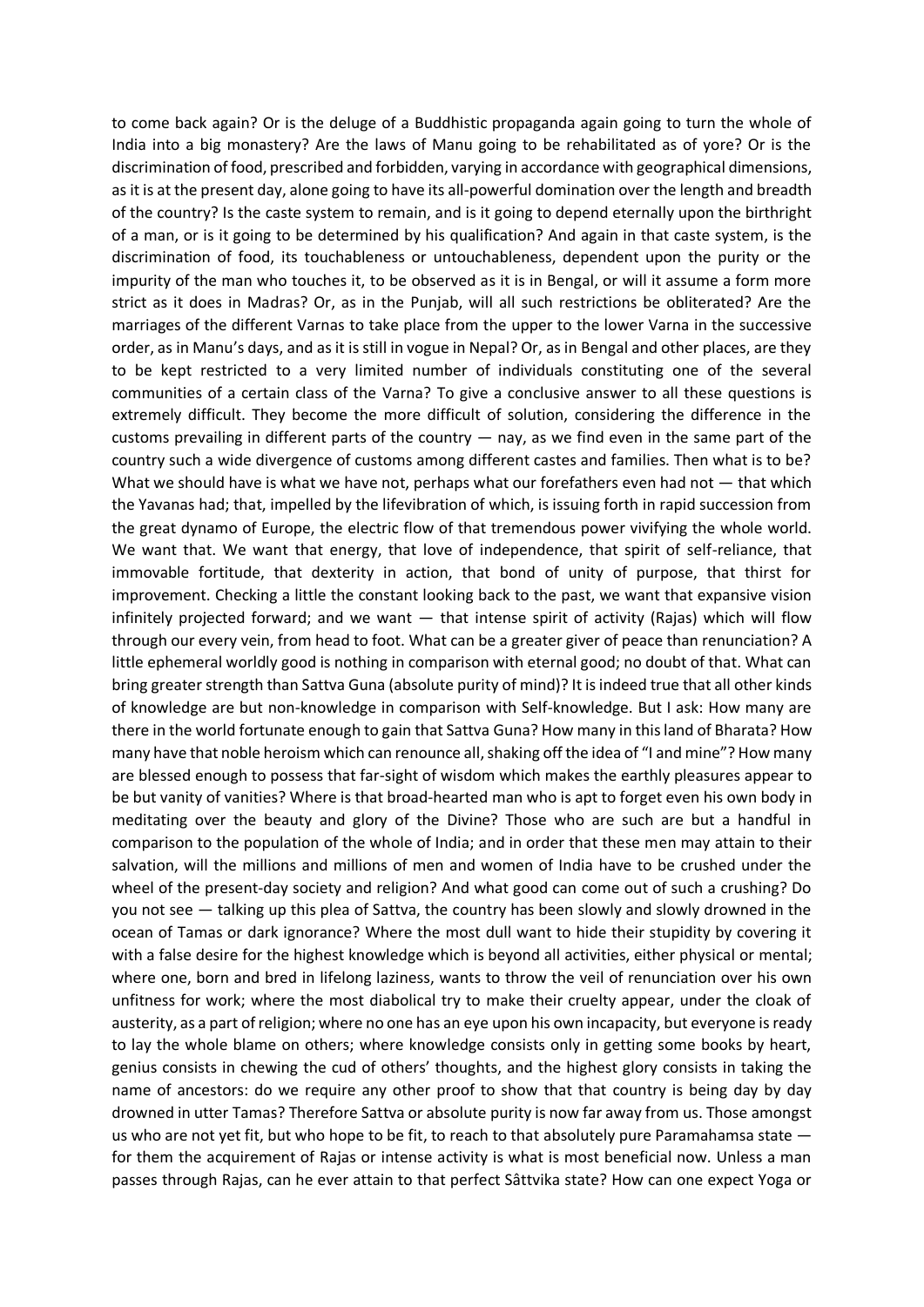union with God, unless one has previously finished with his thirst for Bhoga or enjoyment? How can renunciation come where there is no Vairâgya or dispassion for all the charms of enjoyment? On the other hand, the quality of Rajas is apt to die down as soon as it comes up, like a fire of palm leaves. The presence of Sattva and the Nitya or Eternal Reality is almost in a state of juxtaposition — Sattva is nearly Nitya. Whereas the nation in which the quality of Rajas predominates is not so longlived, but a nation with a preponderance of Sattva is, as it were, immortal. History is a witness to this fact. In India, the quality of Rajas is almost absent: the same is the case with Sattva in the West. It is certain, therefore, that the real life of the Western world depends upon the influx, from India, of the current of Sattva or transcendentalism; and it is also certain that unless we overpower and submerge our Tamas by the opposite tide of Rajas, we shall never gain any worldly good or welfare in this life; and it is also equally certain that we shall meet many formidable obstacles in the path of realisation of those noble aspirations and ideals connected with our after-life. The one end and aim of the Udbodhana is to help the union and intermingling of these two forces, as far as it lies in its power. True, in so doing there is a great danger — lest by this huge wave of Western spirit are washed away all our most precious jewels, earned through ages of hard labour; true, there is fear lest falling into its strong whirlpool, even the land of Bharata forgets itself so far as to be turned into a battlefield in the struggle after earthly enjoyments; ay, there is fear, too, lest going to imitate the impossible and impracticable foreign ways, rooting out as they do our national customs and ideals, we lose all that we hold dear in this life and be undone in the next! To avoid these calamities we must always keep the wealth of our own home before our eyes, so that every one down to the masses may always know and see what his own ancestral property is. We must exert ourselves to do that; and side by side, we should be brave to open our doors to receive all available light from outside. Let rays of light come in, in sharp-driving showers from the four quarters of the earth; let the intense flood of light flow in from the West what of that? Whatever is weak and corrupt is liable to die — what are we to do with it? If it goes, let it go, what harm does it do to us? What is strong and invigorating is immortal. Who can destroy that? How many gushing springs and roaring cataracts, how many icy rivulets and ever-flowing streamlets, issuing from the eternal snow-capped peaks of the Himalayas, combine and flow together to form the gigantic river of the gods, the Gangâ, and rush impetuously towards the ocean! So what a variety of thoughts and ideas, how many currents of forces, issuing from innumerable saintly hearts, and from brains of geniuses of various lands have already enveloped India, the land of Karma, the arena for the display of higher human activities! Look! how under the dominion of the English, in these days of electricity, railroad, and steamboat, various sentiments, manners, customs, and morals are spreading all over the land with lightning speed. Nectar is coming, and along with it, also poison; good is coming, as well as evil. There has been enough of angry opposition and bloodshed; the power of stemming this tide is not in Hindu society. Everything, from water filtered by machinery and drawn from hydrants, down to sugar purified with bone-ash, is being quietly and freely taken by almost every one, in spite of much show of verbal protest. Slowly and slowly, by the strong dint of law, many of our most cherished customs are falling off day by day  $-$  we have no power to withstand that. And why is there no power? Is truth really powerless? "Truth alone conquers and not falsehood." — Is this Divine Vedic saying false? Or who knows but that those very customs which are being swept away by the deluge of the power of Western sovereignty or of Western education were not real Âchâras, but were Anâchâras after all. This also is a matter for serious consideration. — "For the good of the many, as well as for the happiness of the many" — in an unselfish manner, with a heart filled with love and reverence, the Udbodhana invites all wise and large-hearted men who love their motherland to discuss these points and solve these problems; and, being devoid of the feeling of hatred or antagonism, as well as turning itself away from the infliction of abusive language directed towards any individual, or society, or any sect, it offers its whole self for the service of all classes. To work we have the right, the result is in the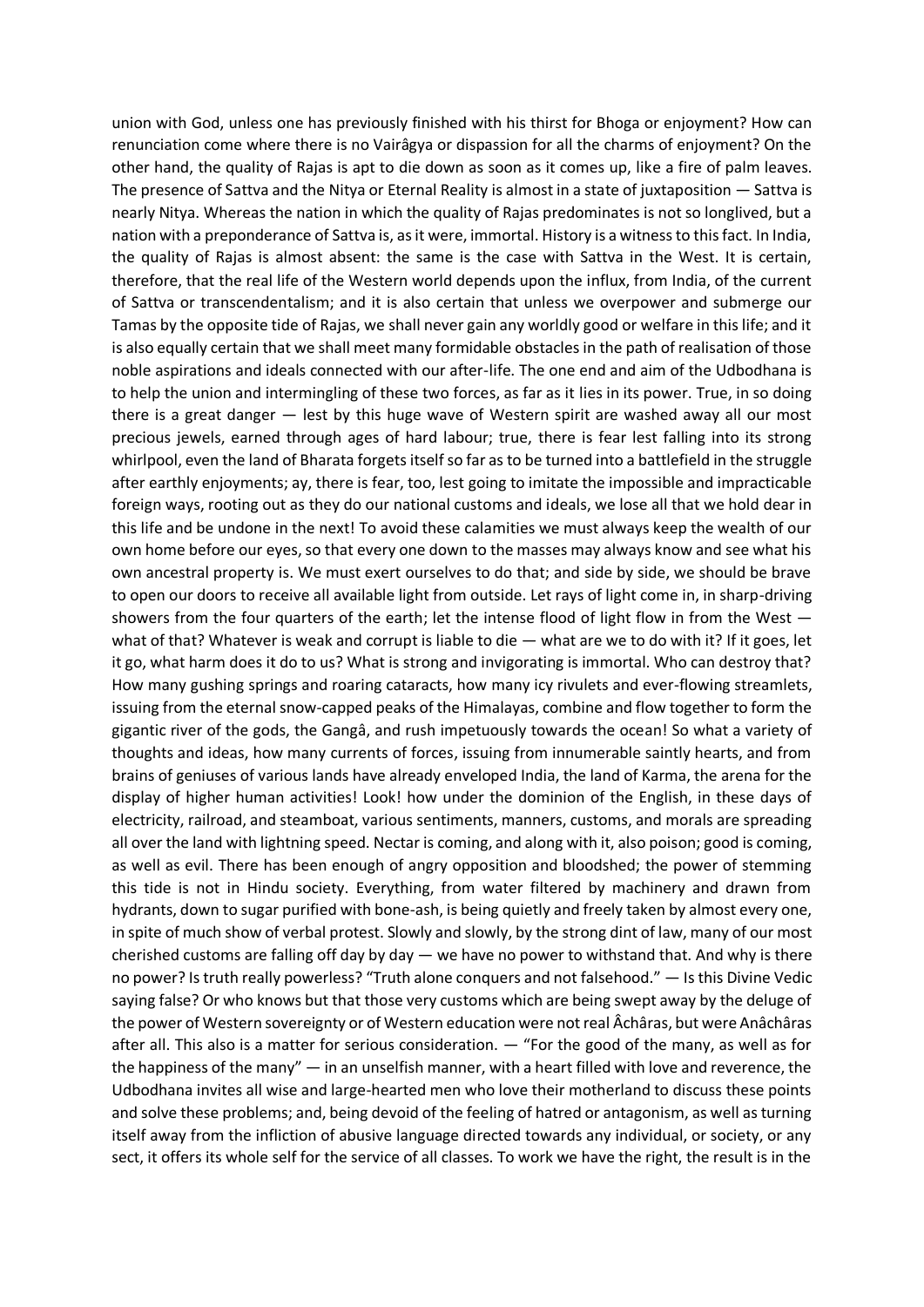hands of the Lord. We only pray: "O Thou Eternal Spirit, make us spiritual; O Thou Eternal Strength, make us strong; O Thou Mighty One, make us mighty."

# Modern India

The Vedic priests base their superior strength on the knowledge of the sacrificial Mantras. (Vedic hymns uttered by the priests to invoke the Devas at the time of sacrifice.) By the power of these Mantras, the Devas are made to come down from their heavenly abodes, accept the drink and food offerings, and grant the prayers of the Yajamânas. (The men who perform sacrifices.) The kings as well as their subjects are, therefore, looking up to these priests for their welfare during their earthly life. Raja Soma (The name of the Soma plant as commonly found in the Vedas. The priests offered to the Devas the juice of this plant at the time of sacrifice.) is worshipped by the priest and is made to thrive by the power of his Mantras. As such, the Devas, whose favourite food is the juice of the Soma plant offered in oblation by the priest, are always kind to him and bestow his desired boons. Thus strengthened by divine grace, he defies all human opposition; for what can the power of mortals do against that of the gods? Even the king, the centre of all earthly power, is a supplicant at his door. A kind look from him is the greatest help; his mere blessing a tribute to the State, pre-eminent above everything else. Now commanding the king to be engaged in affairs fraught with death and ruin, now standing by him as his fastest friend with kind and wise counsels, now spreading the net of subtle, diplomatic statesmanship in which the king is easily caught — the priest is seen, oftentimes, to make the royal power totally subservient to him. Above all, the worst fear is in the knowledge that the name and fame of the royal forefathers and of himself and his family lie at the mercy of the priest's pen. He is the historian. The king might have paramount power; attaining a great glory in his reign, he might prove himself as the father and mother in one to his subjects; but if the priest is not appeased, his sun of glory goes down with his last breath for ever; all his worth and usefulness deserving of universal approbation are lost in the great womb of time, like unto the fall of gentle dew on the ocean. Others who inaugurated the huge sacrifices lasting over many years, the performers of the Ashvamedha and so on — those who showered, like incessant rain in the rainy season, countless wealth on the priests — their names, thanks to the grace of priests, are emblazoned in the pages of history. The name of Priyadarshi Dharmâshoka, (The name given to the great king, Asoka. after he embraced Buddhism) the beloved of the gods, is nothing but a name in the priestly world, while Janamejaya, (The performer of the great snake-sacrifice of Mahâbhârata.) son of Parikshit, is a household word in every Hindu family. To protect the State, to meet the expenses of the personal comforts and luxuries of himself and his long retinue, and, above all, to fill to overflowing the coffers of the all-powerful priesthood for its propitiation, the king is continually draining the resources of his subjects, even as the sun sucks up moisture from the earth. His especial prey — his milch cows — are the Vaishyas. Neither under the Hindu kings, nor under the Buddhist rule, do we find the common subject-people taking any part in expressing their voice in the affairs of the State. True, Yudhishthira visits the houses of Vaishyas and even Shudras when he is in Vâranâvata; true, the subjects are praying for the installation of Râmachandra to the regency of Ayodhyâ; nay, they are even criticising the conduct of Sitâ and secretly making plans for the bringing about of her exile: but as a recognised rule of the State they have no direct voice in the supreme government. The power of the populace is struggling to express itself in indirect and disorderly ways without any method. The people have not as yet the conscious knowledge of the existence of this power. There is neither the attempt on their part to organise it into a united action, nor have they got the will to do so; there is also a complete absence of that capacity, that skill, by means of which small and incoherent centres of force are united together, creating insuperable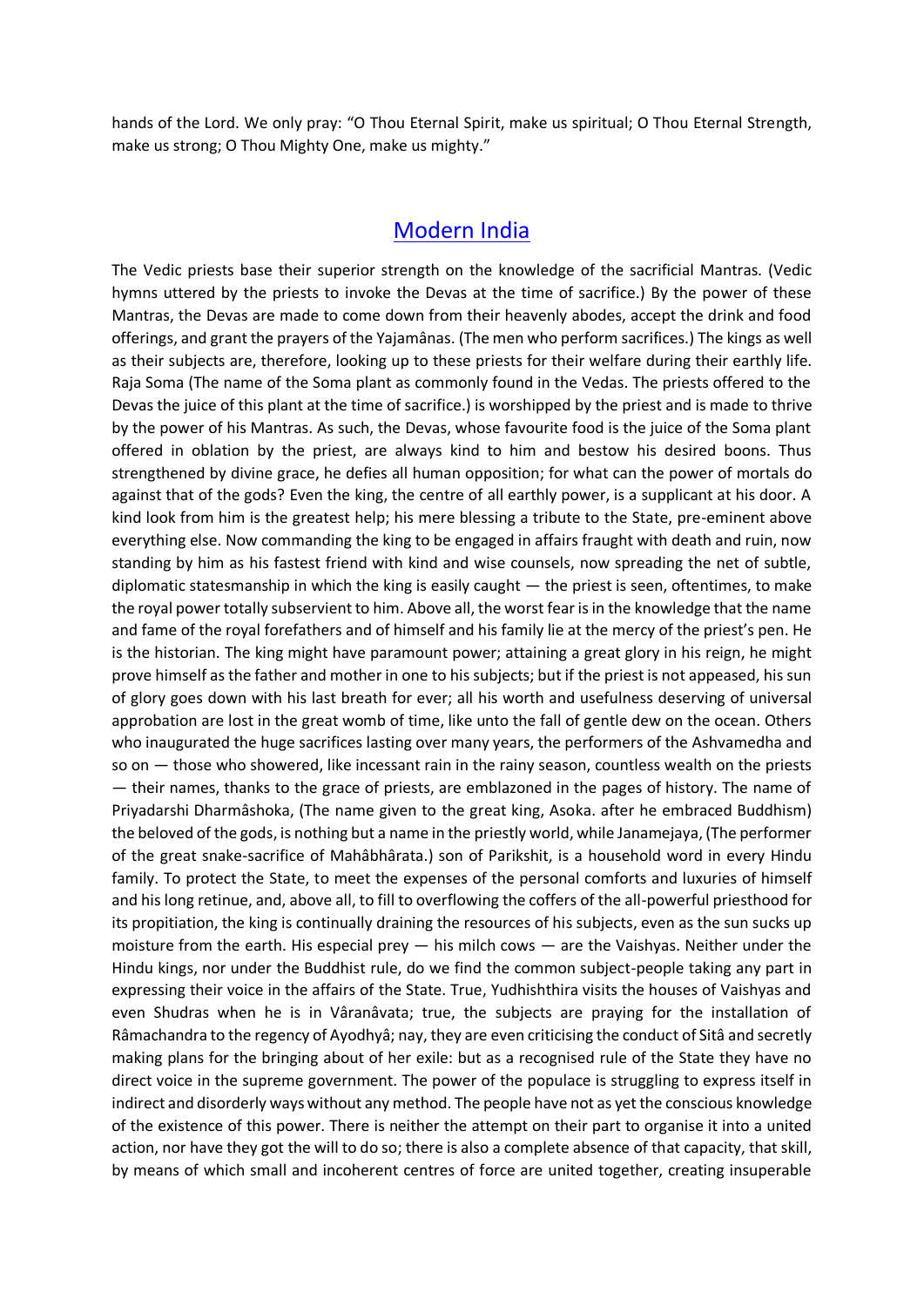strength as their resultant. Is this due to want of proper laws? — no, that is not it. There are laws, there are methods, separately and distinctly assigned for the guidance of different departments of government, there are laws laid down in the minutest detail for everything, such as the collection of revenue, the management of the army, the administration of justice, punishments and rewards. But at the root of all, is the injunction of the Rishi — the word of divine authority, the revelation of God coming through the inspired Rishi. The laws have, it can almost be said, no elasticity in them. Under the circumstances, it is never possible for the people to acquire any sort of education by which they can learn to combine among themselves and be united for the accomplishment of any object for the common good of the people, or by which they can have the concerted intellect to conceive the idea of popular right in the treasures collected by the king from his subjects, or even such education by which they can be fired with the aspiration to gain the right of representation in the control of State revenues and expenditure. Why should they do such things? Is not the inspiration of the Rishi responsible for their prosperity and progress? Again, all those laws are in books. Between laws as codified in books and their operation in practical life, there is a world of difference. One Ramachandra is born after thousands of Agnivarnas pass away! Many kings show us the life of Chandâshoka; Dharmâshokas are rare! The number of kings like Akbar, in whom the subjects find their life, is far less than that of kings like Aurangzeb who live on the blood of their people! Even if the kings be of as godlike nature as that of Yudhishthira, Ramachandra, Dharmashoka, or Akbar under whose benign rule the people enjoyed safety and prosperity, and were looked after with paternal care by their rulers, the hand of him who is always fed by another gradually loses the power of taking the food to his mouth. His power of self-preservation can never become fully manifest who is always protected in every respect by another. Even the strongest youth remains but a child if he is always looked after as a child by his parents. Being always governed by kings of godlike nature, to whom is left the whole duty of protecting and providing for the people, they can never get any occasion for understanding the principles of self-government. Such a nation, being entirely dependent on the king for everything and never caring to exert itself for the common good or for selfdefence, becomes gradually destitute of inherent energy and strength. If this state of dependence and protection continues long, it becomes the cause of the destruction of the nation, and its ruin is not far to seek. Of course, it can be reasonably concluded that, when the government a country, is guided by codes of laws enjoined by Shâstras which are the outcome of knowledge inspired by the divine genius of great sages, such a government must lead to the unbroken welfare of the rich and the poor, the wise and the ignorant, the king and the subjects alike. But we have seen already how far the operation of those laws was, or may be, possible in practical life. The voice of the ruled in the government of their land — which is the watchword of the modern Western world, and of which the last expression has been echoed with a thundering voice in the Declaration of the American Government, in the words, "That the government of the people of this country must be by the people and for the good of the people" — cannot however be said to have been totally unrecognised in ancient India. The Greek travellers and others saw many independent small States scattered all over this country, and references are also found to this effect in many places of the Buddhistic literature. And there cannot be the least doubt about it that the germ of self-government was at least present in the shape of the village Panchâyat, (Literally, "government by five", in which the village-men sit together and decide among themselves, all disputes.) which is still to be found in existence in many places of India. But the germ remained for ever the germ; the seed though put in the ground never grew into a tree. This idea of self-government never passed beyond the embryo state of the village Panchayat system and never spread into society at large. In the religious communities, among Sannyasins in the Buddhist monasteries, we have ample evidence to show that self-government was fully developed. Even now, one wonders to see how the power of the Panchayat system of the principles of self-government, is working amongst the Nâgâ Sannyasins — what deep respect the "Government by the Five" commands from them, what effective individual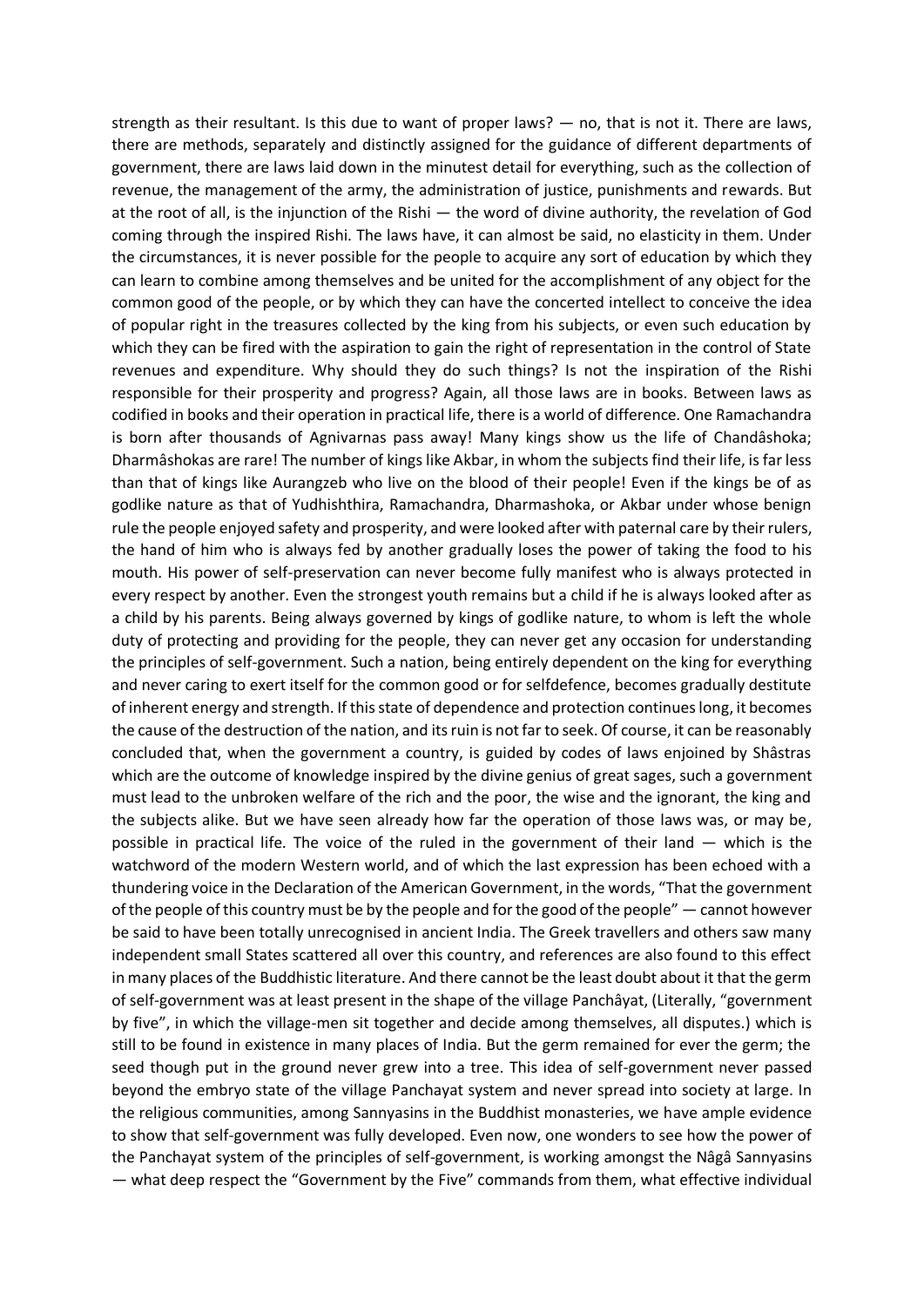rights each Naga can exercise within his own sect, what excellent working of the power of organisation and concerted action they have among themselves! With the deluge which swept the land at the advent of Buddhism, the priestly power fell into decay and the royal power was in the ascendant. Buddhist priests are renouncers of the world, living in monasteries as homeless ascetics, unconcerned with secular affairs. They have neither the will nor the endeavour to bring and keep the royal power under their control through the threat of curses or magic arrows. Even if there were any remnant of such a will, its fulfilment has now become an impossibility. For Buddhism has shaken the thrones of all the oblation-eating gods and brought them down from their heavenly positions. The state of being a Buddha is superior to the heavenly positions of many a Brahmâ or an Indra, who vie with each other in offering their worship at the feet of the Buddha, the God-man! And to this Buddhahood, every man has the privilege to attain; it is open to all even in this life. From the descent of the gods, as a natural consequence, the superiority of the priests who were supported by them is gone. Accordingly, the reins of that mighty sacrificial horse — the royal power — are no longer held in the firm grasp of the Vedic priest; and being now free, it can roam anywhere by its unbridled will. The centre of power in this period is neither with the priests chanting the Sâma hymns and performing the Yajnas according to the Yajur-Veda; nor is the power vested in the hands of Kshatriya kings separated from each other and ruling over small independent States. But the centre of power in this age is in emperors whose unobstructed sway extend over vast areas bounded by the ocean, covering the whole of India from one end to the other. The leaders of this age are no longer Vishvâmitra or Vasishtha, but emperors like Chandragupta, Dharmashoka, and others. There never were emperors who ascended the throne of India and led her to the pinnacle of her glory such as those lords of the earth who ruled over her in paramount sway during the Buddhistic period. The end of this period is characterised by the appearance of Râjput power on the scene and the rise of modern Hinduism. With the rise of Rajput power, on the decline of Buddhism, the sceptre of the Indian empire, dislodged from its paramount power, was again broken into a thousand pieces and wielded by small powerless hands. At this time, the Brâhminical (priestly) power again succeeded in raising its head, not as an adversary as before, but this time as an auxiliary to the royal supremacy. During this revolution, that perpetual struggle for supremacy between the priestly and the royal classes, which began from the Vedic times and continued through ages till it reached its climax at the time of the Jain and Buddhist revolutions, has ceased for ever. Now these two mighty powers are friendly to each other; but neither is there any more that glorious Kshatra (warlike) velour of the kings, nor that spiritual brilliance which characterised the Brahmins; each has lost his former intrinsic strength. As might be expected, this new union of the two forces was soon engaged in the satisfaction of mutual self-interests, and became dissipated by spending its vitality on extirpating their common opponents, especially the Buddhists of the time, and on similar other deeds. Being steeped in all the vices consequent on such a union, e.g., the sucking of the blood of the masses, taking revenge on the enemy, spoliation of others' property, etc., they in vain tried to imitate the Râjasuya and other Vedic sacrifices of the ancient kings, and only made a ridiculous farce of them. The result was that they were bound hand and foot by a formidable train of sycophantic attendance and its obsequious flatteries, and being entangled in an interminable net of rites and ceremonies with flourishes of Mantras and the like, they soon became a cheap and ready prey to the Mohammeden invaders from the West. That priestly power which began its strife for superiority with the royal power from the Vedic times and continued it down the ages, that hostility against the Kshatra power, Bhagavân Shri Krishna succeeded by his superhuman genius in putting a stop to, at least for the tired being, during his earthly existence. That Brâhmanya power was almost effaced from its field of work in India during the Jain and Buddhist revolutions, or, perhaps, was holding its feeble stand by being subservient to the strong antagonistic religions. That Brahmanya power, since this appearance of Rajput power, which held sway over India under the Mihira dynasty and others, made its last effort to recover its lost greatness; and in its effort to establish that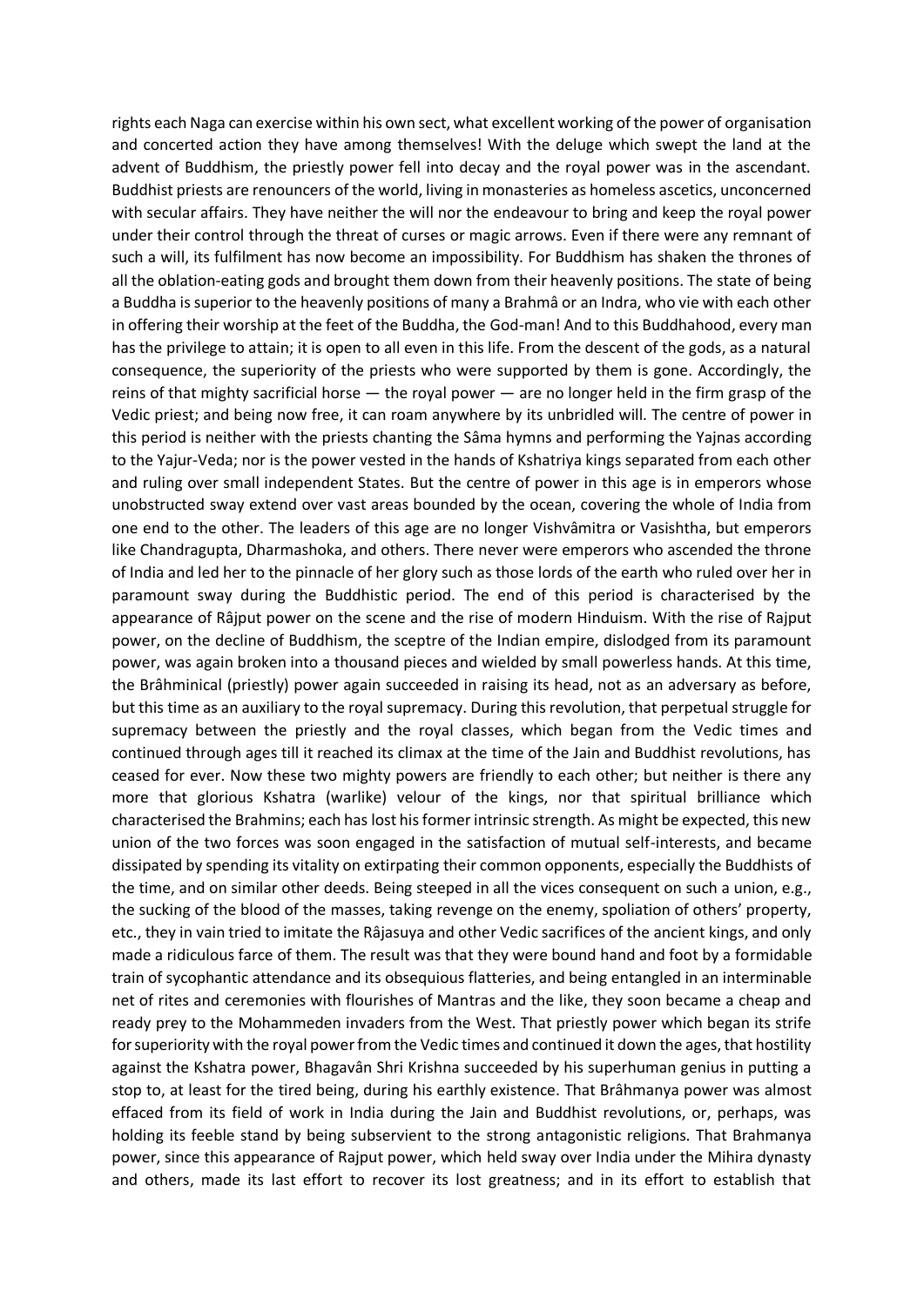supremacy, it sold itself at the feet of the fierce hordes of barbarians newly come from Central Asia, and to win their pleasure introduced in the land their hateful manners and customs. Moreover, it, the Brahmanya; power, solely devoting itself to the easy means to dupe ignorant barbarians, brought into vogue mysterious rites and ceremonies backed by its new Mantras and the like; and in doing so, itself lost its former wisdom, its former vigour and vitality, and its own chaste habits of long acquirement. Thus it turned the whole Âryâvarta into a deep and vast whirlpool of the most vicious, the most horrible, the most abominable, barbarous customs; and as the inevitable consequence of countenancing these detestable customs and superstitions, it soon lost all its own internal strength and stamina and became the weakest of the weak. What wonder that it should be broken into a thousand pieces and fall at the mere touch of the storm of Mussulman invasions from the West! That great Brahmanya power fell — who knows, if ever to rise again? The resuscitation of the priestly power under the Mussulman rule was, on the other hand, an utter impossibility. The Prophet Mohammed himself was dead against the priestly class in any shape and tried his best for the total destruction of this power by formulating rules and injunctions to that effect. Under the Mussulman rule, the king himself was the supreme priest; he was the chief guide in religious matters; and when he became the emperor, he cherished the hope of being the paramount leader in all matters over the whole Mussulman world. To the Mussulman, the Jews or the Christians are not objects of extreme detestation; they are, at the worst, men of little faith. But not so the Hindu. According to him, the Hindu is idolatrous, the hateful Kafir; hence in this life he deserves to be butchered; and in the next, eternal hell is in store for him. The utmost the Mussulman kings could do as a favour to the priestly class — the spiritual guides of these Kafirs — was to allow them somehow to pass their life silently and wait for the last moment. This was again sometimes considered too, much kindness! If the religious ardour of any king was a little more uncommon, there would immediately follow arrangements for a great Yajna by way of Kafir-slaughter! On one side, the royal power is now centred in kings professing a different religion and given to different customs. On the other, the priestly power has been entirely displaced from its influential position as the controller and lawgiver of the society. The Koran and its code of laws have taken the place of the Dharma Shâstras of Manu and others. The Sanskrit language has made room for the Persian and the Arabic. The Sanskrit language has to remain confined only to the purely religious writings and religious matters of the conquered and detested Hindu, and, as such, has since been living a precarious life at the hands of the neglected priest. The priest himself, the relic of the Brahmanya power, fell back upon the last resource of conducting only the comparatively unimportant family ceremonies, such as the matrimonial etc., and that also only so long and as much as the mercy of the Mohammedan rulers permitted. In the Vedic and the adjoining periods, the royal power could not manifest itself on account of the grinding pressure of the priestly power. We have seen how, during the Buddhistic revolution, resulting in the fall of the Brahminical supremacy, the royal power in India reached its culminating point. In the interval between the fall of the Buddhistic and the establishment of the Mohammedan empire, we have seen how the royal power was trying to raise its head through the Rajputs in India, and how it failed in its attempt. At the root of this failure, too, could be traced the same old endeavours of the Vedic priestly class to bring back and revive with a new life their original (ritualistic) days. Crushing the Brahminical supremacy under his feet the Mussulman king was able to restore to a considerable extent the lost glories of such dynasties of emperors as the Maurya, the Gupta, the Andhra, and the Kshâtrapa. (The Persian governors of Âryâvarta and Gujarat.) Thus the priestly power — which sages like Kumârila, Shankara, and Râmânuja tried to re-establish, which for some time was supported by the sword of the Rajput power, and which tried to rebuild its structure on the fall of its Jain and Buddhist adversaries — was under Mohammedan rule laid to sleep for ever, knowing no awakening. In this period, the antagonism or warfare is not between kings and priests, but between kings and kings. At the end of this period, when Hindu power again raised its head, and, to some extent, was successful in regenerating Hinduism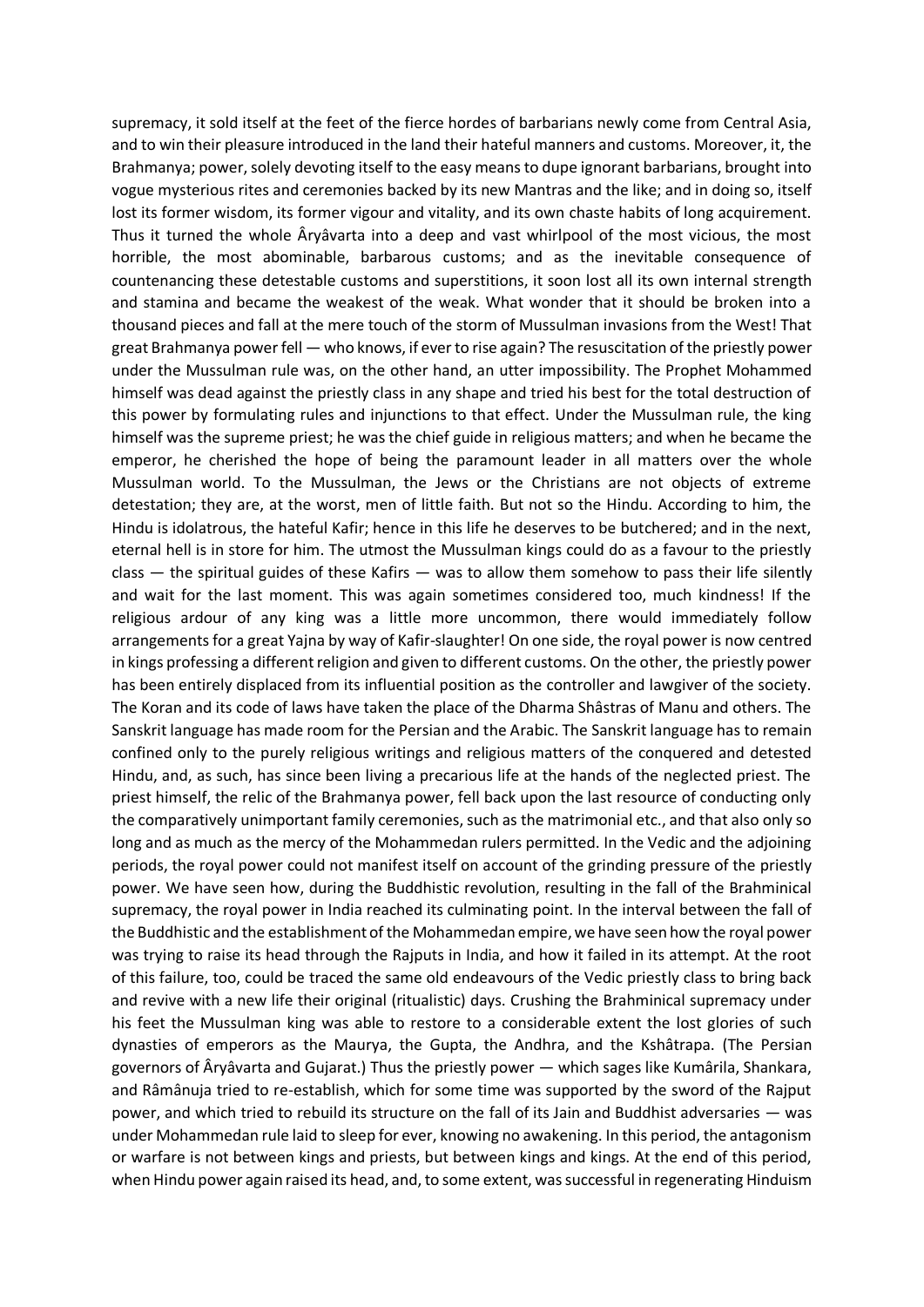through the Mahrattas and the Sikhs, we do not find much play of the priestly power with these regenerations. On the contrary, when the Sikhs admitted any Brahmin into their sect, they, at first, compelled him publicly to give up his previous Brahminical signs and adopt the recognised signs of their own religion. In this manner, after an age-long play of action and reaction between these two forces, the final victory of the royal power was echoed on the soil of India for several centuries, in the name of foreign monarchs professing an entirely different religion from the faith of the land. But at the end of this Mohammedan period, another entirely new power made its appearance on the arena and slowly began to assert its prowess in the affairs of the Indian world. This power is so new, its nature and workings are so foreign to the Indian mind, its rise so inconceivable, and its vigour so insuperable that though it wields the suzerain power up till now, only a handful of Indians understand what this power is. We are talking of the occupation of India by England. From very ancient times, the fame of India's vast wealth and her rich granaries has enkindled in many powerful foreign nations the desire for conquering her. She has been, in fact, again and again conquered by foreign nations. Then why should we say that the occupation of India by England was something new and foreign to the Indian mind? From time immemorial Indians have seen the mightiest royal power tremble before the frown of the ascetic priest, devoid of worldly desire, armed with spiritual strength — the power of Mantras (sacred formulas) and religious lore — and the weapon of curses. They have also seen the subject people silently obey the commands of their heroic all-powerful suzerains, backed by their arms and armies, like a flock of sheep before a lion. But that a handful of Vaishyas (traders) who, despite their great wealth, have ever crouched awestricken not only before the king but also before any member of the royal family, would unite, cross for purposes of business rivers and seas, would, solely by virtue of their intelligence and wealth, by degrees make puppets of the long-established Hindu and Mohammedan dynasties; not only so, but that they would buy as well the services of the ruling powers of their own country and use their valour and learning as powerful instruments for the influx of their own riches — this is a spectacle entirely novel to the Indians, as also the spectacle that the descendants of the mighty nobility of a country, of which a proud lord, sketched by the extraordinary pen of its great poet, says to a common man, "Out, dunghill! darest thou brave a nobleman?" would, in no distant future, consider it the zenith of human ambition to be sent to India as obedient servants of a body of merchants, called The East India Company — such a sight was, indeed, a novelty unseen by India before! According to the prevalence, in greater or lesser degree, of the three qualities of Sattva, Rajas, and Tamas in man, the four castes, the Brahmin, Kashatriya, Vaishya, and Shudra, are everywhere present at all times, in all civilised societies. By the mighty hand of time, their number and power also vary at different times in regard to different countries. In some countries the numerical strength or influence of one of these castes may preponderate over another; at some period, one of the classes may be more powerful than the rest. But from a careful study of the history of the world, it appears that in conformity to the law of nature the four castes, the Brahmin, Kshatriya, Vaishya, and Shudra do, in every society, one after another in succession, govern the world. Among the Chinese, the Sumerians, the Babylonians, the Egyptians, the Chaldeans, the Areas, the Iranians, the Jews, the Arabs — among all these ancient nations, the supreme power of guiding society is, in the first period of their history, in the hands of the Brahmin or the priest. In the second period, the ruling power is the Kshatriya, that is, either absolute monarchy or oligarchical government by a chosen body of men. Among the modern Western nations, with England at their head, this power of controlling society has been, for the first time, in the hands of the Vaishyas or mercantile communities, made rich through the carrying on of commerce. Though Troy and Carthage of ancient times and Venice and similar other small commercial States of comparatively modern times became highly powerful, yet, amongst them, there was not the real rising of the Vaishya power in the proper sense of the term. Correctly speaking, the descendants of the royal family had the sole monopoly of the commerce of those old days by employing the common people and their servants under them to carry on the trade; and they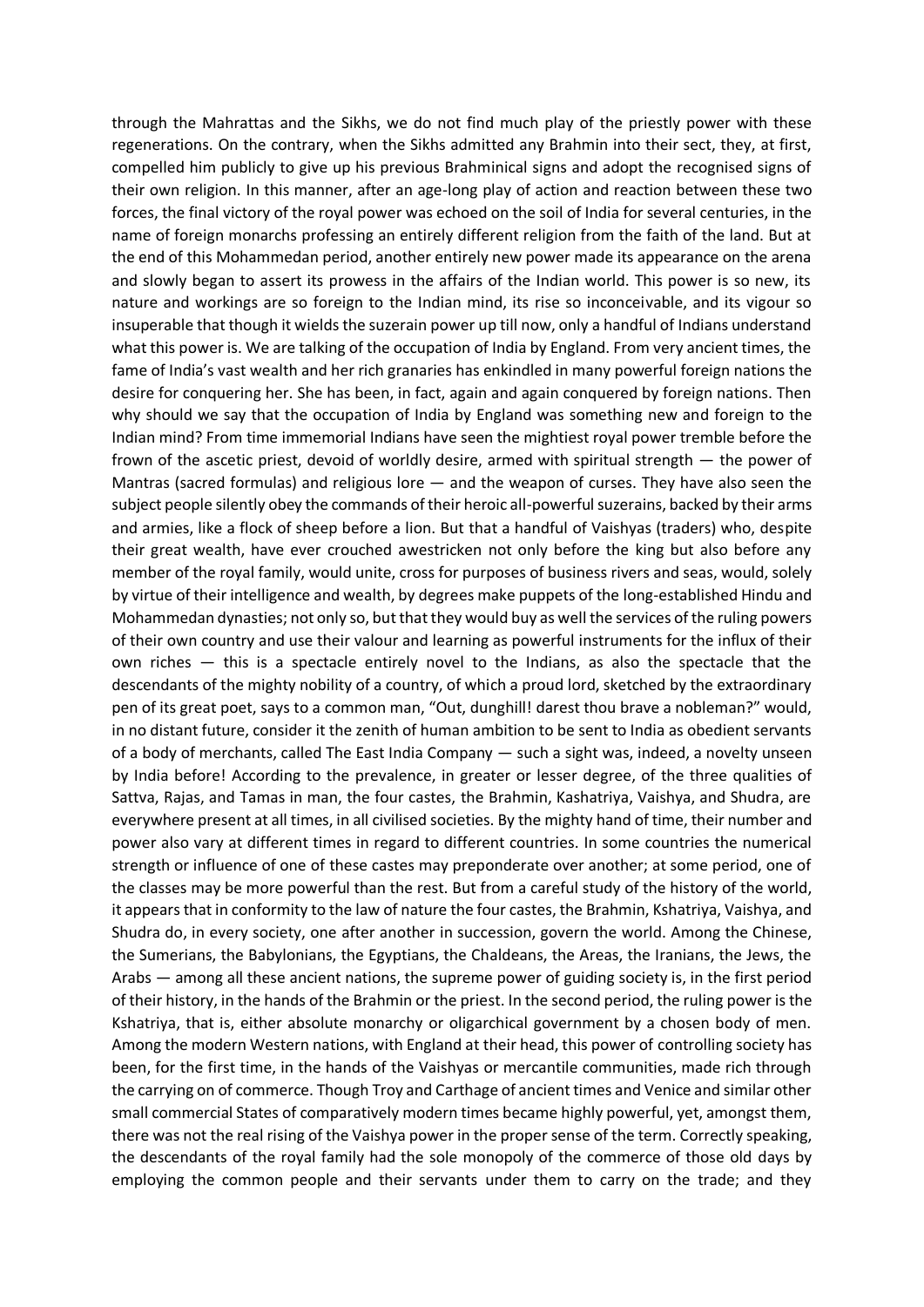appropriated to themselves the profits accruing from it. Excepting these few men, no one was allowed to take any part or voice an opinion even in the government of the country and kindred affairs. In the oldest countries like Egypt, the priestly power enjoyed unmolested supremacy only for a short period, after which it became subjugated to the royal power and lived as an auxiliary to it. In China, the royal power, centralised by the genius of Confucius, has been controlling and guiding the priestly power, in accordance with its absolute will, for more than twenty-five centuries; and during the last two centuries, the all-absorbing Lamas of Tibet, though they are the spiritual guides of the royal family, have been compelled to pass their days, being subject in every way to the Chinese Emperor. In India, the royal power succeeded in conquering the priestly power and declaring its untrammelled authority long after the other ancient civilised nations had done so; and therefore the inauguration of the Indian Empire came about long after the Chinese, Egyptian, Babylonian, and other Empires had risen. It was only with the Jewish people that the royal power, though it tried hard to establish its supremacy over the priestly, had to meet a complete defeat in the attempt. Not even the Vaishyas attained the ruling power with the Jews. On the other hand, the common subject people, trying to free themselves from the shackles of priestcraft, were crushed to death under the internal commotion of adverse religious movements like Christianity and the external pressure of the mighty Roman Empire. As in the ancient days the priestly power, in spite of its long-continued struggle, was subdued by the more powerful royal power, so, in modern times, before the violent blow of the newly-risen Vaishya power, many a kingly crown has to kiss the ground, many a sceptre is for ever broken to pieces. Only those few thrones which are allowed still to exercise some power in some of the civilised countries and make a display of their royal pomp and grandeur are all maintained solely by the vast hordes of wealth of these Vaishya communities — the dealers in salt, oil, sugar, and wine — and kept up as a magnificent and an imposing front. and as a means of glorification to the really governing body behind, the Vaishyas. That mighty newly-risen Vaishya power — at whose command, electricity carries messages in an instant from one pole to another, whose highway is the vast ocean, with its mountain-high waves, at whose instance, commodities are being carried with the greatest ease from one part of the globe to another, and at whose mandate, even the greatest monarchs tremble — on the white foamy crest of that huge wave the all-conquering Vaishya power, is installed the majestic throne of England in all its grandeur. Therefore the conquest of India by England is not a conquest by Jesus or the Bible as we are often asked to believe. Neither is it like the conquest of India by the Moguls and the Pathans. But behind the name of the Lord Jesus, the Bible, the magnificent palaces, the heavy tramp of the feet of armies consisting of elephants, chariots, cavalry, and infantry, shaking the earth, the sounds of war trumpets, bugles, and drums, and the splendid display of the royal throne, behind all these, there is always the virtual presence of England — that England whose war flag is the factory chimney, whose troops are the merchantmen, whose battlefields are the market-places of the world, and whose Empress is the shining Goddess of Fortune herself! It is on this account I have said before that it is indeed an unseen novelty, this conquest of India by England. What new revolution will be effected in India by her clash with the new giant power, and as the result of that revolution what new transformation is in store for future India, cannot be inferred from her past history. I have stated previously that the four castes, Brahmin, Kshatriya, Vaishya, and Shudra do, in succession, rule the world. During the period of supreme authority exercised by each of these castes, some acts are accomplished which conduce to the welfare of the people, while others are injurious to them. The foundation of the priestly power rests on intellectual strength, and not on the physical strength of arms. Therefore, with the supremacy of the priestly power, there is a great prevalence of intellectual and literary culture. Every human heart is always anxious for communication with, and help from, the supersensuous spiritual world. The entrance to that world is not possible for the generality of mankind; only a few great souls who can acquire a perfect control over their sense-organs and who are possessed with a nature preponderating with the essence of Sattva Guna are able to pierce the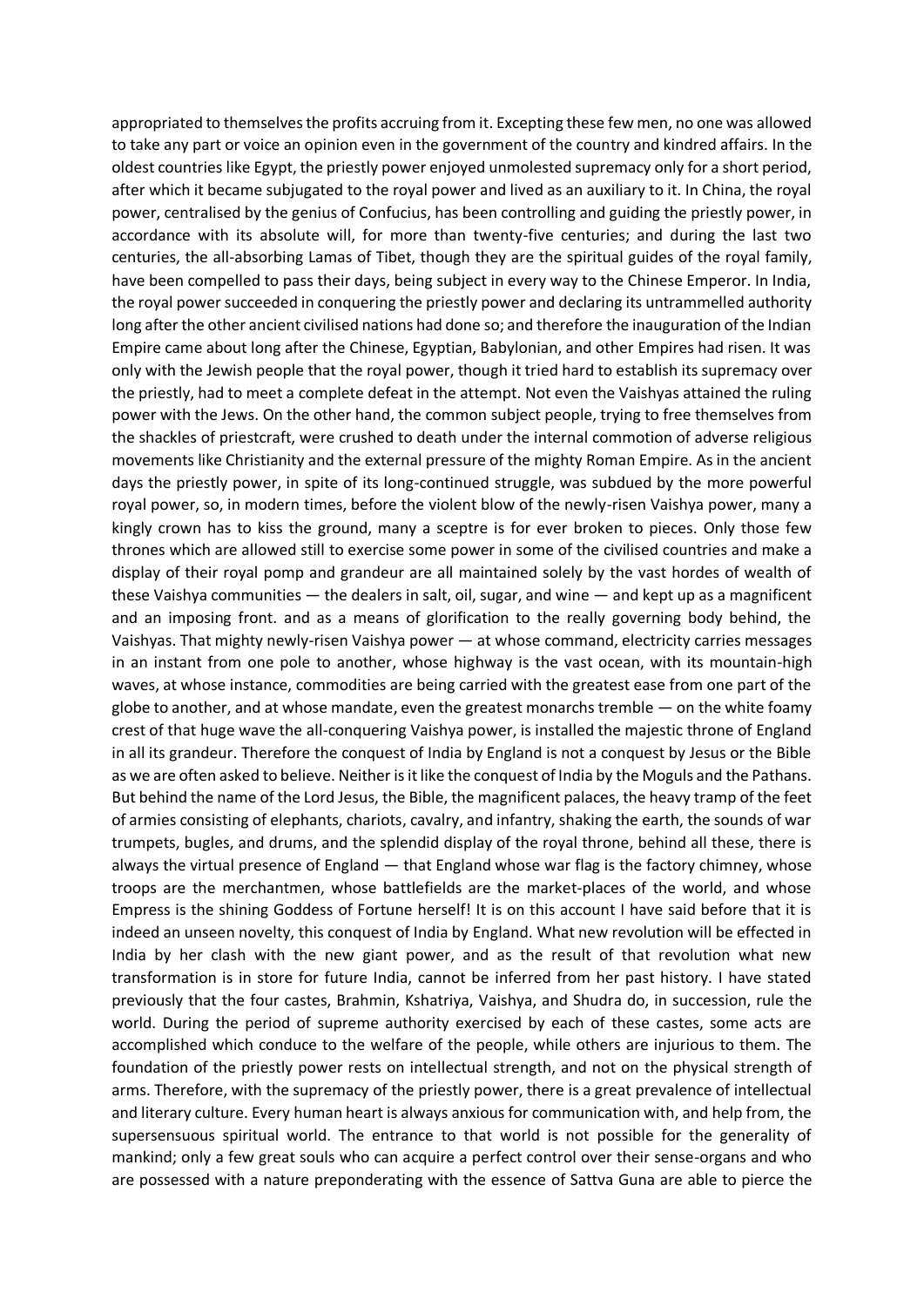formidable wall of matter and come face to face, as it were, with the supersensuous — it is only they who know the workings of the kingdom that bring the messages from it and show the way to others. These great souls are the priests, the primitive guides, leaders, and movers of human societies. The priest knows the gods and communicates with them; he is therefore worshipped as a god. Leaving behind the thoughts of the world, he has no longer to devote himself to the earning of his bread by the sweat of his brow. The best and foremost parts of all food and drink are due as offerings to the gods; and of these gods, the visible proxies on earth are the priests. It is through their mouths that they partake of the offerings. Knowingly or unknowingly, society gives the priest abundant leisure, and he can therefore get the opportunity of being meditative and of thinking higher thoughts. Hence the development of wisdom and learning originates first with the supremacy of the priestly power. There stands the priest between the dreadful lion — the king — on the one hand, and the terrified flock of sheep  $-$  the subject people  $-$  on the other. The destructive leap of the lion is checked by the controlling rod of spiritual power in the hands of the priest. The flame of the despotic will of the king, maddened in the pride of his wealth and men, is able to burn into ashes everything that comes in his way; but it is only a word from the priest, who has neither wealth nor men behind him but whose sole strength is his spiritual power, that can quench the despotic royal will, as water the fire. With the ascendancy of the priestly supremacy are seen the first advent of civilisation, the first victory of the divine nature over the animal, the first mastery of spirit over matter, and the first manifestation of the divine power which is potentially present in this very slave of nature, this lump of flesh, to wit, the human body. The priest is the first discriminator of spirit from matter, the first to help to bring this world in communion with the next, the first messenger from the gods to man, and the intervening bridge that connects the king with his subjects. The first offshoot of universal welfare and good is nursed by his spiritual power, by his devotion to learning and wisdom, by his renunciation, the watchword of his life and, watered even by the flow of his own life-blood. It is therefore that in every land it was he to whom the first and foremost worship was offered. It is therefore that even his memory is sacred to us! There are evils as well. With the growth of life is sown simultaneously the seed of death. Darkness and light always go together. Indeed, there are great evils which, if not checked in proper time, lead to the ruin of society. The play of power through gross matter is universally experienced; everyone sees, everyone understands, the mighty manifestation of gross material force as displayed in the play of battle-axes and swords, or in the burning properties of fire and lightning. Nobody doubts these things, nor can there ever be any question about their genuineness. But where the repository of power and the centre of its play are wholly mental, where the power is confined to certain special words, to certain special modes of uttering them, to the mental repetition of certain mysterious syllables, or to other similar processes and applications of the mind, there light is mixed with shade, there the ebb and flow naturally disturb the otherwise unshaken faith, and there even when things are actually seen or directly perceived, still sometimes doubts arise as to their real occurrence. Where distress, fear, anger, malice, spirit of retaliation, and the like passions of man, leaving the palpable force of arms, leaving the gross material methods to gain the end in view which every one can understand, substitute in their stead the mysterious mental processes like Stambhana, Uchchâtana, Vashikarana, and Mârana for their fructification — there a cloud of smoky indistinctness, as it were, naturally envelops the mental atmosphere of these men who often live and move in such hazy worlds of obscure mysticism. No straight line of action presents itself before such a mind; even if it does, the mind distorts it into crookedness. The final result of all this is insincerity — that very limited narrowness of the heart — and above all, the most fatal is the extreme intolerance born of malicious envy at the superior excellence of another. The priest naturally says to himself: "Why should I part with the power that has made the Devas subservient to me, has given me mastery over physical and mental illnesses, and has gained for me the service of ghosts, demons, and other unseen spirits? I have dearly bought this power by the price of extreme renunciation. Why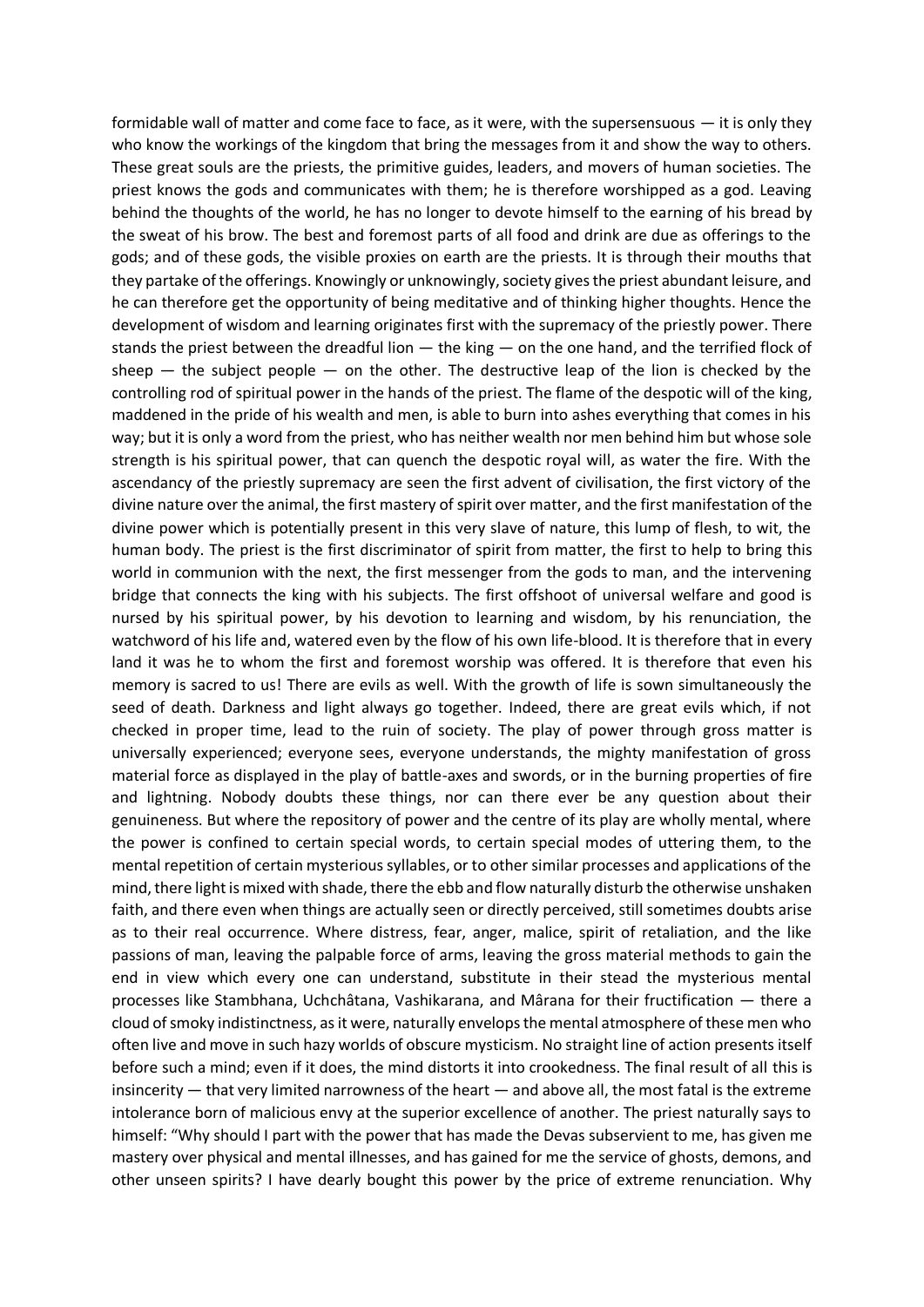should I give to others that to get which I had to give up my wealth, name, fame, in short, all my earthly comforts and happiness?" Again, that power is entirely mental. And how many opportunities are there of keeping it a perfect secret! Entangled in this wheel of circumstances, human nature becomes what it inevitably would: being used to practice constant self-concealment, it becomes a victim of extreme selfishness and hypocrisy, and at last succumbs to the poisonous consequences which they bring in their train. In time, the reaction of this very desire to concealment rebounds upon oneself. All knowledge, all wisdom is almost lost for want of proper exercise and diffusion, and what little remains is thought to have been obtained from some supernatural source; and, therefore, far from making fresh efforts to go in for originality and gain knowledge of new sciences, it is considered useless and futile to attempt even to improve the remnants of the old by cleansing them of their corruptions. Thus lost to former wisdom, the former indomitable spirit of self-reliance, the priest, now glorifying himself merely in the name of his forefathers, vainly struggles to preserve untarnished for himself the same glory, the same privilege, the same veneration, and the same supremacy as was enjoyed by his great forefathers. Consequently, his violent collision with the other castes. According to the law of nature, wherever there is an awakening of a new and stronger life, there it tries to conquer and take the place of the old and the decaying. Nature favours the dying out of the unfit and the survival of the fittest. The final result of such conflict between the priestly and the other classes has been mentioned already. That renunciation, self-control, and asceticism of the priest which during the period of his ascendancy were devoted to the pursuance of earnest researches of truth are on the eve of his decline employed anew and spent solely in the accumulation of objects of self-gratification and in the extension of privileged superiority over others. That power, the centralization of which in himself gave him all honour and worship, has now been dragged down from its high heavenly position to the lowest abyss of hell. Having lost sight of the goal, drifting aimless, the priestly power is entangled, like the spider, in the web spun by itself. The chain that has been forged from generation to generation with the greatest care to be put on others' feet is now tightened round its own in a thousand coils, and is thwarting its own movement in hundreds of ways. Caught in the endless thread of the net of infinite rites, ceremonies, and customs, which it spread on all sides as external means for purification of the body and the mind with a view to keeping society in the iron grasp of these innumerable bonds — the priestly power, thus hopelessly entangled from head to foot, is now asleep in despair! There is no escaping out of it now. Tear the net, and the priesthood of the priest is shaken to its foundation! There is implanted in every man, naturally, a strong desire for progress; and those who, finding that the fulfilment of this desire is an impossibility so long as one is trammelled in the shackles of priesthood, rend this net and take to the profession of other castes in order to earn money thereby  $-$  them, the society immediately dispossesses of their priestly rights. Society has no faith in the Brahminhood of the so-called Brahmins who, instead of keeping the Shikhâ, (The sacred tuft or lock of hair left on the crown of the head at tonsure.) part their hair, who, giving up their ancient habits and ancestral customs, clothe themselves in semi European dress and adopt the newly introduced usages from the West in a hybrid fashion. Again, in those parts of India, wherever this new-comer, the English Government, is introducing new modes of education and opening up new channels for the coming in of wealth, there hosts of Brahmin youths are giving up their hereditary priestly profession and trying to earn their livelihood and become rich by adopting the callings of other castes, with the result that the habits and customs of the priestly class, handed down from their distant forefathers, are scattered to the winds and are fast disappearing from the land. In Gujarat, each secondary sect of the Brahmins is divided into two subdivisions, one being those who still stick to the priestly profession, while the other lives by other professions. There only the first subdivisions, carrying on the priestly profession, are called "Brâhmanas", and though the other subdivisions are by lineage descendants from Brahmin fathers, yet the former do not link themselves in matrimonial relation with the latter. For example, by the name of "Nâgara Brâhmana" are meant only those Brahmins who are priests living on alms; and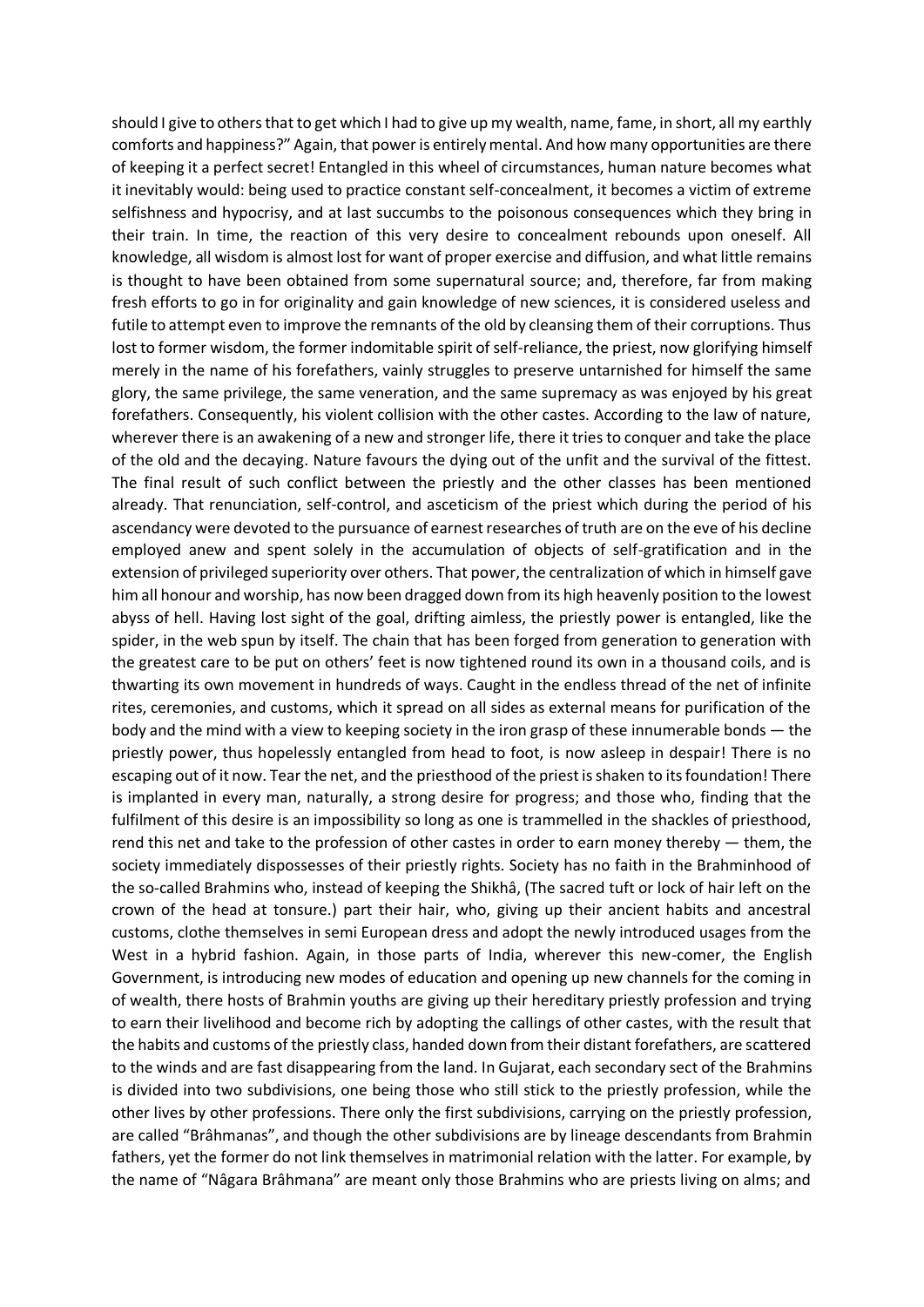by the name "Nâgara" only are meant those Brahmins who have accepted service under the Government, or those who have been carrying on the Vaishya's profession. But it appears that such distinctions will not long continue in these days in Gujarat. Even the sons of the "Nagara Brahmanas" are nowadays getting English education, and entering into Government service, or adopting some mercantile business. Even orthodox Pandits of the old school, undergoing pecuniary difficulties, are sending their sons to the colleges of the English universities or making them choose the callings of Vaidyas, Kâyasthas, and other non-Brahmin castes. If the current of affairs goes on running in this course, then it is a question of most serious reflection, no doubt, how long more will the priestly class continue on India's soil. Those who lay the fault of attempting to bring down the supremacy of the priestly class at the door of any particular person or body of persons other than themselves ought to know that, in obedience to the inevitable law of nature, the Brahmin caste is erecting with its own hands its own sepulchre; and this is what ought to be. It is good and appropriate that every caste of high birth and privileged nobility should make it its principal duty to raise its own funeral pyre with its own hands. Accumulation of power is as necessary as its diffusion, or rather more so. The accumulation of blood in the heart is an indispensable condition for life; its non-circulation throughout the body means death. For the welfare of society, it is absolutely necessary at certain times to have all knowledge and power concentrated in certain families or castes to the exclusion of others, but that concentrated power is focussed for the time being, only to be scattered broadcast over the whole of society in future. If this diffusion be withheld, the destruction of that society is, without doubt, near at hand. On the other side, the king is like the lion; in him are present both the good and evil propensities of the lord of beasts. Never for a moment his fierce nails are held back from tearing to pieces the heart of innocent animals, living on herbs and grass, to allay his thirst for blood when occasion arises; again, the poet says, though himself stricken with old age and dying with hunger, the lion never kills the weakest fox that throws itself in his arms for protection. If the subject classes, for a moment, stand as impediments in the way of the gratification of the senses of the royal lion, their death knell is inevitably tolled; if they humbly bow down to his commands, they are perfectly safe. Not only so. Not to speak of ancient days, even in modern times, no society can be found in any country where the effectiveness of individual selfsacrifice for the good of the many and of the oneness of purpose and endeavour actuating every member of the society for the common good of the whole have been fully realised. Hence the necessity of the kings who are the creations of the society itself. They are the centres where all the forces of society, otherwise loosely scattered about, are made to converge, and from which they start and course through the body politic and animate society. As during the Brâhminical supremacy, at the first stage is the awakening of the first impulse for search after knowledge, and later the continual and careful fostering of the growth of that impulse still in its infancy  $-$  so, during the Kshatriya supremacy, a strong desire for pleasure pursuits has made its appearance at the first stage, and later have sprung up inventions and developments of arts and sciences as the means for its gratification. Can the king, in the height of his glory, hide his proud head within the lowly cottages of the poor? Or can the common good of his subjects ever minister to his royal appetite with satisfaction? He whose dignity bears no comparison with anyone else on earth, he who is divinity residing in the temple of the human body — for the common man, to cast even a mere glance at his, the king's, objects of pleasure is a great sin; to think of ever possessing them is quite out of the question. The body of the king is not like the bodies of other people, it is too sacred to be polluted by any contamination; in certain countries it is even believed never to come under the sway of death. A halo of equal sacredness shines around the queen, so she is scrupulously guarded from the gaze of the common folk, not even the sun may cast a glance on her beauty! Hence the rising of magnificent palaces to take the place of thatched cottages. The sweet harmonious strain of artistic music, flowing as it were from heaven, silenced the disorderly jargon of the rabble. Delightful gardens, pleasant groves, beautiful galleries, charming paintings, exquisite sculptures, fine and costly apparel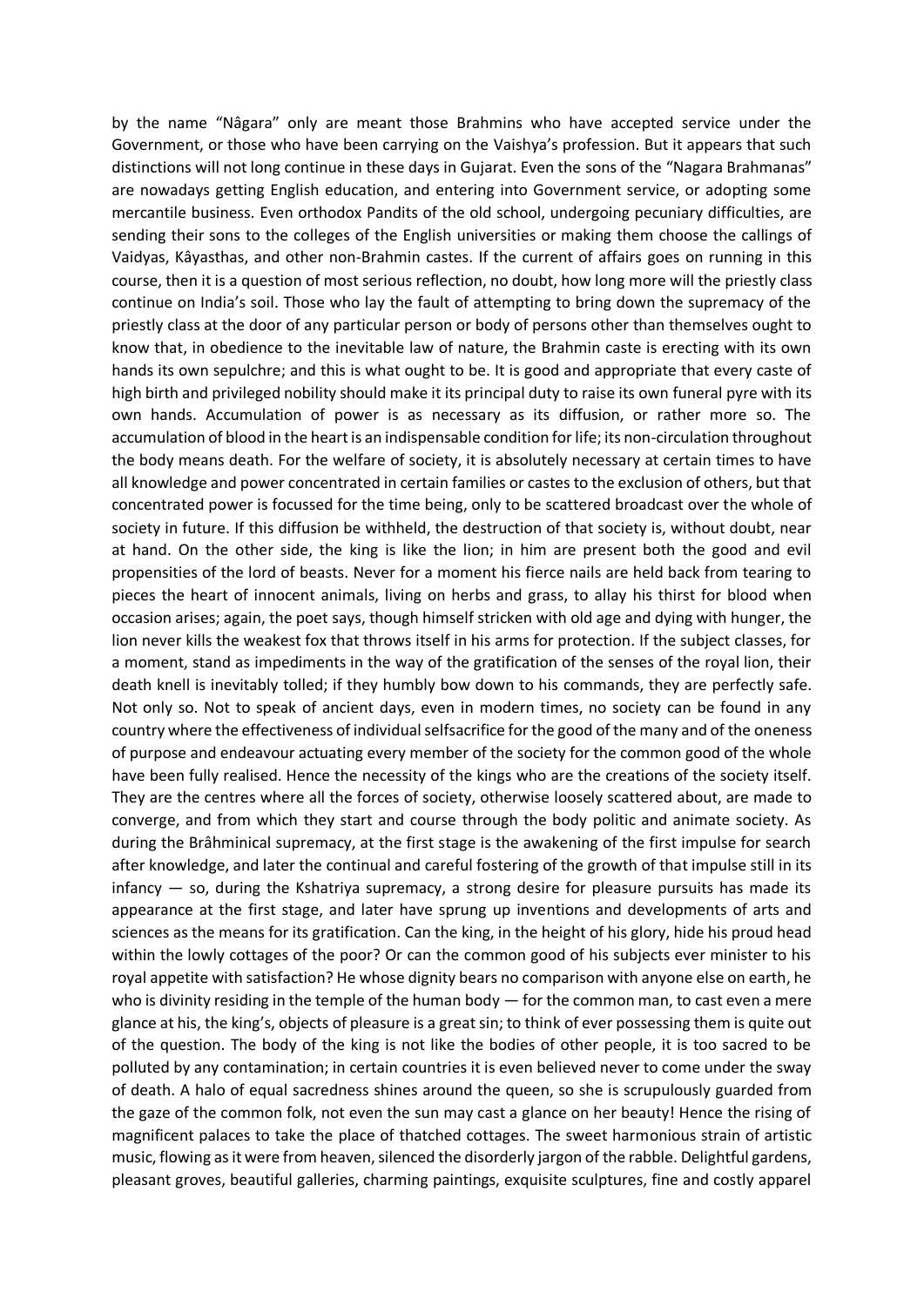began to displace by gradual steps the natural beauties of rugged woods and the rough and coarse dress of the simple rustic. Thousands of intelligent men left the toilsome task of the ploughman and turned their attention to the new field of fine arts, where they could display the finer play of their intellect in less laborious and easier ways. Villages lost their importance; cities rose in their stead. It was in India, again, that the kings, after having enjoyed for some time earthly pleasures to their full satisfaction, were stricken at the latter part of their lives with heavy world-weariness, as is sure to follow on extreme sensegratification; and thus being satiated with worldly pleasures, they retired at their old age into secluded forests, and there began to contemplate the deep problems of life. The results of such renunciation and deep meditation were marked by a strong dislike for cumbrous rites and ceremonials and an extreme devotion to the highest spiritual truths which we find embodied in the Upanishads, the Gita, and the Jain and the Buddhist scriptures. Here also was a great conflict between the priestly and the royal powers. Disappearance of the elaborate rites and ceremonials meant a death-blow to the priest's profession. Therefore, naturally, at all times and in every country, the priests gird up their loins and try their best to preserve the ancient customs and usages, while on the other side stand in opposition kings like Janaka, backed by Kshatriya prowess as well as spiritual power. We have dealt at length already on this bitter antagonism between the two parties. As the priest is busy about centralising all knowledge and learning at a common centre, to wit, himself, so the king is ever up and doing in collecting all the earthly powers and focusing them in a central point, i.e. his own self. Of course, both are beneficial to society. At one time they are both needed for the common good of society, but that is only at its infant stage. But if attempts be made, when society has passed its infant stage and reached its vigorous youthful condition, to clothe it by force with the dress which suited it in its infancy and keep it bound within narrow limits, then either it bursts the bonds by virtue of its own strength and tries to advance, or where it fails to do so, it retraces its footsteps and by slow degrees returns to its primitive uncivilised condition. Kings are like parents to their subjects, and the subjects are the kings' children. The subjects should, in every respect, look up to the king and stick to their king with unreserved obedience, and the king should rule them with impartial justice and look to their welfare and bear the same affection towards them as he would towards his own children. But what rule applies to individual homes applies to the whole society as well, for society is only the aggregate of individual homes. "When the son attains the age of sixteen, the father ought to deal with him as his friend and equal" — if that is the rule, does not the infant society ever attain that age of sixteen? It is the evidence of history that at a certain time every society attains its manhood, when a strong conflict ensues between the ruling power and the common people. The life of the society, its expansion and civilisation, depend on its victory or defeat in this conflict. Such changes, revolutionizing society, have been happening in India again and again, only in this country they have been effected in the name of religion, for religion is the life of India, religion is the language of this country, the symbol of all its movements. The Chârvâka, the Jain, the Buddhist, Shankara, Ramanuja, Kabir, Nânak, Chaitanya, the Brâhmo Samâj, the Arya Samaj — of all these and similar other sects, the wave of religion, foaming, thundering, surging, breaks in the front, while in the rear follows the filling-up of social wants. If all desires can be accomplished by the mere utterance of some meaningless syllables, then who will exert himself and go through difficulties to work out the fulfilment of his desires? If this malady enters into the entire body of any social system, then that society becomes slothful and indisposed to any exertion, and soon hastens to it, ruin. Hence the slashing sarcasm of the Charvakas, who believed only in the reality of sense-perceptions and nothing beyond. What could have saved Indian society from the ponderous burden of omnifarious ritualistic ceremonialism, with its animal and other sacrifices, which all but crushed the very life out of it, except the Jain revolution which took its strong stand exclusively on chaste morals and philosophical truth? Or without the Buddhist revolution what would have delivered the suffering millions of the lower classes from the violent tyrannies of the influential higher castes? When, in course of time, Buddhism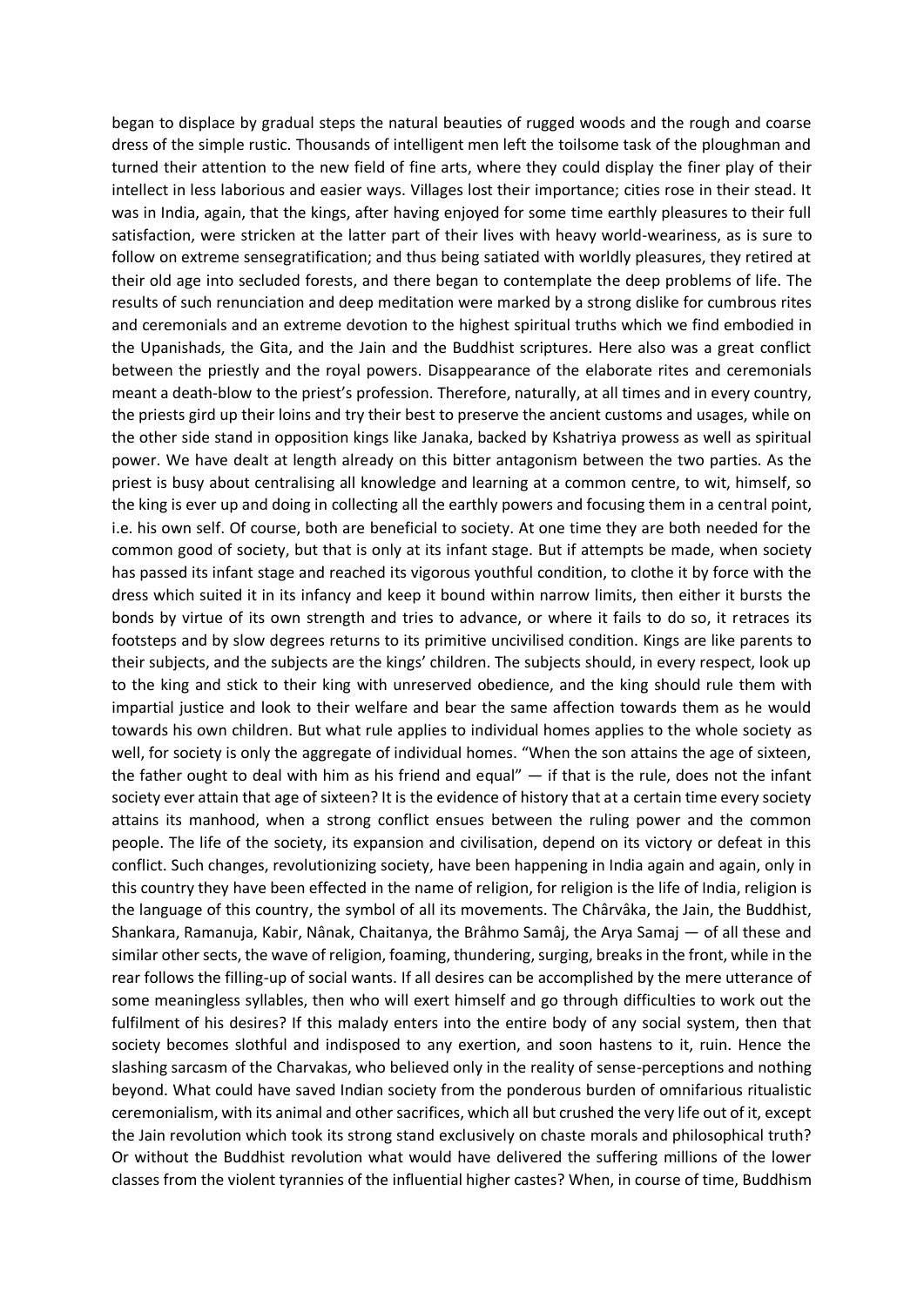declined and its extremely pure and moral character gave place to equally bad, unclean, and immoral practices, when Indian society trembled under the infernal dance of the various races of barbarians who were allowed into the Buddhistic fold by virtue of its universal all-embracing spirit of equality  $$ then Shankara, and later Ramanuja, appeared on the scene and tried their best to bring society back to its former days of glory and reestablish its lost status. Again, it is an undoubted fact that if there had not been the advent of Kabir, Nanak, and Chaitanya in the Mohammedan period, and the establishment of the Brahmo Samaj and the Arya Samaj in our own day, then, by this time, the Mohammedans and the Christians would have far outnumbered the Hindus of the present day in India. What better material is there than nourishing food to build up the body composed of various elements, and the mind which sends out infinite waves of thought? But if that food which goes to sustain the body and strengthen the mind is not properly assimilated, and the natural functions of the body do not work properly, then that very thing becomes the root of all evil. The individual's life is in the life of the whole, the individual's happiness is in the happiness of the whole; apart from the whole, the individual's existence is inconceivable — this is an eternal truth and is the bed-rock on which the universe is built. To move slowly towards the infinite whole, bearing a constant feeling of intense sympathy and sameness with it, being happy with its happiness and being distressed in its affliction, is the individual's sole duty. Not only is it his duty, but in its transgression is his death, while compliance with this great truth leads to life immortal. This is the law of nature, and who can throw dust into her ever-watchful eyes? None can hoodwink society and deceive it for any length of time. However much there may have accumulated heaps of refuse and mud on the surface of society — still, at the bottom of those heaps the life-breath of society is ever to be found pulsating with the vibrations of universal love and self-denying compassion for all. Society is like the earth that patiently bears incessant molestations; but she wakes up one day, however long that may be in coming, and the force of the shaking tremors of that awakening hurls off to a distance the accumulated dirt of self-seeking meanness piled up during millions of patient and silent years! We ignore this sublime truth; and though we suffer a thousand times for our folly, yet, in our absurd foolishness, impelled by the brute in us, we do not believe in it. We try to deceive, but a thousand times we find we are deceived ourselves, and yet we do not desist! Mad that we are, we imagine we can impose on nature' With our shortsighted vision we think ministering to the self at any cost is the be-all and end-all of life. Wisdom, knowledge, wealth, men, strength, prowess and whatever else nature gathers and provides us with, are all only for diffusion, when the moment of need is at hand. We often forget this fact, put the stamp of "mine only" upon the entrusted deposits, and pari passu, we sow the seed of our own ruin! The king, the centre of the forces of the aggregate of his subjects, soon forgets that those forces are only stored with him so that he may increase and give them back a thousandfold in their potency, so that they may spread over the whole community for its good. Attributing all Godship to himself, in his pride, like the king Vena he looks upon other people as wretched specimens of humanity who should grovel before him; any opposition to his will, whether good or bad, is a great sin on the part of his subjects. Hence oppression steps into the place of protection — sucking their blood in place of preservation. If the society is weak and debilitated, it silently suffers all illtreatment at the hands of the king, and as the natural consequence, both the king and his people go down and down and fall into the most degraded state, and thus become an easy prey to any nation stronger than themselves. Where the society is healthy and strong, there soon follows a fierce contest between the king and his subjects, and, by its reaction and convulsion, are flung away the sceptre and the crown; and the throne and the royal paraphernalia become like past curiosities preserved in the museum galleries. As the result of this contest — as its reaction — is the appearance of the mighty power of the Vaishya, before whose angry glance the crowned heads, the lords of heroes, tremble like an aspen leaf on their thrones — whom the poor as well as the prince humbly follow in vain expectation of the golden jar in his hands, that like Tantalus's fruit always recedes from the grasp. The Brahmin said, "Learning is the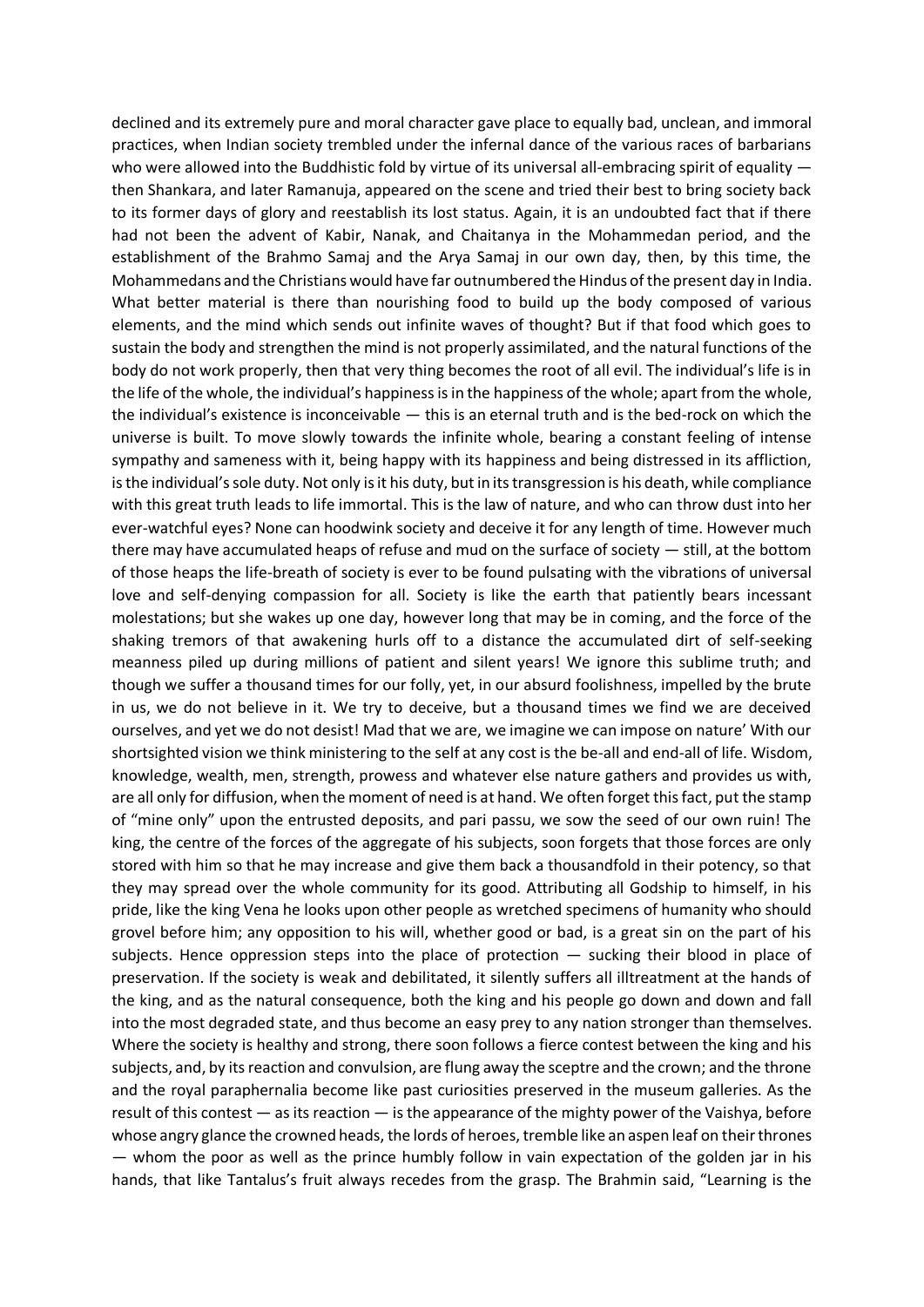power of all powers; that learning is dependent upon me, I possess that learning, so the society must follow my bidding." For some days such was the case. The Kshatriya said, "But for the power of my sword, where would you be, O Brahmin, with all your power of lore? You would in no time be wiped off the face of the earth. It is I alone that am the superior." Out flew the flaming sword from the jingling scabbard — society humbly recognised it with bended head. Even the worshipper of learning was the first to turn into the worshipper of the king. The Vaishya is saying, "You, madmen I what you call the effulgent all-pervading deity is here, in my hand, the ever-shining gold, the almighty sovereign. Behold, through its grace, I am also equally all-powerful. O Brahmin! even now, I shall buy through its grace all your wisdom, learning, prayers, and meditation. And, O great king! your sword, arms, valour, and prowess will soon be employed, through the grace of this, my gold, in carrying out my desired objects. Do you see those lofty and extensive mills? Those are my hives. See, how, swarms of millions of bees, the Shudras, are incessantly gathering honey for those hives. Do you know for whom? For me, this me, who in due course of time will squeeze out every drop of it for my own use and profit." As during the supremacy of the Brahmin and the Kshatriya, there is a centralization of learning and advancement of civilization, so the result of the supremacy of the Vaishya is accumulation of wealth. The power of the Vaishya lies in the possession of that coin, the charm of whose clinking sound works with an irresistible fascination on the minds of the four castes. The Vaishya is always in fear lest the Brahmin swindles him out of this, his only possession, and lest the Kshatriya usurps it by virtue of his superior strength of arms. For self-preservation, the Vaishyas as a body are, therefore, of one mind. The Vaishya commands the money; the exorbitant interest that he can exact for its use by others, as with a lash in his hand, is his powerful weapon which strikes terror in the heart of all. By the power of his money, he is always busy curbing the royal power. That the royal power may not anyhow stand in the way of the inflow of his riches, the merchant is ever watchful. But, for all that, he has never the least wish that the power should pass on from the kingly to the Shudra class. To what country does not the merchant go? Though himself ignorant, he carries on his trade and transplants the learning, wisdom, art, and science of one country to another. The wisdom, civilization, and arts that accumulated in the heart of the social body during the Brahmin and the Kshatriya supremacies are being diffused in all directions by the arteries of commerce to the different market-places of the Vaishya. But for the rising of this Vaishya power, who would have carried today the culture, learning, acquirements, and articles of food and luxury of one end of the world to the other? And where are they through whose physical labour only are possible the influence of the Brahmin, the prowess of the Kshatriya, and the fortune of the Vaishya? What is their history, who, being the real body of society, are designated at all times in all countries as "baseborn"? — for whom kind India prescribed the mild punishments, "Cut out his tongue, chop off his flesh", and others of like nature, for such a grave offence as any attempt on their part to gain a share of the knowledge and wisdom monopolised by her higher classes — those "moving corpses" of India and the "beasts of burden" of other countries — the Shudras, what is their lot in life? What shall I say of India? Let alone her Shudra class, her Brahmins to whom belonged the acquisition of scriptural knowledge are now the foreign professors, her Kshatriyas the ruling Englishmen, and Vaishyas, too, the English in whose bone and marrow is the instinct of trade, so that, only the Shudraness — the-beast-ofburdenness — is now left with the Indians themselves. A cloud of impenetrable darkness has at present equally enveloped us all. Now there is neither firmness of purpose nor boldness of enterprise, neither courage of heart nor strength of mind, neither aversion to maltreatments by others nor dislike for slavery, neither love in the heart nor hope nor manliness; but what we have in India are only deep-rooted envy and strong antipathy against one another, morbid desire to ruin by hook or by crook the weak, and to lick dog-like the feet of the strong. Now the highest satisfaction consists in the display of wealth and power, devotion in self-gratification, wisdom in the accumulation of transitory objects, Yoga in hideous diabolical practices, work in the slavery of others, civilisation in base imitation of foreign nations, eloquence in the use of abusive language, the merit of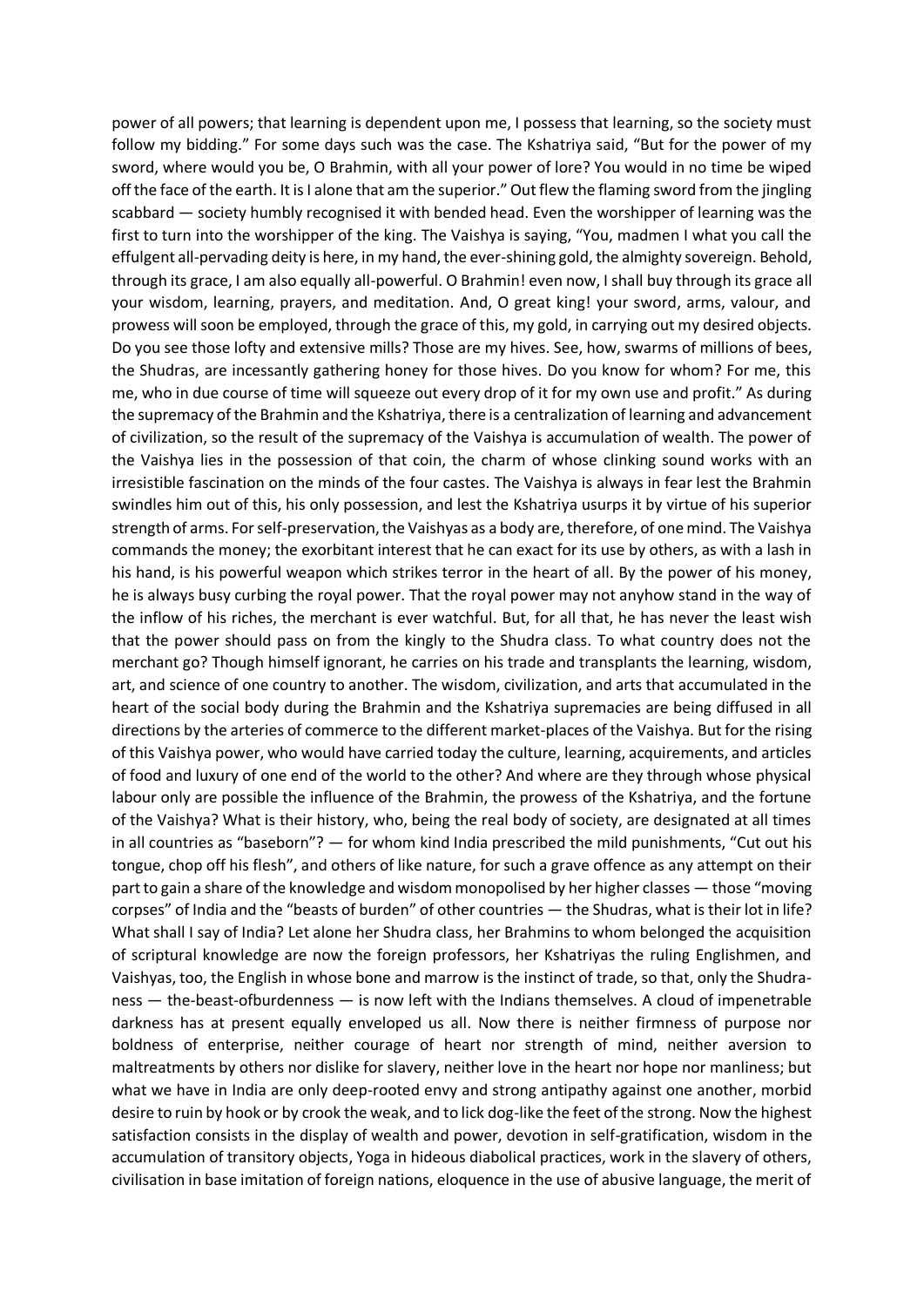literature in extravagant flatteries of the rich or in the diffusion of ghastly obscenities! What to speak separately of the distinct Shudra class of such a land, where the whole population has virtually come down to the level of the Shudra? The Shudras of countries other than India have become, it seems, a little awake; but they are wanting in proper education and have only the mutual hatred of men of their own class  $-$  a trait common to Shudras. What avails it if they greatly outnumber the other classes? That unity, by which ten men collect the strength of a million, is yet far away from the Shudra; hence, according to the law of nature, the Shudras invariably form the subject race. But there is hope. In the mighty course of time, the Brahmin and the other higher castes, too, are being brought down to the lower status of the Shudras, and the Shudras are being raised to higher ranks. Europe, once the land of Shudras enslaved by Rome, is now filled with Kshatriya valour. Even before our eyes, powerful China, with fast strides, is going down to Shudra-hood, while insignificant Japan, rising with the sudden start of a rocket, is throwing off her Shudra nature and is invading by degrees the rights of the higher castes. The attaining of modern Greece and Italy to Kshatriya-hood and the decline of Turkey, Spain, and other countries, also, deserve consideration here. Yet, a time will come when there will be the rising of the Shudra class, with their Shudra-hood; that is to say, not like that as at present when the Shudras are becoming great by acquiring the characteristic qualities of the Vaishya or the Kshatriya, but a time will come when the Shudras of every country, with their inborn Shudra nature and habits — not becoming in essence Vaishya or Kshatriya, but remaining as Shudras — will gain absolute supremacy in every society. The first glow of the dawn of this new power has already begun to break slowly upon the Western world, and the thoughtful are at their wits' end to reflect upon the final issue of this fresh phenomenon. Socialism, Anarchism, Nihilism, and other like sects are the vanguard of the social revolution that is to follow. As the result of grinding pressure and tyranny, from time out of mind, the Shudras, as a rule, are either meanly senile, licking dog-like the feet of the higher class, or otherwise are as inhuman as brute beasts. Again, at all times their hopes and aspirations are baffled; hence a firmness of purpose and perseverance in action they have none. In spite of the spread of education in the West, there is a great hindrance in the way of the rising of the Shudra class, and that is the recognition of caste as determined by the inherence of more or less good or bad qualities. By this very qualitative caste system which obtained in India in ancient days, the Shudra class was kept down, bound hand and foot. In the first place, scarcely any opportunity was given to the Shudra for the accumulation of wealth or the earning of proper knowledge and education; to add to this disadvantage, if ever a man of extraordinary parts and genius were born of the Shudra class, the influential higher sections of the society forthwith showered titular honours on him and lifted him up to their own circle. His wealth and the power of his wisdom were employed for the benefit of an alien caste — and his own caste-people reaped no benefits of his attainments; and not only so, the goodfor-nothing people, the scum and refuse of the higher castes, were cast off and thrown into the Shudra class to swell their number. Vasishtha, Nârada, Satyakâma Jâbâla, Vyâsa, Kripa, Drona, Karna, and others of questionable parentage were raised to the position of a Brahmin or a Kshatriya, in virtue of their superior learning or valour; but it remains to be seen how the prostitute, maidservant, fisherman, or the charioteer class was benefited by these upliftings. Again, on the other hand, the fallen from the Brahmin, the Kshatriya, or the Vaishya class were always brought down to fill the ranks of the Shudras. In modern India, no one born of Shudra parents, be he a millionaire or a great Pandit, has ever the right to leave his own society, with the result that the power of his wealth, intellect, or wisdom, remaining confined within his own caste limits, is being employed for the betterment of his own community. This hereditary caste system of India, being thus unable to overstep its own bounds, is slowly but surely conducing to the advancement of the people moving within the same circle. The improvement of the lower classes of India will go on, in this way, so long as India will be under a government dealing with its subjects irrespective of their caste and position. Whether the leadership of society be in the hands of those who monopolise learning or wield the power of riches or arms, the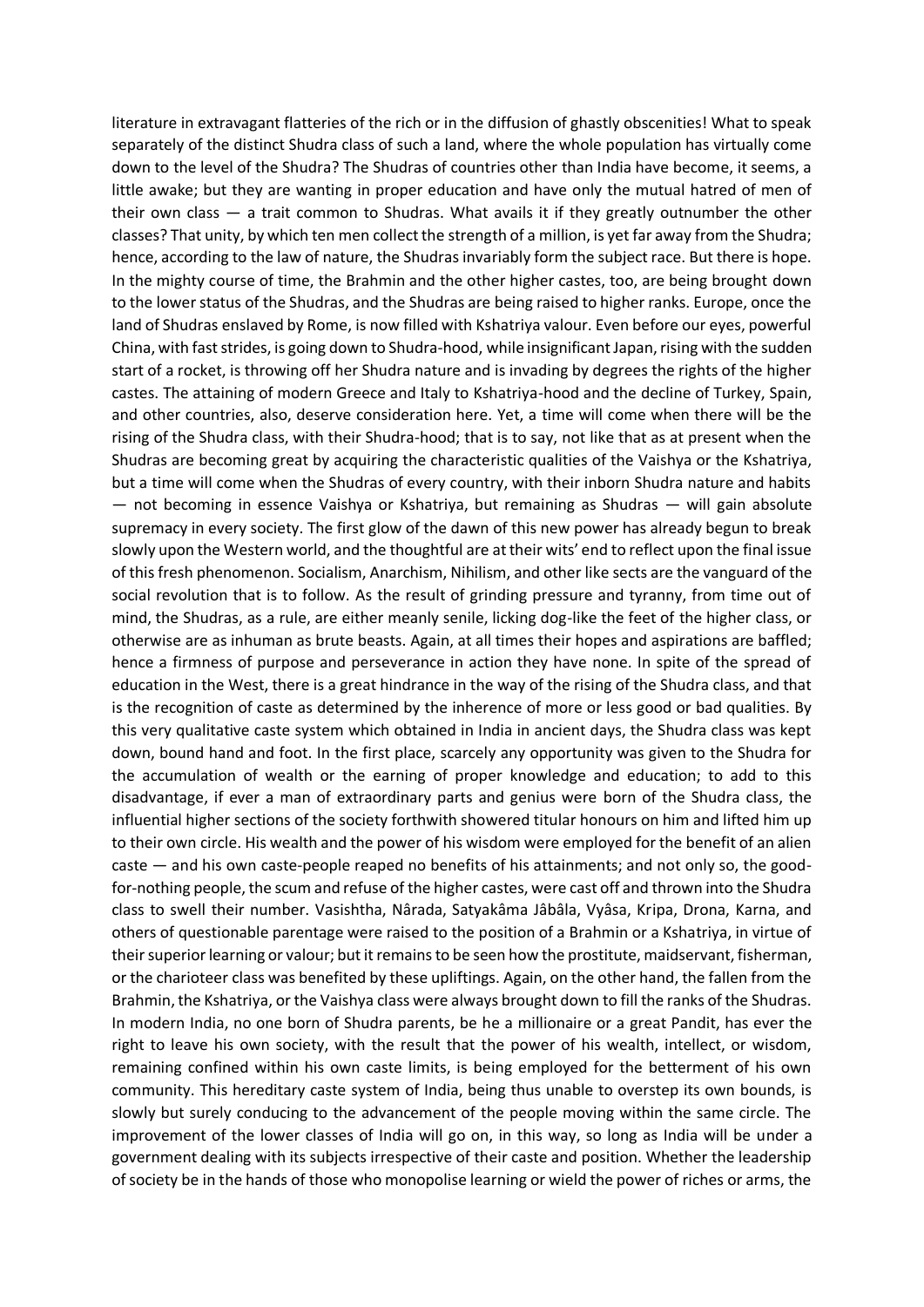source of its power is always the subject masses. By so much as the class in power severs itself from this source, by so much is it sure to become weak. But such is the strange irony of fate, such is the queer working of Mâyâ, that they from whom this power is directly or indirectly drawn, by fair means or foul — by deceit, stratagem, force, or by voluntary gift — they soon cease to be taken into account by the leading class. When in course of time, the priestly power totally estranged itself from the subject masses, the real dynamo of its power, it was overthrown by the then kingly power taking its stand on the strength of the subject people; again, the kingly power, judging itself to be perfectly independent, created a gaping chasm between itself and the subject people, only to be itself destroyed or become a mere puppet in the hands of the Vaishyas, who now succeeded in securing a relatively greater co-operation of the mass of the people. The Vaishyas have now gained their end; so they no longer deign to count on help from the subject people and are trying their best to dissociate themselves from them; consequently, here is being sown the seed of the destruction of this power as well. Though themselves the reservoir of all powers, the subject masses, creating an eternal distance between one another, have been deprived of all their legitimate rights; and they will remain so as long as this sort of relation continues. A common danger, or sometimes a common cause of hatred or love, is the bond that binds people together. By the same law that herds beasts of prey together, men also unite into a body and form a caste or a nation of their own. Zealous love for one's own people and country, showing itself in bitter hatred against another — as of Greece against Persia, or Rome against Carthage, of the Arab against the Kafir, of Spain against the Moor, of France against Spain, of England and Germany against France, and of America against England — is undoubtedly one of the main causes which lead to the advancement of one nation over another, by way of uniting itself in hostilities against another. Self-love is the first teacher of self-renunciation. For the preservation of the individual's interest only one looks first to the well-being of the whole. In the interest of one's own nation is one's own interest; in the well-being of one's own nation is one's own well-being. Without the co-operation of the many, most words can by no means go on — even self-defence becomes an impossibility. The joining of friendly hands in mutual help for the protection of this self-interest is seen in every nation, and in every land. Of course, the circumference of this self-interest varies with different people. To multiply and to have the opportunity of somehow dragging on a precarious existence, and over and above this, the condition that the religious pursuits of the higher castes may not suffer in any way, is of the highest gain and interest for Indians! For modern India, there is no better hope conceivable; this is the last rung of the ladder of India's life! The present government of India has certain evils attendant on it, and there are some very great and good parts in it as well. Of highest good is this, that after the fall of the Pâtaliputra Empire till now, India was never under the guidance of such a powerful machinery of government as the British, wielding the sceptre throughout the length and breadth of the land. And under this Vaishya supremacy, thanks to the strenuous enterprise natural to the Vaishya, as the objects of commerce are being brought from one end of the world to another, so at the same time, as its natural sequence, the ideas and thoughts of different countries are forcing their way into the very bone and marrow of India. Of these ideas and thoughts, some are really most beneficial to her, some are harmful, while others disclose the ignorance and inability of the foreigners to determine what is truly good for the inhabitants of this country. But piercing through the mass of whatever good or evil there may be is seen rising the sure emblem of India's future prosperity — that as the result of the action and reaction between her own old national ideals on the one hand, and the newlyintroduced strange ideals of foreign nations on the other, she is slowly and gently awakening from her long deep sleep. Mistakes she will make, let her: there is no harm in that; in all our actions, errors and mistakes are our only teachers. Who commits mistaken the path of truth is attainable by him only. Trees never make mistakes, nor do stones fall into error; animals are hardly seen to transgress the fixed laws of nature; but man is prone to err, and it is man who becomes God-on-earth. If our every movement from the nursery to the death-bed, if our every thought from rising at day-break till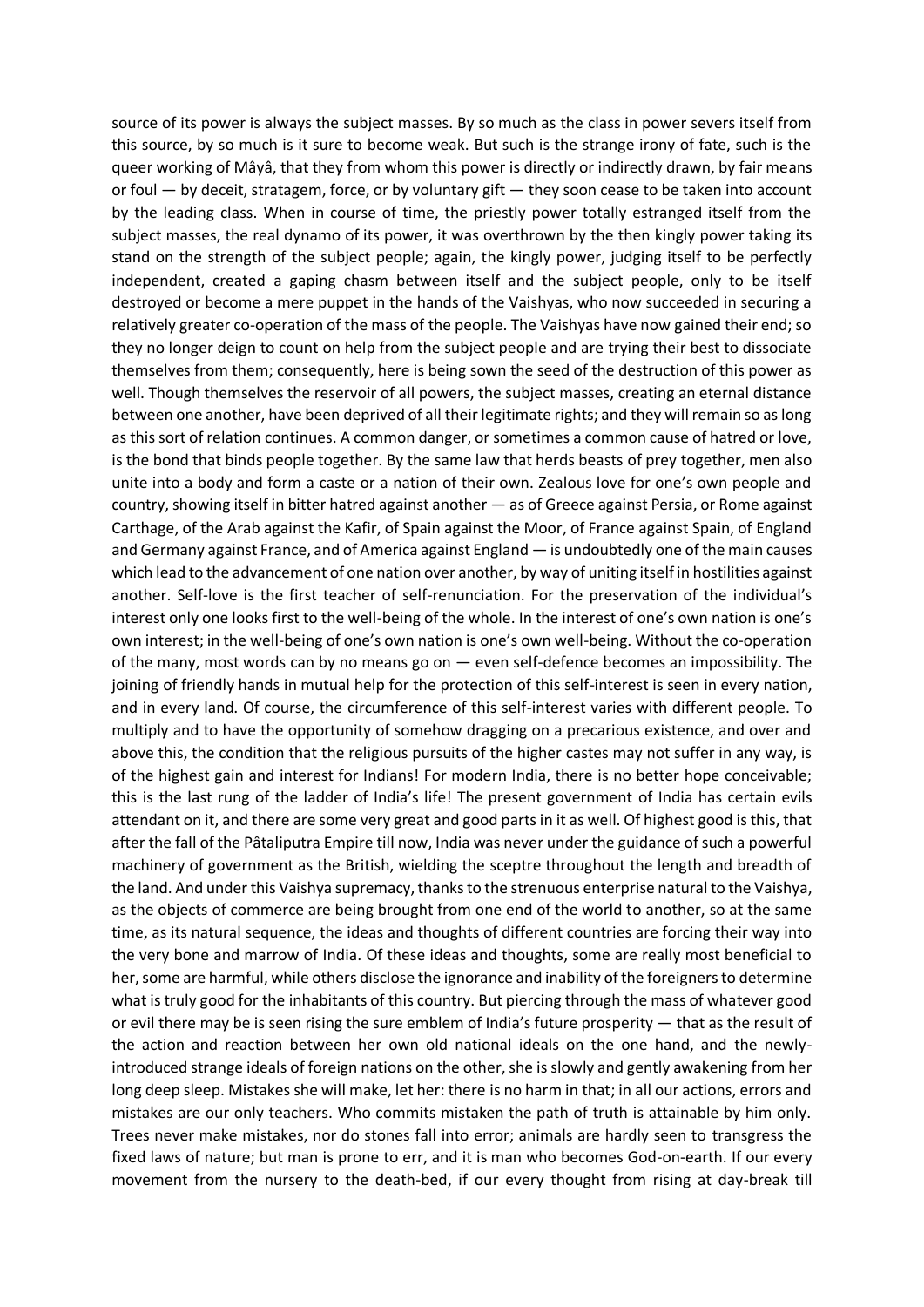retirement at midnight, be prescribed and laid down for us in minutest detail by others — and if the threat of the king's sword be brought into requisition to keep us within the iron grasp of those prescribed rules — then, what remains for us to think independently for ourselves? What makes a man a genius, a sage? Isn't it because he thinks, reasons, wills? Without exercise, the power of deep thinking is lost. Tamas prevails, the mind gets dull and inert, the spirit is brought down to the level of matter. Yet, even now, every religious preacher, every social leader is anxious to frame new laws and regulations for the guidance of society! Does the country stand in want of rules? Has it not enough of them? Under the oppression of rules, the whole nation is verging on its ruin  $-$  who stops to understand this? In the case of an absolute and arbitrary monarchy, the conquered race is not treated with so much contempt by the ruling power. Under such an absolute government, the rights of all subjects are equal, in other words, no one has any right to question or control the governing authority. So there remains very little room for special privileges of caste and the like. But where the monarchy is controlled by the voice of the ruling race, or a republican form of government rules the conquered race, there a wide distance is created between the ruling and the ruled; and the most part of that power, which, if employed solely for the well-being of the ruled classes, might have done immense good to them within a short time, is wasted by the government in its attempts and applications to keep the subject race under its entire control. Under the Roman Emperorship, foreign subjects were, for this very reason, happier than under the Republic of Rome. For this very reason, St. Paul, the Christian Apostle, though born of the conquered Jewish race, obtained permission to appeal to the Roman Emperor, Caesar, to judge of the charges laid against him (The Acts, xxv. 11.). Because some individual Englishman may call us "natives" or "riggers" and hate us as uncivilized savages, we do not gain or lose by that. We, on account of caste distinctions, have among ourselves far stronger feelings of hatred and scorn against one another; and who can say that the Brahmins, if they get some foolish unenlightened Kshatriya king on their side, will not graciously try again to "cut out the Shudras' tongues and chop off their limbs"? That recently in Eastern Aryavarta, the different caste-people seem to develop a feeling of united sympathy amidst themselves with a view to ameliorating their present social condition — that in the Mahratta country, the Brahmins have begun to sing paeans in praise of the "Marâthâ" race — these, the lower castes cannot yet believe to be the outcome of pure disinterestedness. But gradually the idea is being formed in the minds of the English public that the passing away of the Indian Empire from their sway will end in imminent peril to the English nation, and be their ruin. So, by any means whatsoever, the supremacy of England must be maintained in India. The way to effect this, they think, is by keeping uppermost in the heart of every Indian the mighty prestige and glory of the British nation. It gives rise to both laughter and tears simultaneously to observe how this ludicrous and pitiful sentiment is gaining ground among the English, and how they are steadily extending their modus operandi for the carrying out of this sentiment into practice. It seems as if the Englishmen resident in India are forgetting that so long as that fortitude, that perseverance, and that intense national unity of purpose, by which Englishmen have earned this Indian Empire — and that ever wide-awake commercial genius aided by science' which has turned even India, the mother of all riches, into the principal mart of England  $-$  so long as these characteristics are not eliminated from their national life, their throne in India is unshakable. So long as these qualities are inherent in the British character, let thousands of such Indian Empires be lost, thousands will be earned again. But if the flow of the stream of those qualifier be retarded, shall an Empire be governed by the mere emblazoning of British prestige and glory? Therefore when such remarkable traits of character are still predominant in the English as a nation, it is utterly useless to spend so much energy and power for the mere preservation of meaningless "prestige". If that power were employed for the welfare of the subject-people, that, would certainly have been a great gain for both the ruling and the ruled races. It has been said before that India is slowly awakening through her friction with the outside nations; and as the result of this little awakening, is the appearance, to a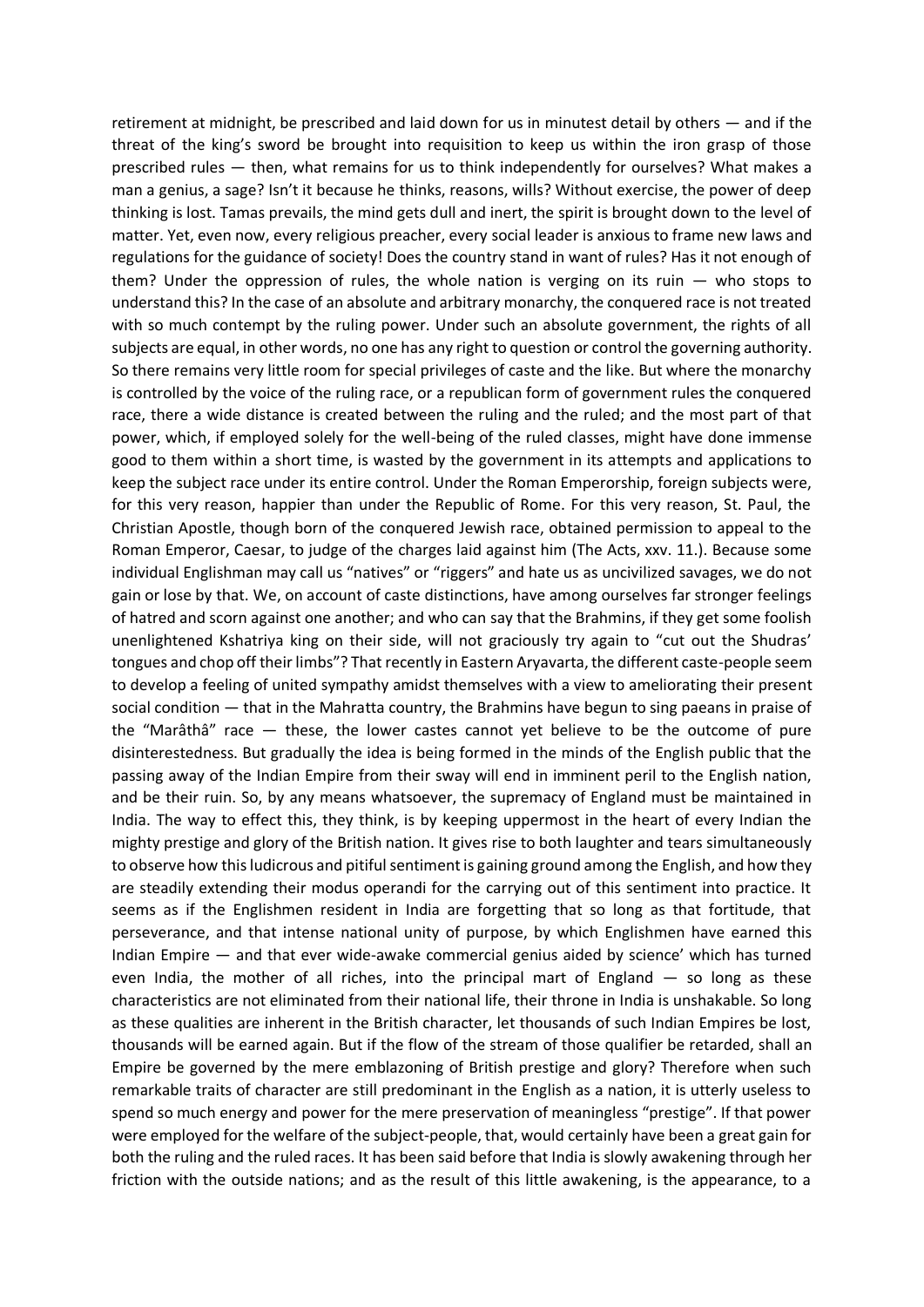certain extent, of free and independent thought in modern India. On one side is modern Western science, dazzling the eyes with the brilliancy of myriad suns and driving in the chariot of hard and fast facts collected by the application of tangible powers direct in their incision, on the other are the hopeful and strengthening traditions of her ancient forefathers, in the days when she was at the zenith of her glory — traditions that have been brought out of the pages of her history by the great sages of her own land and outside, that run for numberless years and centuries through her every vein with the quickening of life drawn from universal love — traditions that reveal unsurpassed valour, superhuman genius, and supreme spirituality, which are the envy of the gods — these inspire her with future hopes. On one side, rank materialism, plenitude of fortune, accumulation of gigantic power, and intense sense-pursuits have, through foreign literature, caused a tremendous stir; on the other, through the confounding din of all these discordant sounds, she hears, in low yet unmistakable accents, the heartrending cries of her ancient gods, cutting her to the quick. There lie before her various strange luxuries introduced from the West — celestial drinks, costly well-served food, splendid apparel, magnificent palaces, new modes of conveyance, new manners, new fashions dressed in which moves about the well-educated girl in shameless freedom — all these are arousing unfelt desires. Again, the scene changes, and in its place appear, with stern presence, Sitâ, Sâvitri, austere religious vows, fastings, the forest retreat, the matted locks and orange garb of the semi-naked Sannyasin, Samâdhi and the search after the Self. On one side is the independence of Western societies based on self-interest; on the other is the extreme self-sacrifice of the Aryan society. In this violent conflict, is it strange that Indian society should be tossed up and down? Of the West, the goal is individual independence, the language money-making education, the means politics; of India, the goal is Mukti, the language the Veda, the means renunciation. For a time, Modern India thinks, as it were, I am ruining this worldly life of mine in vain expectation of uncertain spiritual welfare hereafter which has spread its fascination over one; and again, lo! spellbound she listens — — "Here, in this world of death and change, O man, where is thy happiness?" On one side, new India is saying, "We should have full freedom in the selection of husband and wife; because the marriage, in which are involved the happiness and misery of all our future life, we must have the right to determine according to our own free will." On the other, old India is dictating, "Marriage is not for sense-enjoyment, but to perpetuate the race. This is the Indian conception of marriage. By the producing of children, you are contributing to, and are responsible for, the future good or evil of the society. Hence society has the right to dictate whom you shall marry and whom you shall not. That form of marriage obtains in society which is conducive most to its well-being; do you give up your desire of individual pleasure for the good of the many." On one side, new India is saying, "If we only adopt Western ideas, Western language, Western food, Western dress, and Western manners, we shall be as strong and powerful as the Western nations"; on the other, old India is saying, "Fools! By imitation, other's ideas never become one's own; nothing, unless earned, is your own. Does the ass in the lion's skin become the lion?" On one side, new India is saving, "What the Western nations do is surely good, otherwise how did they become so great?" On the other side, old India is saying, "The flash of lightning is intensely bright, but only for a moment; look out, boys, it is dazzling your eyes. Beware! " Have we not then to learn anything from the West? Must we not needs try and exert ourselves for better things? Are we perfect? Is our society entirely spotless, without any flaw. There are many things to learn, he must struggle for new and higher things till we die — struggle is the end of human life. Shri Ramakrishna used to say, "As long as I live, so long do I learn." That man or that society which has nothing to learn is already in the jaws of death. Yes, learn we must many things from the West: but there are fears as well. A certain young man of little understanding used always to blame the Hindu Shâstras before Shri Ramakrishna. One day he praised the BhagavadGita, on which Shri Ramakrishna said, "Methinks, some European Pandit has praised the Gita, and so he has also followed suit." O India, this is your terrible danger. The spell of imitating the West is getting such a strong hold upon you that what is good or what is bad is no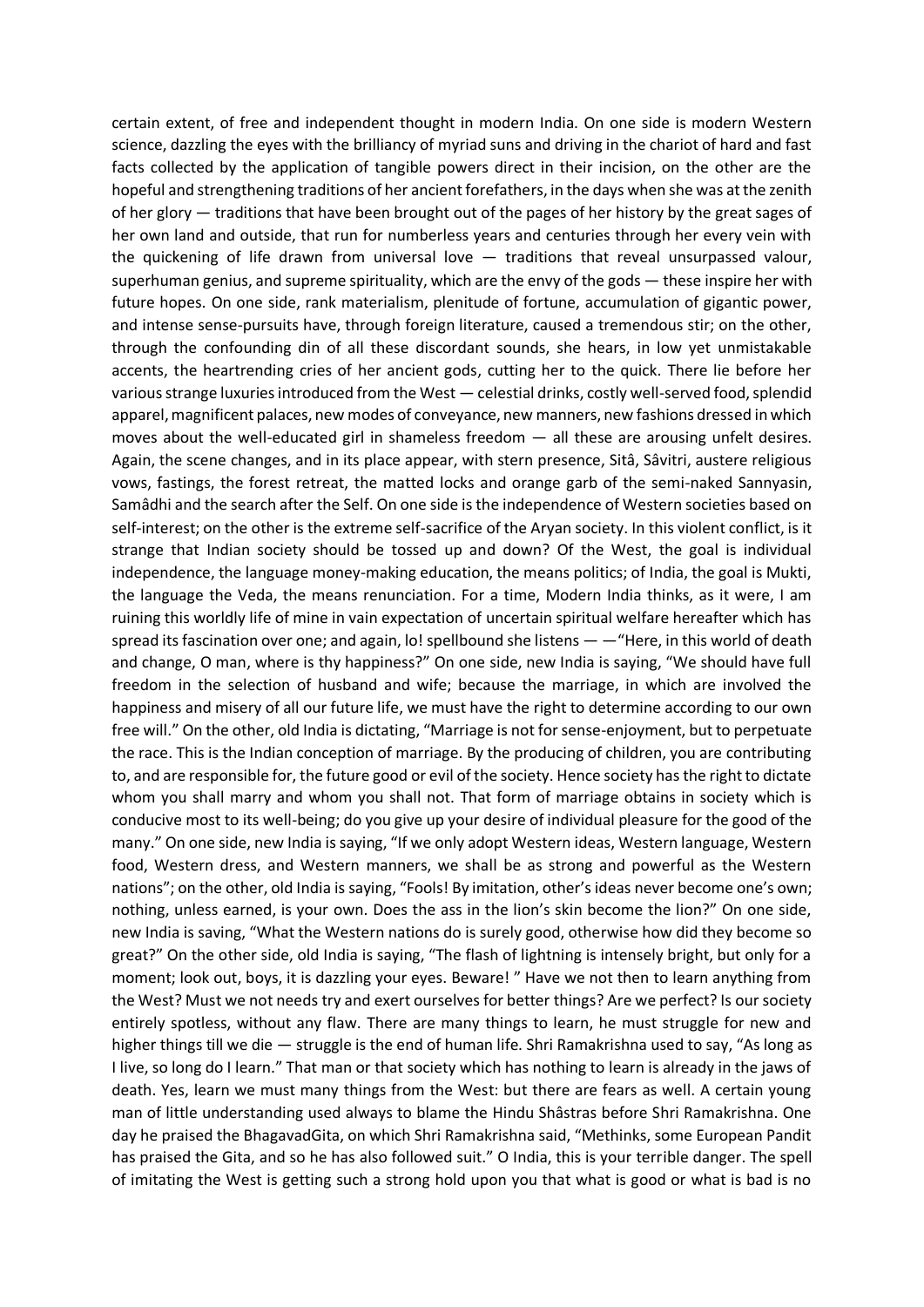longer decided by reason, judgment, discrimination, or reference to the Shastras. Whatever ideas, whatever manners the white men praise or like are good; whatever things they dislike or censure are bad. Alas! what can be a more tangible proof of foolishness than this? The Western ladies move freely everywhere, therefore that is good; they choose for themselves their husbands, therefore that is the highest step of advancement; the Westerners disapprove of our dress, decorations, food, and ways of living, therefore they must be very bad; the Westerners condemn image-worship as sinful, surely then, image-worship is the greatest sin, there is no doubt of it! The Westerners say that worshipping a single Deity is fruitful of the highest spiritual good, therefore let us throw our gods and goddesses into the river Ganga! The Westerners hold caste distinctions to be obnoxious, therefore let all the different castes be jumbled into one! The Westerners say that child-marriage is the root of all evils, therefore that is also very bad, of a certainty it is! We are not discussing here whether these customs deserve continuance or rejection; but if the mere disapproval of the Westerners be the measure of the abominableness of our manners and customs, then it is our duty to raise our emphatic protest against it. The present writer has, to some extent, personal experience of Western society. His conviction resulting from such experience has been that there is such a wide divergence between the Western society and the Indian as regards the primal course and goal of each, that any sect in India, framed after the Western model, will miss the aim. We have not the least sympathy with those who, never leaving lived in Western society and, therefore, utterly ignorant of the rules and prohibitions regarding the association of men and women that obtain there, and which act as safeguards to preserve the purity of the Western women, allow a free rein to the unrestricted intermingling of men and women in our society. I have observed in the West also that the children of weaker nations, if born in England, give themselves out as Englishmen, instead of Greek, Portuguese, Spaniard, etc., as the case may be. All drift towards the strong. That the light of glory which shines in the glorious may anyhow fall and reflect on one's own body, i.e. to shine in the borrowed light of the great, is the one desire of the weak. When I see Indians dressed in European apparel and costumes, the thought comes to my mind, perhaps they feel ashamed to own their nationality and kinship with the ignorant, poor, illiterate, downtrodden people of India! Nourished by the blood of the Hindu for the last fourteen centuries, the Parsee is no longer a "native"! Before the arrogance of the casteless, who pretend to be and glorify themselves in being Brahmins, the true nobility of the old, heroic, high-class Brahmin melts into nothingness! Again, the Westerners have now taught us that those stupid, ignorant, low-caste millions of India, clad only in loin-cloths, are nonAryans. They are therefore no more our kith and kin! O India! With this mere echoing of others, with this base imitation of others, with this dependence on others this slavish weakness, this vile detestable cruelty — wouldst thou, with these provisions only, scale the highest pinnacle of civilisation and greatness? Wouldst thou attain, by means of thy disgraceful cowardice, that freedom deserved only by the brave and the heroic? O India! Forget not that the ideal of thy womanhood is Sita, Savitri, Damayanti; forget not that the God thou worshippest is the great Ascetic of ascetics, the all-renouncing Shankara, the Lord of Umâ; forget not that thy marriage, thy wealth, thy life are not for sense-pleasure, are not for thy individual personal happiness; forget not that thou art born as a sacrifice to the Mother's altar; forget not that thy social order is but the reflex of the Infinite Universal Motherhood; forget not that the lower classes, the ignorant, the poor, the illiterate, the cobbler, the sweeper, are thy flesh and blood, thy brothers. Thou brave one, be bold, take courage, be proud that thou art an Indian, and proudly proclaim, "I am an Indian, every Indian is my brother." Say, "The ignorant Indian, the poor and destitute Indian, the Brahmin Indian, the Pariah Indian, is my brother." Thou, too, clad with but a rag round thy loins proudly proclaim at the top of thy voice: "The Indian is my brother, the Indian is my life, India's gods and goddesses are my God. India's society is the cradle of my infancy, the pleasure-garden of my youth, the sacred heaven, the Varanasi of my old age." Say, brother: "The soil of India is my highest heaven, the good of India is my good," and repeat and pray day and night, "O Thou Lord of Gauri, O Thou Mother of the Universe,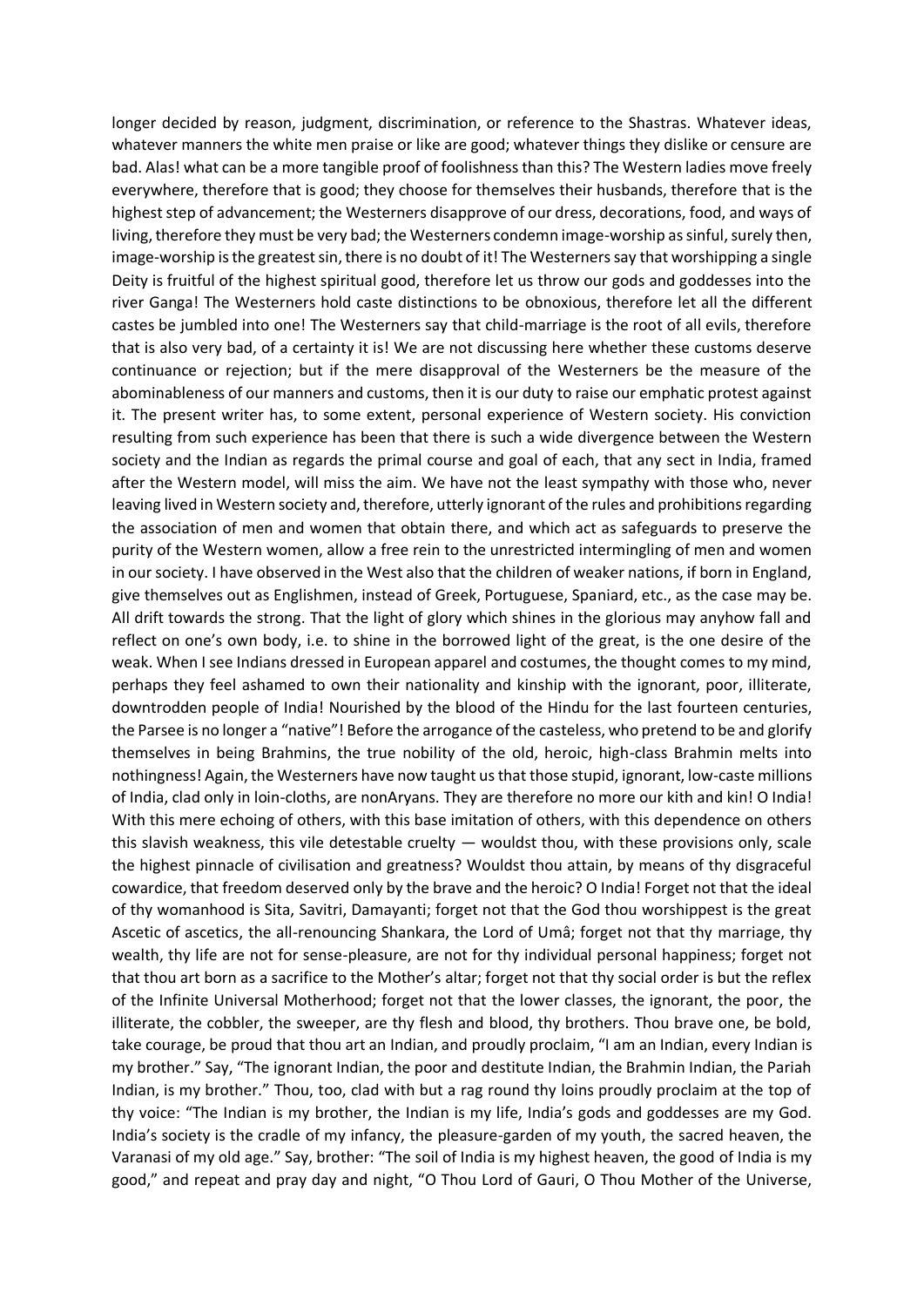vouchsafe manliness unto me! O Thou Mother of Strength, take away my weakness, take away my unmanliness, and make me a Man!"

## India's Mission

#### (Sunday Times, London, 1896)

English people are well acquainted with the fact that they send missionaries to India's "coral strands". Indeed, so thoroughly do they obey the behest, "Go ye forth into all the world and preach the Gospel", that none of the chief British sects are behindhand in obedience to the call to spread Christ's teaching. People are not so well aware that India also sends missionaries to England. By accident, if the term may be allowed, I fell across the Swami Vivekananda in his temporary home at 63 St. George's Road, S. W., and as he did not object to discuss the nature of his work and visit to England, I sought him there and began our talk with an expression of surprise at his assent to my request. "I got thoroughly used to the interviewer in America. Because it is not the fashion in my country, that is no reason why I should not use means existing in any country I visit, for spreading what I desire to be known! There I was representative of the Hindu religion at the World's Parliament of Religions at Chicago in 1893. The Raja of Mysore and some other friends sent me there. I think I may lay claim to having had some success in America. I had many invitations to other great American cities besides Chicago; my visit was a very long one, for, with the exception of a visit to England last summer, repeated as you see this year, I remained about three years in America. The American civilisation is, in my opinion. a very great one. I find the American mind peculiarly susceptible to new ideas; nothing is rejected because it is new. It is examined on its own merits, and stands or falls by these alone." "Whereas in England — you mean to imply something?" "Yes, in England, civilisation is older, it has gathered many accretions as the centuries have rolled on. In particular, you have many prejudices that need to be broken through, and whoever deals with you in ideas must lay this to his account." "So they say. I gather that you did not found anything like a church or a new religion in America." "That is true. It is contrary to our principles to multiply organizations, since, in all conscience, there are enough of them. And when organizations are created they need individuals to look after them. Now, those who have made Sannyâsa — that is, renunciation of all worldly position, property, and name — whose aim is to seek spiritual knowledge, cannot undertake this work, which is, besides, in other hands." "Is your teaching a system of comparative religion?" "It might convey a more definite idea to call it the kernel of all forms of religion, stripping from them the non-essential, and laying stress on that which is the real basis. I am a disciple of Ramakrishna Paramahamsa, a perfect Sannyâsin whose influence and ideas I fell under. This great Sannyasin never assumed the negative or critical attitude towards other religions, but showed their positive side — how they could be carried into life and practiced. To fight, to assume the antagonistic attitude, is the exact contrary of his teaching, which dwells on the truth that the world is moved by love. You know that the Hindu religion never persecutes. It is the land where all sects may live in peace and amity. The Mohammedans brought murder and slaughter in their train, but until their arrival peace prevailed. Thus the Jains, who do not believe in a God and who regard such belief as a delusion, were tolerated, and still are there today. India sets the example of real strength, that is meekness. Dash, pluck, fight, all these things are weakness." "It sounds very like Tolstoy's doctrine; it may do for individuals, though personally I doubt it. But how will it answer for nations?" "Admirably for them also. It was India's Karma, her fate, to be conquered, and in her turn, to conquer her conqueror. She has already done so with her Mohammedan victors: Educated Mohammedans are Sufis, scarcely to be distinguished from Hindus. Hindu thought has permeated their civilisation; they assumed the position of learners. The great Akbar, the Mogul Emperor, was practically a Hindu. And England will be conquered in her turn. Today she has the sword, but it is worse than useless in the world of ideas. You know what Schopenhauer said of Indian thought. He foretold that its influence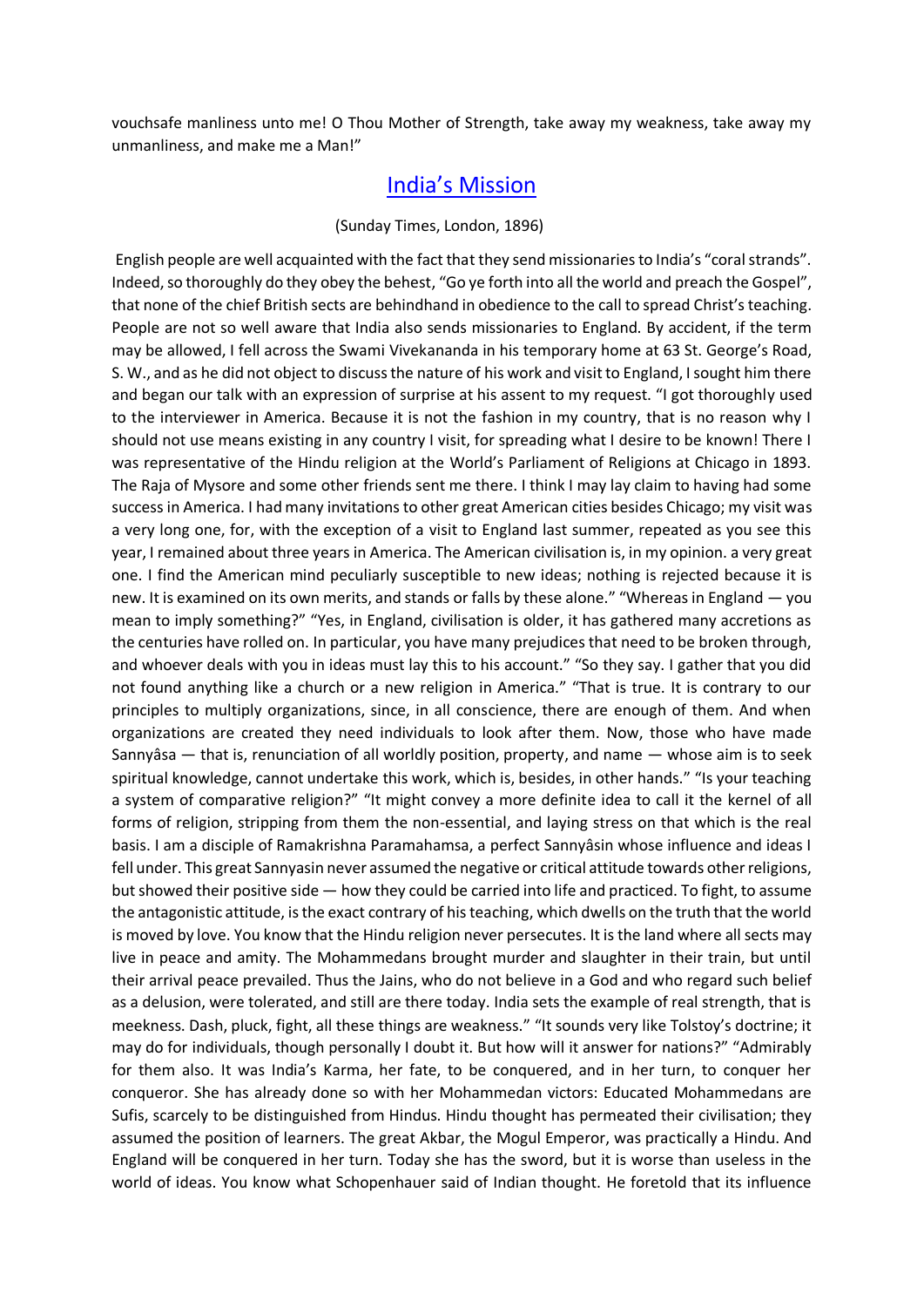would be as momentous in Europe, when it became well known, as the revival of Greek and Latin; culture after the Dark Ages." "Excuse me saying that there do not seem many signs; of it just now." "Perhaps not", said the Swami, gravely. "I dare say a good many people saw no signs of the old Renaissance and did not know it was there, even after it had come. But there is a great movement, which can be discerned by those who know the signs of the times. Oriental research has of recent years made great progress. At present it is in the hands of scholars, and it seems dry and heavy in the work they have achieved. But gradually the light of comprehension will break" "And India is to be the great conqueror of the future? Yet she does not send out many missionaries to preach her ideas. I presume she will wait until the world comes to her feet?" "India was once a great missionary power. Hundreds' of years before England was converted to Christianity, Buddha sent out missionaries to convert the world of Asia to his doctrine. The world of thought is being converted. We are only at the beginning as yet. The number of those who decline to adopt any special form of religion is greatly increasing, and this movement is among the educated classes. In a recent American census, a large number of persons declined to class themselves as belonging to any form of religion. All religions are different expressions of the same truth; all march on or die out. They are the radii of the same truth, the expression that variety of minds requires." "Now we are getting near it. What is that central truth ?" "The Divine within; every being, however degraded, is the expression of the Divine. The Divinity becomes covered, hidden from view. I call to mind an incident of the Indian Mutiny. A Swami, who for years had fulfilled a vow of eternal silence, was stabbed by a Mohammedan. They dragged the murderer before his victim and cried out, 'Speak the word, Swami, and he shall die.' After many years of silence, he broke it to say with his last breath: 'My children, you are all mistaken. That man is God Himself.' The great lesson is, that unity is behind all. Call it God, Love, Spirit. Allah, Jehovah — it is the same unity that animates all life from the lowest animal to the noblest man. Picture to yourself an ocean ice-bound, pierced with many different holes. Each of these is a soul, a man, emancipated according to his degree of intelligence, essaying to break through the ice." "I think I see one difference between the wisdom of the East and that of the West. You aim at producing very perfect individuals by Sannyasa, concentration, and so forth. Now the ideal of the West seems to be the perfecting of the social state; and so we work at political and social questions, since we think that the permanence of our civilisation depends upon the wellbeing of the people." "But the basis of all systems, social or political," said the Swami with great earnestness, "rests upon the goodness of men. No nation is great or good because Parliament enacts this or that, but because its men are great and good. I have visited China which had the most admirable organisation of all nations. Yet today China is like a disorganised mob, because her men are not equal to the system contrived in the olden days. Religion goes to the root of the matter. If it is right, all is right." "It sounds just a little vague and remote from practical life, that the Divine is within everything but covered. One can't be looking for it all the time." "People often work for the same ends but fail to recognise the fact. One must admit that law, government, politics are phases not final in any way. There is a goal beyond them where law is not needed. And by the way, the very word Sannyasin means the divine outlaw, one might say, divine nihilist, but that miscomprehension pursues those that use such a word. All great Masters teach the same thing. Christ saw that the basis is not law, that morality and purity are the only strength. As for your statement that the East aims at higher self-development and the West at the perfecting of the social state, you do not of course forget that there is an apparent Self and a real Self." "The inference, of course, being that we work for the apparent, you for the real?" "The mind works through various stages to attain its fuller development. First, it lays hold of the concrete, and only gradually deals with abstractions. Look, too, how the idea of universal brotherhood is reached. First it is grasped as brotherhood within a sect — hard, narrow, and exclusive. Step by step we reach broad generalizations and the world of abstract ideas." "So you think that those sects, of which we English are so fond, will die out. You know what the Frenchman said, 'England, the land of a thousand sects and but one sauce'." "I am sure that they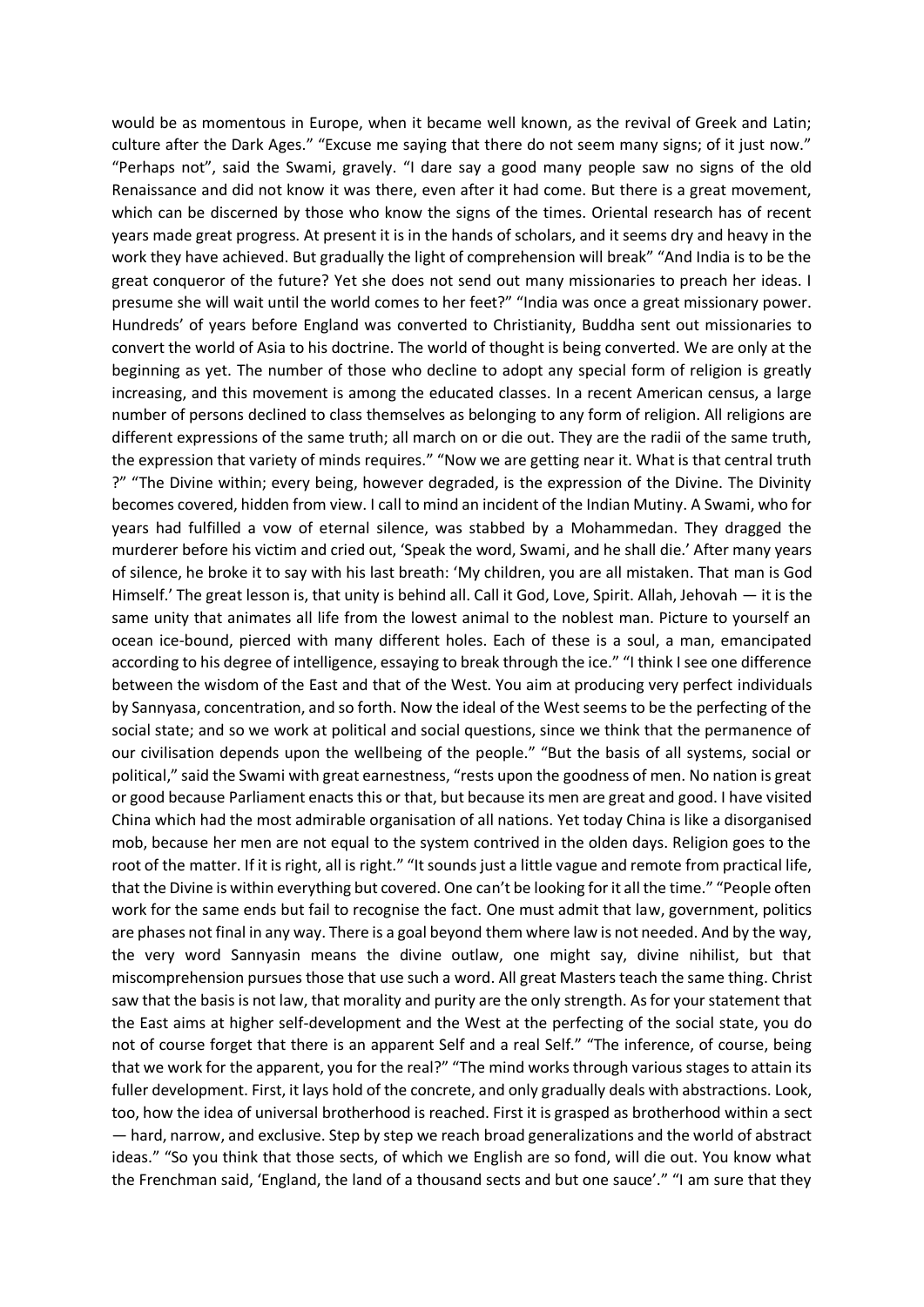are bound to disappear. Their existence is founded on non-essentials; the essential part of them will remain and be built up into another edifice. You know the old saying that it is good to be born in a church, but not to die in it." "Perhaps you will say how your work is progressing in England?" "Slowly, for the reasons I have already named. When you deal with roots and foundations, all real progress must be slow. Of course, I need not say that these ideas are bound to spread by one means or another, and to many of us the right moment for their dissemination seems now to have come." Then I listened to an explanation of how work is carried on. Like many an old doctrine, this new one is offered without money and without price, depending entirely upon the voluntary efforts of those who embrace it. The Swami is a picturesque figure in his Eastern dress. His simple and cordial manner, savouring of anything but the popular idea of asceticism, an unusual command of English and great conversational powers add not a little to an interesting personality. . . . His vow of Sannyasa implies renunciation of position, property, and name, as well as the persistent search for spiritual knowledge.

## On Indian Women – Their past, present and future

### *(Prabuddha Bharata, December, 1898)*

It was early one Sunday morning, writes our representative, in a beautiful Himalayan valley, that I was at last able to carry out the order of the Editor, and call on the Swami Vivekananda, to ascertain something of his views on the position and prospects of Indian Women. "Let us go for a walk", said the Swami, when I had announced my errand, and we set out at once amongst some of the most lovely scenery in the world. By sunny and shady ways we went, through quiet villages, amongst playing children and across the golden cornfields. Here the tall trees seemed to pierce the blue above, and there a group of peasant girls stooped, sickle in hand, to cut and carry off the plume-tipped stalks of maize-straw for the winter stores. Now the road led into an apple orchard, where great heaps of crimson fruit lay under the trees for sorting, and again we were out in the open, facing the snows that rose in august beauty above the white clouds against the sky. At last my companion broke the silence. "The Aryan and Semitic ideals of woman", he said, "have always been diametrically opposed. Amongst the Semites the presence of woman is considered dangerous to devotion, and she may not perform any religious function, even such as the killing of a bird for food: according to the Aryan a man cannot perform a religious action without a wife." "But Swamiji!" said I — startled at an assertion so sweeping and so unexpected — "is Hinduism not an Aryan faith?" "Modern Hinduism", said the Swami quietly, "is largely Paurânika, that is, post-Buddhistic in origin. Dayânanda Saraswati pointed out that though a wife is absolutely necessary in the Sacrifice of the domestic fire, which is a Vedic rite, she may not touch the Shâlagrâma Shilâ, or the household-idol, because that dates from the later period of the Purânas." "And so you consider the inequality of woman amongst us as entirely due to the influence of Buddhism?" "Where it exists, certainly," said the Swami, "but we should not allow the sudden influx of European criticism and our consequent sense of contrast to make us acquiesce too readily in this notion of the inequality of our women. Circumstances have forced upon us, for many centuries, the woman's need of protection. This, and not her inferiority, is the true reading of our customs." "Are you then entirely satisfied with the position of women amongst us, Swamiji?" "By no means," said the Swami, "but our right of interference is limited entirely to giving education. Women must be put in a position to solve their own problems in their own way. No one can or ought to do this for them. And our Indian women are as capable of doing it as any in the world." "How do you account for the evil influence which you attribute to Buddhism?" "It came only with the decay of the faith", said the Swami. "Every movement triumphs by dint of some unusual characteristic, and when it falls, that point of pride becomes its chief element of weakness. The Lord Buddha — greatest of men — was a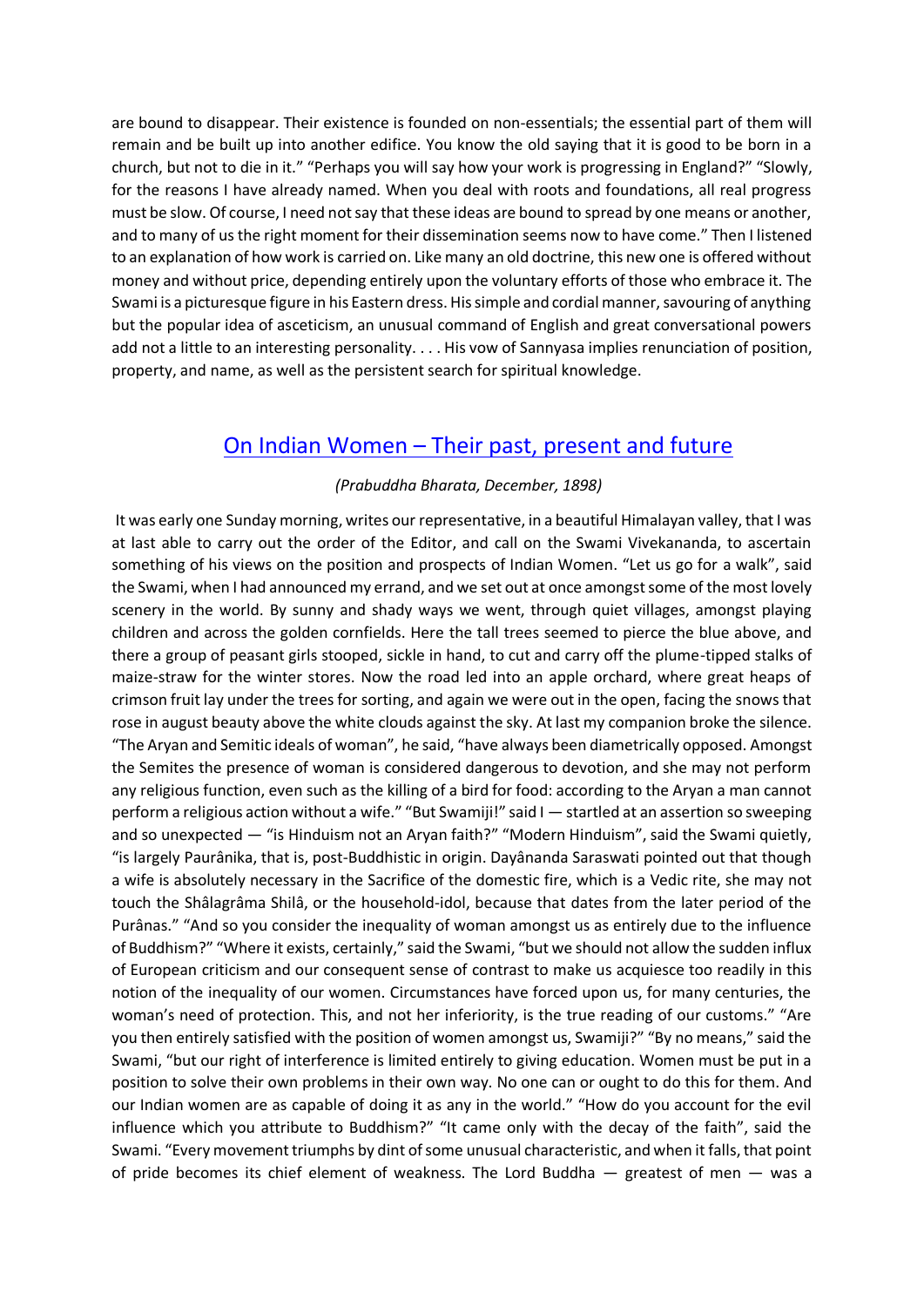marvellous organiser and carried the world by this means. But his religion was the religion of a monastic order. It had, therefore, the evil effect of making the very robe of the monk honoured. He also introduced for the first time the community life of religious houses and thereby necessarily made women inferior to men, since the great abbesses could take no important step without the advice of certain abbots. It ensured its immediate object, the solidarity of the faith, you see, only its far-reaching effects are to be deplored." "But Sannyâsa is recognised in the Vedas!" "Of course it is, but without making any distinction between men and women. Do you remember how Yâjnavalkya was questioned at the Court of King Janaka? His principal examiner was Vâchaknavi, the maiden orator — Brahmavâdini, as the word of the day was. 'Like two shining arrows in the hand of the skilled archer', she says, 'are my questions.' Her sex is not even commented upon. Again, could anything be more complete than the equality of boys and girls in our old forest universities? Read our Sanskrit dramas — read the story of Shakuntala, and see if Tennyson's 'Princess' has anything to teach us! " "You have a wonderful way of revealing the glories of our past, Swamiji!" "Perhaps, because I have seen both sides of the world," said the Swami gently, "and I know that the race that produced Sitâ - even if it only dreamt of her — has a reverence for woman that is unmatched on the earth. There is many a burden bound with legal tightness on the shoulders of Western women that is utterly unknown to ours. We have our wrongs and our exceptions certainly, but so have they. We must never forget that all over the globe the general effort is to express love and tenderness and uprightness, and that national customs are only the nearest vehicles of this expression. With regard to the domestic virtues I have no hesitation in saying that our Indian methods have in many ways the advantage over all others." "Then have our women any problems at all, Swamiji?" "Of course, they have many and grave problems, but none that are not to be solved by that magic word 'education'. The true education, however, is not yet conceived of amongst us." "And how would you define that?" "I never define anything", said the Swami, smiling. "Still, it may be described as a development of faculty, not an accumulation of words, or as a training of individuals to will rightly and efficiently. So shall we bring to the need of India great fearless women — women worthy to continue the traditions of Sanghamittâ, Lilâ, Ahalyâ Bâi, and Mirâ Bâi — women fit to be mothers of heroes, because they are pure and selfless, strong with the strength that comes of touching the feet of God." "So you consider that there should be a religious element in education, Swamiji?" "I look upon religion as the innermost core of education", said the Swami solemnly. "Mind, I do not mean my own, or any one else's opinion about religion. I think the teacher should take the pupil's starting-point in this, as in other respects, and enable her to develop along her own line of least resistance." "But surely the religious exaltation of Brahmacharya, by taking the highest place from the mother and wife and giving it to those who evade those relations, is a direct blow dealt at woman?" "You should remember", said the Swami, "that if religion exalts Brahmacharya for woman, it does exactly the same for man Moreover, your question shows a certain confusion in your own mind. Hinduism indicates one duty, only one, for the human soul. It is to seek to realise the permanent amidst the evanescent. No one presumes to point out any one way in which this may be done. Marriage or non-marriage, good or evil, learning or ignorance, any of these is justified, if it leads to the goal. In this respect lies the great contrast between it and Buddhism, for the latter's outstanding direction is to realise the impermanence of the external, which, broadly speaking, can only be done in one way. Do you recall the story of the young Yogi in the Mahâbhârata who prided himself on his psychic powers by burning the bodies of a crow and crane by his intense will, produced by anger? Do you remember that the young saint went into the town and found first a wife nursing her sick husband and then the butcher Dharma-Vyâdha, both of whom had obtained enlightenment in the path of common faithfulness and duty?" "And so what would you say, Swamiji, to the women of this country? "Why, to the women of this country." said the Swami, "I would say exactly what I say to the men. Believe in India and in our Indian faith. Be strong and hopeful and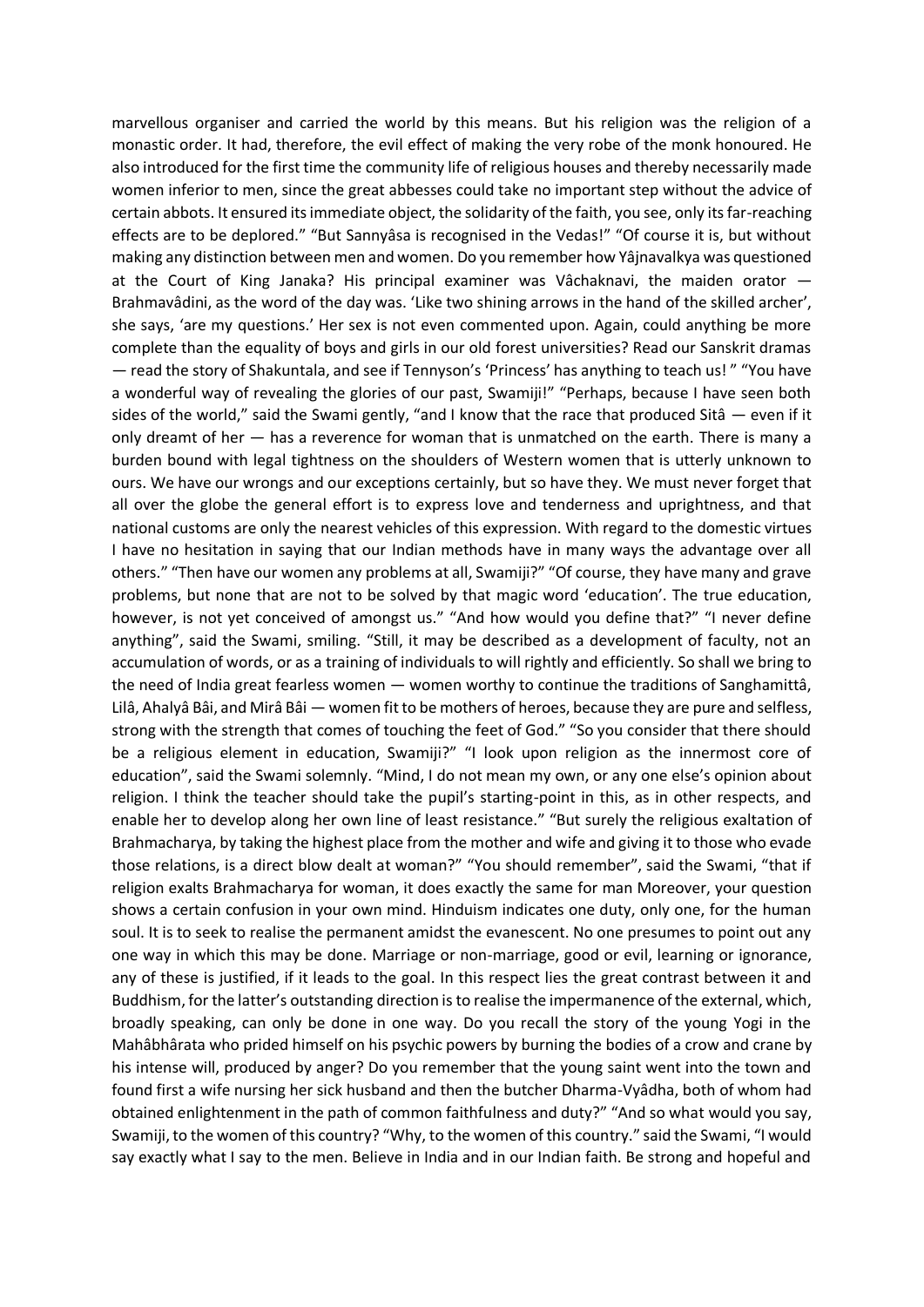unashamed, and remember that with something to take, Hindus have immeasurably more to give than any other people in the world."

# Women of India

(Delivered at the Shakespeare Club House, in Pasadena, California, on January 18, 1900)

SWAMI VIVEKANANDA: "Some persons desire to ask questions about Hindu Philosophy before the lecture and to question in general about India after the lecture; but the chief difficulty is I do not know what I am to lecture on. I would be very glad to lecture on any subject, either on Hindu Philosophy or on anything concerning the race, its history, or its literature. If you, ladies and gentlemen, will suggest anything, I would be very glad." QUESTIONER: "I would like to ask, Swami, what special principle in Hindu Philosophy you would have us Americans, who are a very practical people, adopt, and what that would do for us beyond what Christianity can do." SWAMI VIVEKANANDA: "That is very difficult for me to decide; it rests upon you. If you find anything which you think you ought to adopt, and which will be helpful, you should take that. You see I am not a missionary, and I am not going about converting people to my idea. My principle is that all such ideas are good and great, so that some of your ideas may suit some people in India, and some of our ideas may suit some people here; so ideas must be cast abroad, all over the world." QUESTIONER: "We would like to know the result of your philosophy; has your philosophy and religion lifted your women above our women?" SWAMI VIVEKANANDA: "You see, that is a very invidious question: I like our women and your women too." QUESTIONER: "Well, will you tell us about your women, their customs and education, and the position they hold in the family?" SWAMI VIVEKANANDA: "Oh, yes, those things I would be very glad to tell you. So you want to know about Indian women tonight, and not philosophy and other things?" THE LECTURE I must begin by saying that you may have to bear with me a good deal, because I belong to an Order of people who never marry; so my knowledge of women in all their relations, as mother, as wife, as daughter and sister, must necessarily not be so complete as it may be with other men. And then, India, I must remember, is a vast continent, not merely a country, and is inhabited by many different races. The nations of Europe are nearer to each other, more similar to each other, than the races in India. You may get just a rough idea of it if I tell you that there are eight different languages in all India. Different languages  $-$  not dialects  $-$  each having a literature of its own. The Hindi language, alone, is spoken by 100,000,000 people; the Bengali by about 60,000,000, and so on. Then, again, the four northern Indian languages differ more from the southern Indian languages than any two European languages from each other. They are entirely different, as much different as your language differs from the Japanese, so that you will be astonished to know, when I go to southern India, unless I meet some people who can talk Sanskrit, I have to speak to them in English. Furthermore, these various races differ from each other in manners, customs, food, dress, and in their methods of thought. Then, again, there is caste. Each caste has become, as it were, a separate racial element. If a man lives long enough in India, he will be able to tell from the features what caste a man belongs to. Then, between castes, the manners and customs are different. And all these castes are exclusive; that is to say, they would meet socially, but they would not eat or drink together, nor intermarry. In those things they remain separate. They would meet and be friends to each other, but there it would end. Although I have more opportunity than many other men to know women in general, from my position and my occupation as a preacher, continuously travelling from one place to another and coming in contact with all grades of society — (and women, even in northern India, where they do not appear before men, in many places would break this law for religion and would come to hear us preach and talk to us) — still it would be hazardous on my part to assert that I know everything about the women of India. So I will try to place before you the ideal. In each nation, man or woman represents an ideal consciously or unconsciously being worked out. The individual is the external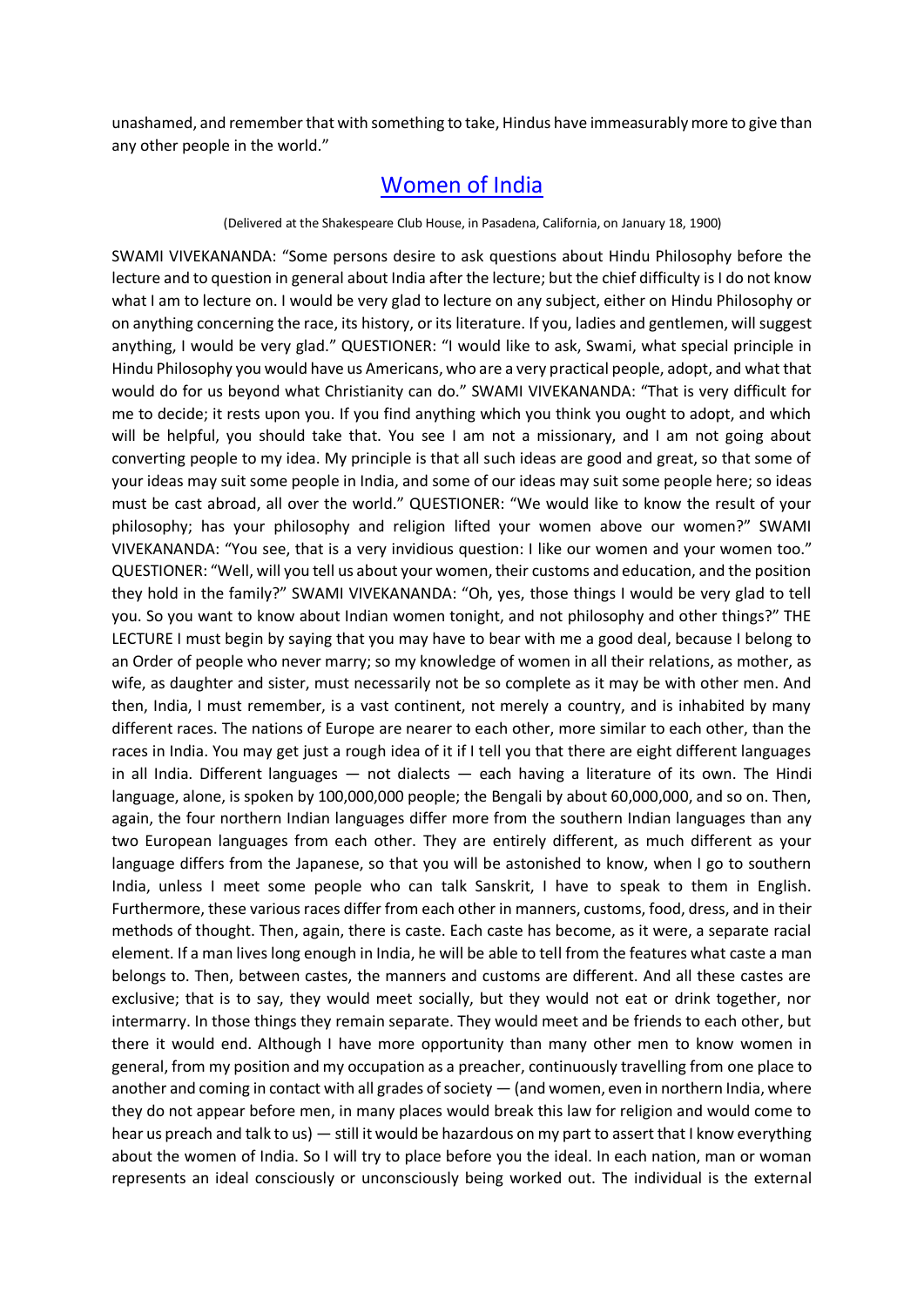expression of an ideal to be embodied. The collection of such individuals is the nation, which also represents a great ideal; towards that it is moving. And, therefore, it is rightly assumed that to understand a nation you must first understand its ideal, for each nation refuses to be judged by any other standard than its own. All growth, progress, well-being, or degradation is but relative. It refers to a certain standard, and each man to be understood has to be referred to that standard of his perfection. You see this more markedly in nations: what one nation thinks good might not be so regarded by another nation. Cousinmarriage is quite permissible in this country. Now, in India, it is illegal; not only so, it would be classed with the most horrible incest. Widow-marriage is perfectly legitimate in this country. Among the higher castes in India it would be the greatest degradation for a woman to marry twice. So, you see, we work through such different ideas that to judge one people by the other's standard would be neither just nor practicable. Therefore we must know what the ideal is that a nation has raised before itself. When speaking of different nations, we start with a general idea that there is one code of ethics and the same kind of ideals for all races; practically, however, when we come to judge of others, we think what is good for us must be good for everybody; what we do is the right thing, what we do not do, of course in others would be outrageous. I do not mean to say this as a criticism, but just to bring the truth home. When I hear Western women denounce the confining of the feet of Chinese ladies, they never seem to think of the corsets which are doing far more injury to the race. This is just one example; for you must know that cramping the feet does not do onemillionth part of the injury to the human form that the corset has done and is doing  $-$  when every organ is displaced and the spine is curved like a serpent. When measurements are taken, you can note the curvatures. I do not mean that as a criticism but just to point out to you the situation, that as you stand aghast at women of other races, thinking that you are supreme, the very reason that they do not adopt your manners and customs shows that they also stand aghast at you. Therefore there is some misunderstanding on both sides. There is a common platform, a common ground of understanding, a common humanity, which must be the basis of our work. We ought to find out that complete and perfect human nature which is working only in parts, here and there. It has not been given to one man to have everything in perfection. You have a part to play; I, in my humble way, another; here is one who plays a little part; there, another. The perfection is the combination of all these parts. Just as with individuals, so with races. Each race has a part to play; each race has one side of human nature to develop. And we have to take all these together; and, possibly in the distant future, some race will arise in which all these marvellous individual race perfections, attained by the different races, will come together and form a new race, the like of which the world has not yet dreamed. Beyond saying that, I have no criticism to offer about anybody. I have travelled not a little in my life; I have kept my eyes open; and the more I go about the more my mouth is closed. I have no criticism to offer. Now, the ideal woman in India is the mother, the mother first, and the mother last. The word woman calls up to the mind of the Hindu, motherhood; and God is called Mother. As children, every day, when we are boys, we have to go early in the morning with a little cup of water and place it before the mother, and mother dips her toe into it and we drink it. In the West, the woman is wife. The idea of womanhood is concentrated there — as the wife. To the ordinary man in India, the whole force of womanhood is concentrated in motherhood. In the Western home, the wife rules. In an Indian home, the mother rules. If a mother comes into a Western home, she has to be subordinate to the wife; to the wife belongs the home. A mother always lives in our homes: the wife must be subordinate to her. See all the difference of ideas. Now, I only suggest comparisons; I would state facts so that we may compare the two sides. Make this comparison. If you ask, "What is an Indian woman as wife?", the Indian asks, "Where is the American woman as mother? What is she, the all-glorious, who gave me this body? What is she who kept me in her body for nine months? Where is she who would give me twenty times her life, if I had need? Where is she whose love never dies, however wicked, however vile I am? Where is she, in comparison with her, who goes to the divorce court the moment I treat her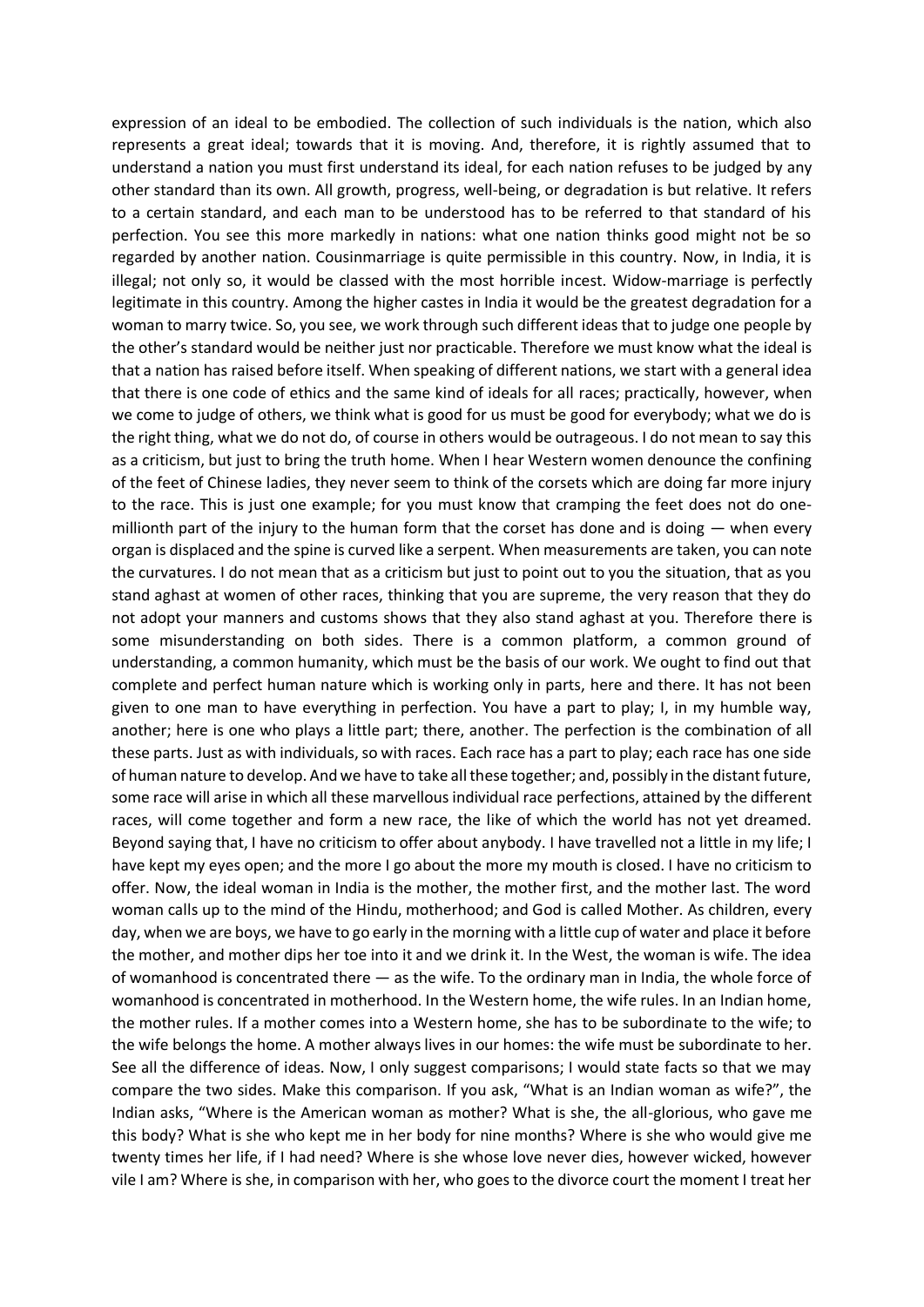a little badly? O American woman! where is she?" I will not find her in your country. I have not found the son who thinks mother is first. When we die, even then, we do not want our wives and our children to take her place. Our mother! — we want to die with our head on her lap once more, if we die before her. Where is she? Is woman a name to be coupled with the physical body only? Ay! the Hindu mind fears all those ideals which say that the flesh must cling unto the flesh. No, no! Woman! thou shalt not be coupled with anything connected with the flesh. The name has been called holy once and for ever, for what name is there which no lust can ever approach, no carnality ever come near, than the one word mother? That is the ideal in India. I belong to an Order very much like what you have in the Mendicant Friars of the Catholic Church; that is to say, we have to go about without very much in the way of dress and beg from door to door, live thereby, preach to people when they want it, sleep where we can get a place — that way we have to follow. And the rule is that the members of this Order have to call every woman "mother"; to every woman and little girl we have to say "mother"; that is the custom. Coming to the West, that old habit remained and I would say to ladies, "Yes, mother", and they are horrified. I could not understand why they should be horrified. Later on, I discovered the reason: because that would mean that they are old. The ideal of womanhood in India is motherhood — that marvellous, unselfish, all-suffering, ever-forgiving mother. The wife walks behind-the shadow. She must imitate the life of the mother; that is her duty. But the mother is the ideal of love; she rules the family, she possesses the family. It is the father in India who thrashes the child and spanks when there is something done by the child, and always the mother puts herself between the father and the child. You see it is just the opposite here. It has become the mother's business to spank the children in this country, and poor father comes in between. You see, ideals are different. I do not mean this as any criticism. It is all good — this what you do; but our way is what we have been taught for ages. You never hear of a mother cursing the child; she is forgiving, always forgiving. Instead of "Our Father in Heaven", we say "Mother" all the time; that idea and that word are ever associated in the Hindu mind with Infinite Love, the mother's love being the nearest approach to God's love in this mortal world of ours. "Mother, O Mother, be merciful; I am wicked! Many children have been wicked, but there never was a wicked mother" — so says the great saint Râmprasâd. There she is — the Hindu mother. The son's wife comes in as her daughter; just as the mother's own daughter married and went out, so her son married and brought in another daughter, and she has to fall in line under the government of the queen of queens, of his mother. Even I, who never married, belonging to an Order that never marries, would be disgusted if my wife, supposing I had married, dared to displease my mother. I would be disgusted. Why? Do I not worship my mother? Why should not her daughterin-law? Whom I worship, why not she? Who is she, then, that would try to ride over my head and govern my mother? She has to wait till her womanhood is fulfilled; and the one thing that fulfils womanhood, that is womanliness in woman, is motherhood. Wait till she becomes a mother; then she will have the same right. That, according to the Hindu mind, is the great mission of woman — to become a mother. But oh, how different! Oh, how different! My father and mother fasted and prayed, for years and years, so that I would be born. They pray for every child before it is born. Says our great law-giver, Manu, giving the definition of an Aryan, "He is the Aryan, who is born through prayer". Every child not born through prayer is illegitimate, according to the great law-giver. The child must be prayed for. Those children that come with curses, that slip into the world, just in a moment of inadvertence, because that could not be prevented — what can we expect of such progeny? Mothers of America, think of that! Think in the heart of your hearts, are you ready to be women? Not any question of race or country, or that false sentiment of national pride. Who dares to be proud in this mortal life of ours, in this world of woes and miseries? What are we before this infinite force of God? But I ask you the question tonight: Do you all pray for the children to come? Are you thankful to be mothers, or not? Do you think that you are sanctified by motherhood, or not? Ask that of your minds. If you do not, your marriage is a lie, your womanhood is false, your education is superstition, and your children, if they come without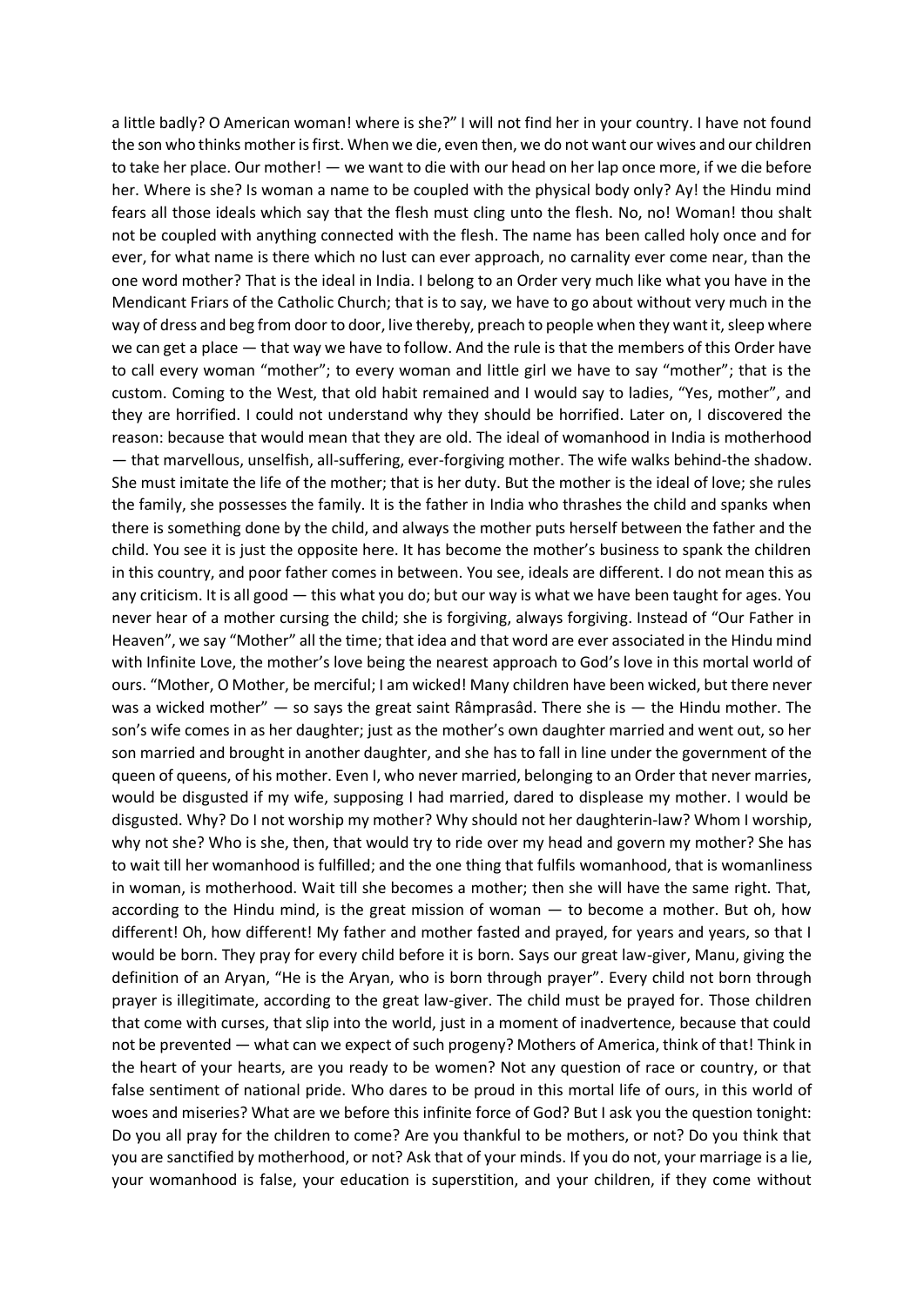prayer, will prove a curse to humanity. See the different ideals now coming before us. From motherhood comes tremendous responsibility. There is the basis, start from that. Well, why is mother to be worshipped so much? Because our books teach that it is the prenatal influence that gives the impetus to the child for good or evil. Go to a hundred thousand colleges, read a million books, associate with all the learned men of the world — better off you are when born with the right stamp. You are born for good or evil. The child is a born god or a born demon; that is what the books say. Education and all these things come afterwards — are a mere bagatelle. You are what you are born. Born unhealthful, how many drug stores, swallowed wholesale, will keep you well all through your life? How many people of good, healthy lives were born of weak parents, were born of sickly, bloodpoisoned parents? How many? None — none. We come with a tremendous impetus for good or evil: born demons or born gods. Education or other things are a bagatelle. Thus say our books: direct the pre-natal influence. Why should mother be worshipped? Because she made herself pure. She underwent harsh penances sometimes to keep herself as pure as purity can be. For, mind you, no woman in India thinks of giving up her body to any man; it is her own. The English, as a reform, have introduced at present what they call "Restitution of conjugal rights", but no Indian would take advantage of it. When a man comes in physical contact with his wife, the circumstances she controls through what prayers and through what vows! For that which brings forth the child is the holiest symbol of God himself. It is the greatest prayer between man and wife, the prayer that is going to bring into the world another soul fraught with a tremendous power for good or for evil. Is it a joke? Is it a simple nervous satisfaction? Is it a brute enjoyment of the body? Says the Hindu: no, a thousand times, no! But then, following that, there comes in another idea. The idea we started with was that the ideal is the love for the mother — herself all-suffering, allforbearing. The worship that is accorded to the mother has its fountain-head there. She was a saint to bring me into the world; she kept her body pure, her mind pure, her food pure, her clothes pure, her imagination pure, for years, because I would be born. Because she did that, she deserves worship. And what follows? Linked with motherhood is wifehood. You Western people are individualistic. I want to do this thing because I like it; I will elbow every one. Why? Because I like to. I want my own satisfaction, so I marry this woman. Why? Because I like her. This woman marries me. Why? Because she likes me. There it ends. She and I are the only two persons in the whole, infinite world; and I marry her and she marries me — nobody else is injured, nobody else responsible. Your Johns and your Janes may go into the forest and there they may live their lives; but when they have to live in society, their marriage means a tremendous amount of good or evil to us. Their children may be veritable demons-burning, murdering, robbing, stealing, drinking, hideous, vile. So what is the basis of the Indian's social order? It is the caste law. I am born for the caste, I live for the caste. I do not mean myself, because, having joined an Order, we are outside. I mean those that live in civil society. Born in the caste, the whole life must be lived according to caste regulation. In other words, in the present-day language of your country, the Western man is born individualistic, while the Hindu is socialistic — entirely socialistic. Now, then, the books say: if I allow you freedom to go about and marry any woman you like, and the woman to marry any man she likes, what happens? You fall in love; the father of the woman was, perchance, a lunatic or a consumptive. The girl falls in love with the face of a man whose father was a roaring drunkard. What says the law then? The law lays down that all these marriages would be illegal. The children of drunkards, consumptives, lunatics, etc., shall not be married. The deformed, humpbacked, crazy, idiotic — no marriage for them, absolutely none, says the law. But the Mohammedan comes from Arabia, and he has his own Arabian law; so the Arabian desert law has been forced upon us. The Englishman comes with his law; he forces it upon us, so far as he can. We are conquered. He says, "Tomorrow I will marry your sister". What can we do? Our law says, those that are born of the same family, though a hundred degrees distant, must not marry, that is illegitimate, it would deteriorate or make the race sterile. That must not be, and there it stops. So I have no voice in my marriage, nor my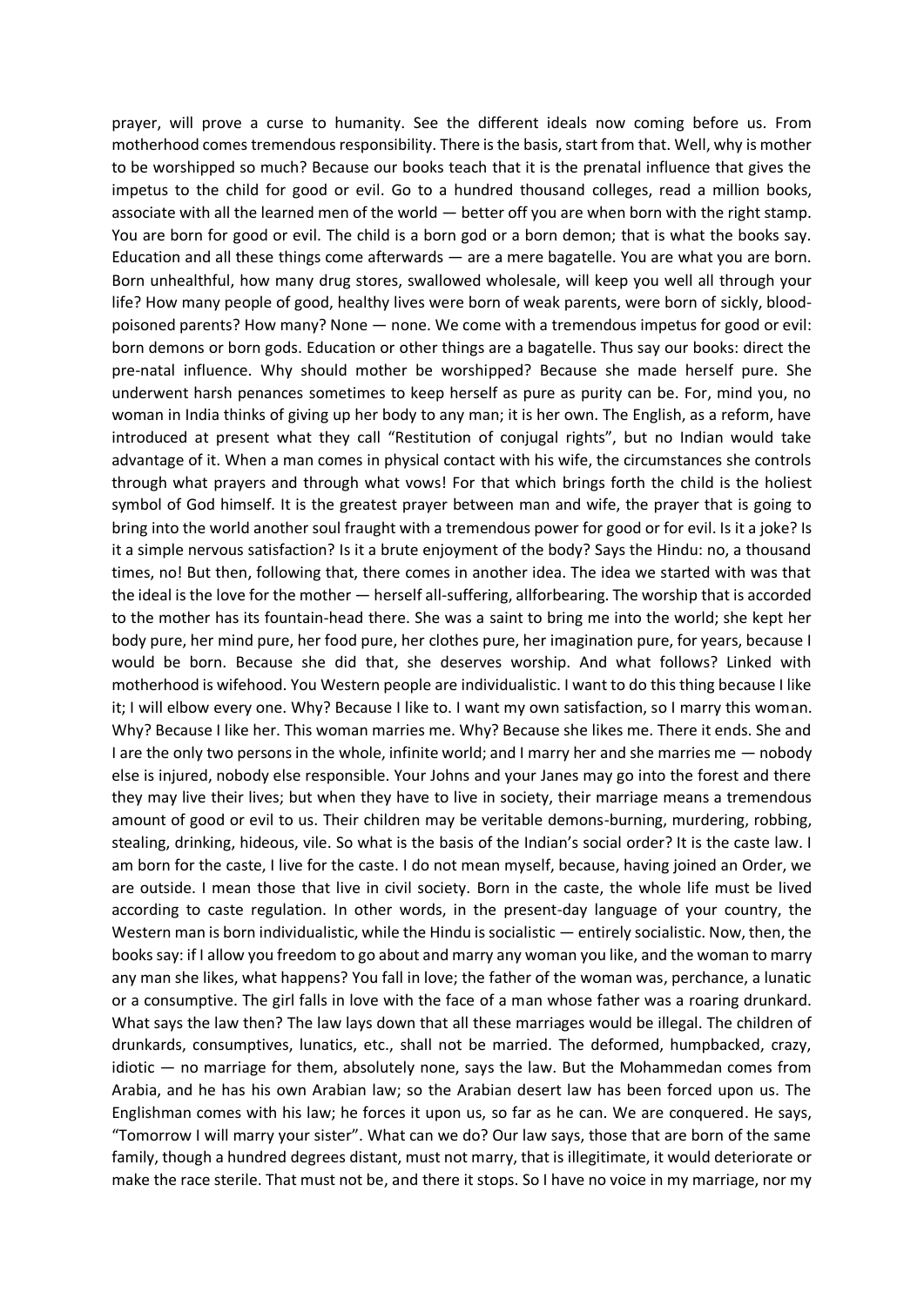sister. It is the caste that determines all that. We are married sometimes when children. Why? Because the caste says: if they have to be married anyway without their consent, it is better that they are married very early, before they have developed this love: if they are allowed to grow up apart, the boy may like some other girl, and the girl some other boy, and then something evil will happen; and so, says the caste, stop it there. I do not care whether my sister is deformed, or good-looking, or badlooking: she is my sister, and that is enough; he is my brother, and that is all I need to know. So they will love each other. You may say, "Oh! they lose a great deal of enjoyment — those exquisite emotions of a man falling in love with a woman and a woman falling in love with a man. This is a sort of tame thing, loving each other like brothers and sisters, as though they have to." So be it; but the Hindu says, "We are socialistic. For the sake of one man's or woman's exquisite pleasure we do not want to load misery on hundreds of others." There they are — married. The wife comes home with her husband; that is called the second marriage. Marriage at an early age is considered the first marriage, and they grow up separately with women and with their parents. When they are grown, there is a second ceremony performed, called a second marriage. And then they live together, but under the same roof with his mother and father. When she becomes a mother, she takes her place in turn as queen of the family group. Now comes another peculiar Indian institution. I have just told you that in the first two or three castes the widows are not allowed to marry. They cannot, even if they would. Of course, it is a hardship on many. There is no denying that not all the widows like it very much, because non-marrying entails upon them the life of a student. That is to say, a student must not eat meat or fish, nor drink wine, nor dress except in white clothes, and so on; there are many regulations. We are a nation of monks — always making penance, and we like it. Now, you see, a woman never drinks wine or eats meat. It was a hardship on us when we were students, but not on the girls. Our women would feel degraded at the idea of eating meat. Men eat meat sometimes in some castes; women never. Still, not being allowed to marry must be a hardship to many; I am sure of that. But we must go back to the idea; they are intensely socialistic. In the higher castes of every country you will find the statistics show that the number of women is always much larger than the number of men. Why? Because in the higher castes, for generation after generation, the women lead an easy life. They "neither toil nor spin, yet Solomon in all his glory was not arrayed like one of them". And the poor boys, they die like flies. The girl has a cat's nine lives, they say in India. You will read in the statistics that they outnumber the boys in a very short time, except now when they are taking to work quite as hard as the boys. The number of girls in the higher castes is much larger than in the lower. Conditions are quite opposite in the lower castes. There they all work hard; women a little harder, sometimes, because they have to do the domestic work. But, mind you, I never would have thought of that, but one of your American travellers, Mark Twain, writes this about India: "In spite of all that Western critics have said of Hindu customs, I never saw a woman harnessed to a plough with a cow or to a cart with a dog, as is done in some European countries. I saw no woman or girl at work in the fields in India. On both sides and ahead (of the railway train) brown-bodied naked men and boys are ploughing in the fields. But not a woman. In these two hours I have not seen a woman or a girl working in the fields. In India, even the lowest caste never does any hard work. They generally have an easy lot compared to the same class in other nations; and as to ploughing, they never do it. " Now, there you are. Among the lower classes the number of men is larger than the number of women; and what would you naturally expect? A woman gets more chances of marriage, the number of men being larger. Relative to such questions as to widows not marrying: among the first two castes, the number of women is disproportionately large, and here is a dilemma. Either you have a non-marriageable widow problem and misery, or the non-husband-getting young lady problem. To face the widow problem, or the old maid problem? There you are; either of the two. Now, go back again to the idea that the Indian mind is socialistic. It says, "Now look here! we take the widow problem as the lesser one." Why? "Because they have had their chance; they have been married. If they have lost their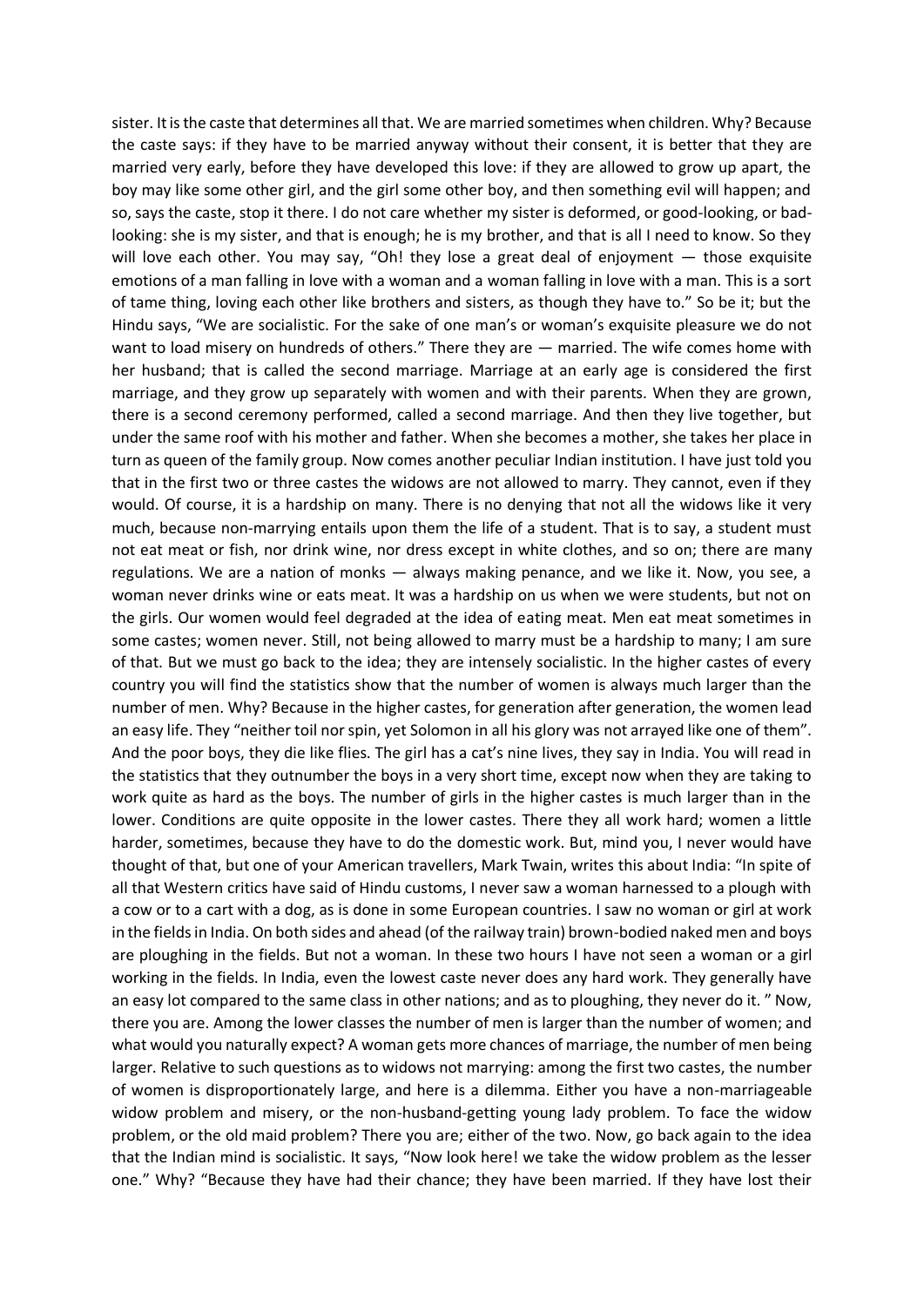chance, at any rate they have had one. Sit down, be quiet, and consider these poor girls-they have not had one chance of marriage." Lord bless you! I remember once in Oxford Street, it was after ten o'clock, and all those ladies coming there, hundreds and thousands of them shopping; and some man, an American, looks around, and he says, "My Lord! how many of them will ever get husbands, I wonder!" So the Indian mind said to the widows, "Well, you have had your chance, and now we are very, very sorry that such mishaps have come to you, but we cannot help it; others are waiting." Then religion comes into the question; the Hindu religion comes in as a comfort. For, mind you, our religion teaches that marriage is something bad, it is only for the weak. The very spiritual man or woman would not marry at all. So the religious woman says, "Well, the Lord has given me a better chance. What is the use of marrying? Thank God, worship God, what is the use of my loving man?" Of course, all of them cannot put their mind on God. Some find it simply impossible. They have to suffer; but the other poor people, they should not suffer for them. Now I leave this to your judgment; but that is their idea in India. Next we come to woman as daughter. The great difficulty in the Indian household is the daughter. The daughter and caste combined ruin the poor Hindu, because, you see, she must marry in the same caste, and even inside the caste exactly in the same order; and so the poor man sometimes has to make himself a beggar to get his daughter married. The father of the boy demands a very high price for his son, and this poor man sometimes has to sell everything just to get a husband for his daughter. The great difficulty of the Hindu's life is the daughter. And, curiously enough, the word daughter in Sanskrit is "duhitâ". The real derivation is that, in ancient times, the daughter of the family was accustomed to milk the cows, and so the word "duhita" comes from "duh", to milk; and the word "daughter" really means a milkmaid. Later on, they found a new meaning to that word "duhita", the milkmaid — she who milks away all the milk of the family. That is the second meaning. These are the different relations held by our Indian women. As I have told you, the mother is the greatest in position, the wife is next, and the daughter comes after them. It is a most intricate and complicated series of gradation. No foreigner can understand it, even if he lives there for years. For instance, we have three forms of the personal pronoun; they are a sort of verbs in our language. One is very respectful, one is middling, and the lowest is just like thou and thee. To children and servants the last is addressed. The middling one is used with equals. You see, these are to be applied in all the intricate relations of life. For example, to my elder sister I always throughout my life use the pronoun âpani, but she never does in speaking to me; she says tumi to me. She should not, even by mistake, say apani to me, because that would mean a curse. Love, the love toward those that are superior, should always be expressed in that form of language. That is the custom. Similarly I would never dare address my elder sister or elder brother, much less my mother or father, as tu or tum or tumi. As to calling our mother and father by name, why, we would never do that. Before I knew the customs of this country, I received such a shock when the son, in a very refined family, got up and called the mother by name! However, I got used to that. That is the custom of the country. But with us, we never pronounce the name of our parents when they are present. It is always in the third person plural, even before them. Thus we see the most complicated mesh-work in the social life of our men and our women and in our degree of relationship. We do not speak to our wives before our elders; it is only when we are alone or when inferiors are present. If I were married, I would speak to my wife before my younger sister, my nephews or nieces; but not before my elder sister or parents. I cannot talk to my sisters about their husbands at all. The idea is, we are a monastic race. The whole social organisation has that one idea before it. Marriage is thought of as something impure, something lower. Therefore the subject of love would never be talked of. I cannot read a novel before my sister, or my brothers, or my mother, or even before others. I close the book. Then again, eating and drinking is all in the same category. We do not eat before superiors. Our women never eat before men, except they be the children or inferiors. The wife would die rather than, as she says, "munch" before her husband. Sometimes, for instance, brothers and sisters may eat together; and if I and my sister are eating, and the husband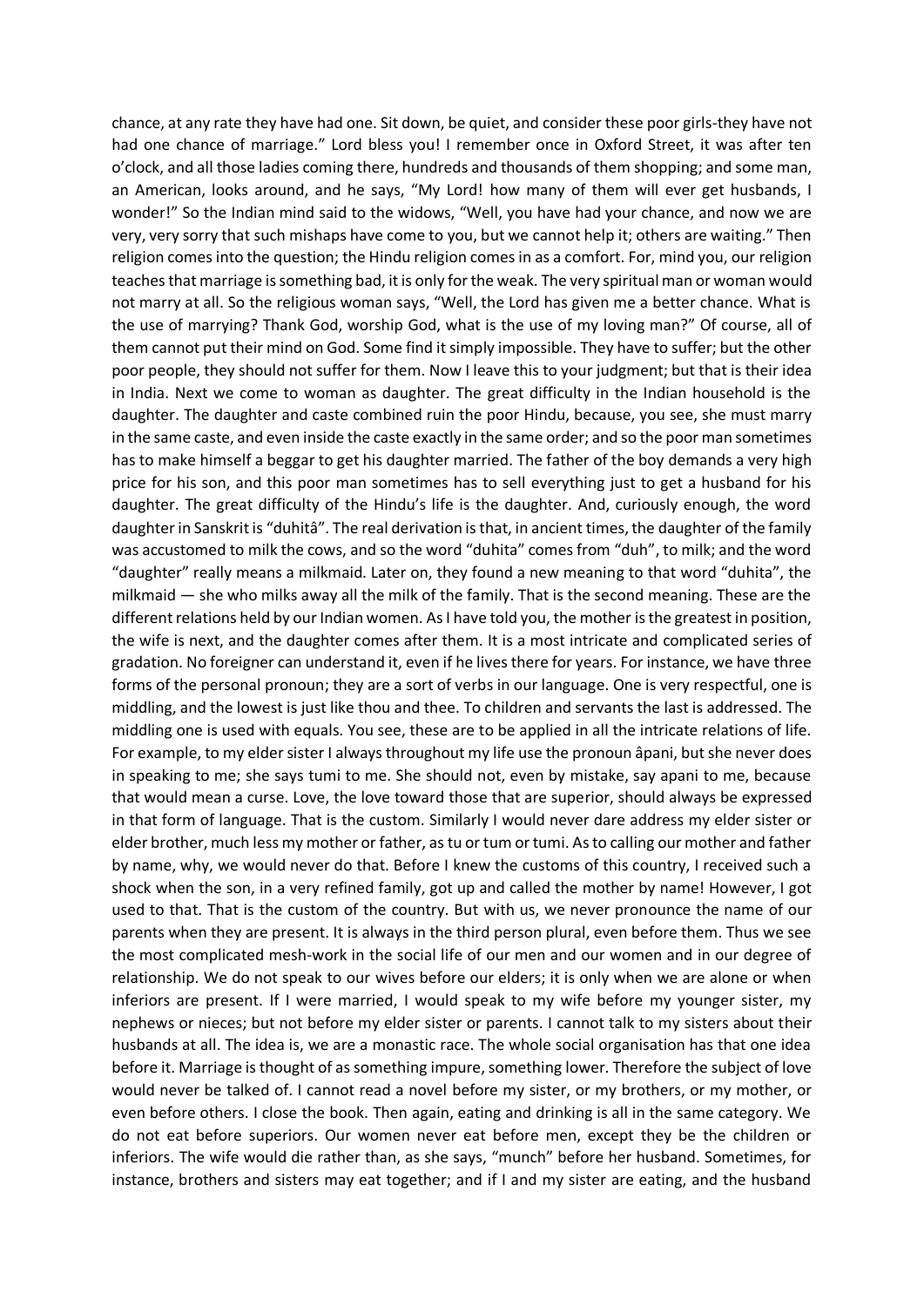comes to the door, my sister stops, and the poor husband flies out. These are the customs peculiar to the country. A few of these I note in different countries also. As I never married myself, I am not perfect in all my knowledge about the wife. Mother, sisters — I know what they are; and other people's wives I saw; from that I gather what I have told you. As to education and culture, it all depends upon the man. That is to say, where the men are highly cultured, there the women are; where the men are not, women are not. Now, from the oldest times, you know, the primary education, according to the old Hindu customs, belongs to the village system. All the land from time immemorial was nationalised, as you say — belonged to the Government. There never is any private right in land. The revenue in India comes from the land, because every man holds so much land from the Government. This land is held in common by a community, it may be five, ten, twenty, or a hundred families. They govern the whole of the land, pay a certain amount of revenue to the Government, maintain a physician, a village schoolmaster, and so on. Those of you who have read Herbert Spencer remember what he calls the "monastery system" of education that was tried in Europe and which in some parts proved a success; that is, there is one schoolmaster, whom the village keeps. These primary schools are very rudimentary, because our methods are so simple. Each boy brings a little mat; and his paper, to begin with, is palm leaves. Palm leaves first, paper is too costly. Each boy spreads his little mat and sits upon it, brings out his inkstand and his books and begins to write. A little arithmetic, some Sanskrit grammar, a little of language and accounts — these are taught in the primary school. A little book on ethics, taught by an old man, we learnt by heart, and I remember one of the lessons: "For the good of a village, a man ought to give up his family; For the good of a country, he ought to give up his village; For the good of humanity, he may give up his country; For the good of the world, everything." Such verses are there in the books. We get them by heart, and they are explained by teacher and pupil. These things we learn, both boys and girls together. Later on, the education differs. The old Sanskrit universities are mainly composed of boys. The girls very rarely go up to those universities; but there are a few exceptions. In these modern days there is a greater impetus towards higher education on the European lines, and the trend of opinion is strong towards women getting this higher education. Of course, there are some people in India who do not want it, but those who do want it carried the day. It is a strange fact that Oxford and Cambridge are closed to women today, so are Harvard and Yale; but Calcutta University opened its doors to women more than twenty years ago. I remember that the year I graduated, several girls came out and graduated — the same standard, the same course, the same in everything as the boys; and they did very well indeed. And our religion does not prevent a woman being educated at all. In this way the girl should be educated; even thus she should be trained; and in the old books we find that the universities were equally resorted to by both girls and boys, but later the education of the whole nation was neglected. What can you expect under foreign rule? The foreign conqueror is not there to do good to us; he wants his money. I studied hard for twelve years and became a graduate of Calcutta University; now I can scarcely make \$5.00 a month in my country. Would you believe it? It is actually a fact. So these educational institutions of foreigners are simply to get a lot of useful, practical slaves for a little money — to turn out a host of clerks, postmasters, telegraph operators, and so on. There it is. As a result, education for both boys and girls is neglected, entirely neglected. There are a great many things that should be done in that land; but you must always remember, if you will kindly excuse me and permit me to use one of your own proverbs, "What is sauce for the goose is sauce for the gander." Your foreign born ladies are always crying over the hardships of the Hindu woman, and never care for the hardships of the Hindu man. They are all weeping salt tears. But who are the little girls married to? Some one, when told that they are all married to old men, asked, "And what do the young men do? What! are all the girls married to old men, only to old men?" We are born old — perhaps all the men there. The ideal of the Indian race is freedom of the soul. This world is nothing. It is a vision, a dream. This life is one of many millions like it. The whole of this nature is Maya, is phantasm, a pest house of phantasms. That is the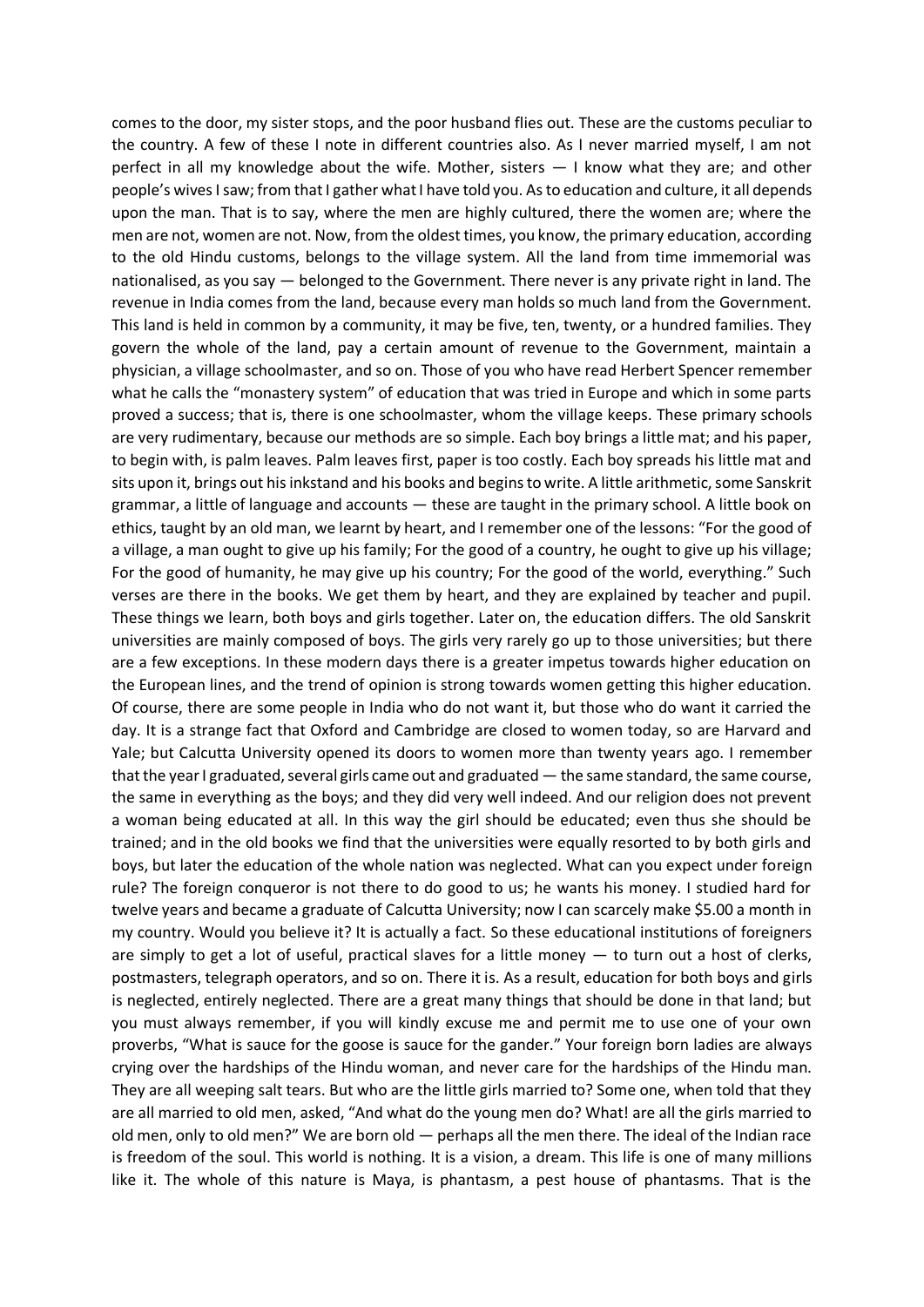philosophy. Babies smile at life and think it so beautiful and good, but in a few years they will have to revert to where they began. They began life crying, and they will leave it crying. Nations in the vigour of their youth think that they can do anything and everything: "We are the gods of the earth. We are the chosen people." They think that God Almighty has given them a charter to rule over all the world, to advance His plans, to do anything they like, to turn the world upside down. They have a charter to rob, murder, kill; God has given them this, and they do that because they are only babes. So empire after empire has arisen — glorious, resplendent — now vanished away — gone, nobody knows where; it may have been stupendous in its ruin. As a drop of water upon a lotus leaf tumbles about and falls in a moment, even so is this mortal life. Everywhere we turn are ruins. Where the forest stands today was once the mighty empire with huge cities. That is the dominant idea, the tone, the colour of the Indian mind. We know, you Western people have the youthful blood coursing through your veins. We know that nations, like men, have their day. Where is Greece? Where is Rome? Where that mighty Spaniard of the other day? Who knows through it all what becomes of India? Thus they are born, and thus they die; they rise and fall. The Hindu as a child knows of the Mogul invader whose cohorts no power on earth could stop, who has left in your language the terrible word "Tartar". The Hindu has learnt his lesson. He does not want to prattle, like the babes of today. Western people, say what you have to say. This is your day. Onward, go on, babes; have your prattle out. This is the day of the babies, to prattle. We have learnt our lesson and are quiet. You have a little wealth today, and you look down upon us. Well, this is your day. Prattle, babes, prattle — this is the Hindu's attitude. The Lord of Lords is not to be attained by much frothy speech. The Lord of Lords is not to be attained even by the powers of the intellect. He is not gained by much power of conquest. That man who knows the secret source of things and that everything else is evanescent, unto him He, the Lord, comes; unto none else. India has learnt her lesson through ages and ages of experience. She has turned her face towards Him. She has made many mistakes; loads and loads of rubbish are heaped upon the race. Never mind; what of that? What is the clearing of rubbish, the cleaning of cities, and all that? Does that give life? Those that have fine institutions, they die. And what of institutions, those tinplate Western institutions, made in five days and broken on the sixth? One of these little handful nations cannot keep alive for two centuries together. And our institutions have stood the test of ages. Says the Hindu, "Yes, we have buried all the old nations of the earth and stand here to bury all the new races also, because our ideal is not this world, but the other. Just as your ideal is, so shall you be. If your ideal is mortal, if your ideal is of this earth, so shalt thou be. If your ideal is matter, matter shalt thou be. Behold! Our ideal is the Spirit. That alone exists, nothing else exists; and like Him, we live for ever."

# India

### *(Report of a lecture delivered at Detroit on Thursday, February 15, 1894, with the editorial comments of the Detroit Free Press)*

An audience that filled the Unitarian Church heard the renowned monk, Swami Vivekananda, deliver a lecture last night on the manners and customs of his country. His eloquent and graceful manner pleased his listeners, who followed him from beginning to end with the closest attention, showing approval from time to time by outbursts of applause. While his lecture was more popular in character than the celebrated Address before the religious congress in Chicago, it was highly entertaining, especially where the speaker diverted from the instructive portions and was led to an eloquent narration of certain spiritual conditions of his own people. It is upon matters religious and philosophic (and necessarily spiritual) that the Eastern brother is most impressive, and, while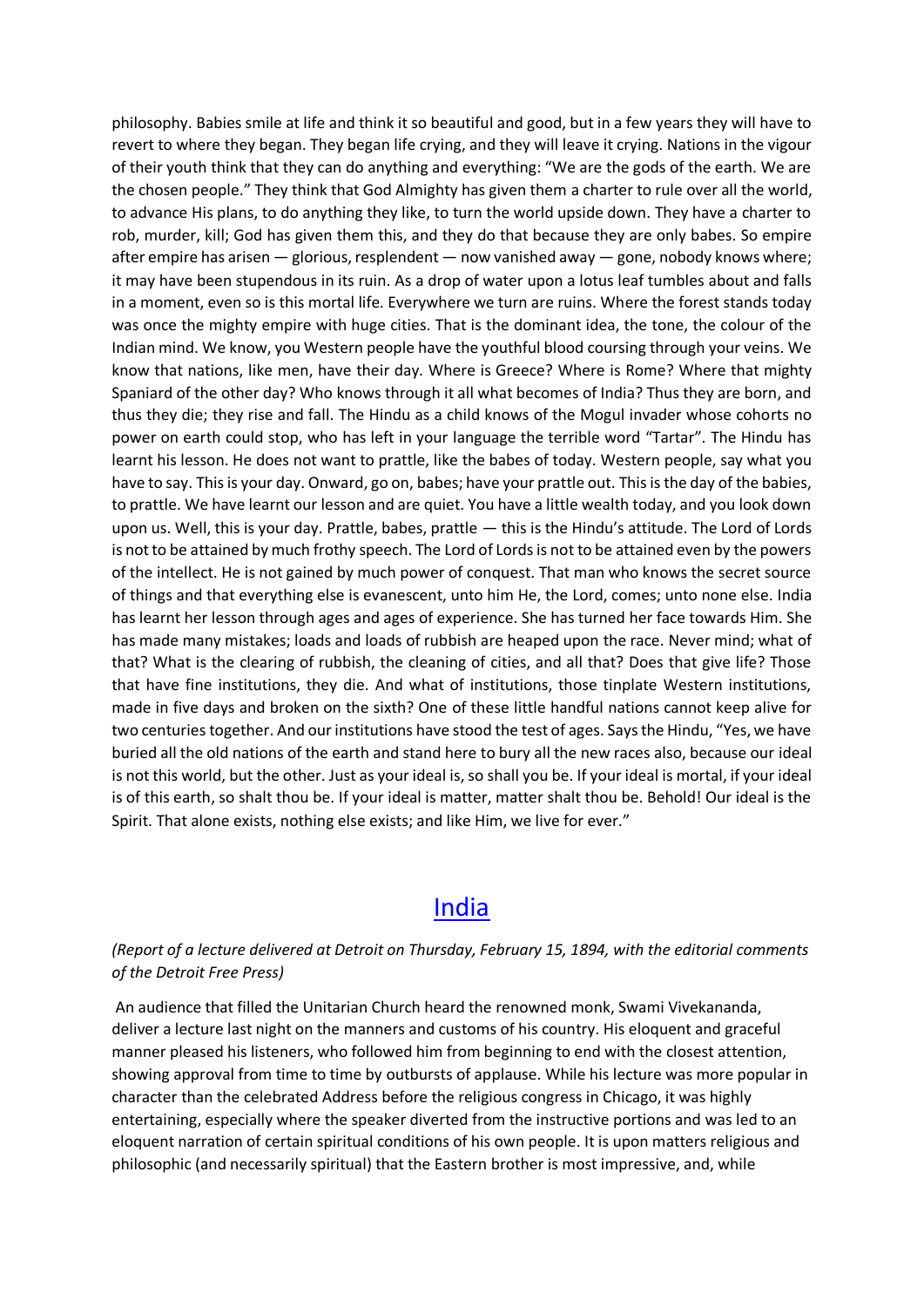outlining the duties that follow the conscientious consideration of the great moral law of nature, his softly modulated tones, a peculiarity of his people, and his thrilling manner are almost prophetic. He speaks with marked deliberation, except when placing before his listeners some moral truth, and then his eloquence is of the highest kind. It seemed somewhat singular that the Eastern monk, who is so outspoken in his disapproval of missionary labour on the part of the Christian church in India (where, he affirms, the morality is the highest in the world), should have been introduced by Bishop Ninde who in June will depart for China in the interest of foreign Christian missions. The Bishop expects to remain away until December; but if he should stay longer he will go to India. The Bishop referred to the wonders of India and the intelligence of the educated classes there, introducing Vivekananda in a happy manner. When that dusky gentleman arose, dressed in his turban and bright gown, with handsome face and bright, intelligent eyes, he presented an impressive figure. He returned thanks to the Bishop for his words and proceeded to explain race divisions in his own country, the manners of the people, and the different languages. Principally there are four northern tongues and four southern, but there is one common religion. Four-fifths of the population of 300 million people are Hindus and the Hindu is a peculiar person. He does everything in a religious manner. He eats religiously; he sleeps religiously; he rises in the morning religiously; he does good things religiously; and he also does bad things religiously. At this point the lecturer struck the great moral keynote of his discourse, stating that with his people it was the belief that all non-self is good and all self is bad. This point was emphasised throughout the evening and might be termed the text of the address. To build a home is selfish, argues the Hindu; so he builds it for the worship of God and for the entertainment of guests. To cook food is selfish, so he cooks for the poor; he will serve himself last if any hungry stranger applies, and this feeling extends throughout the length and breadth of the land. Any man can ask for food and shelter, and any house will be opened to him. The caste system has nothing to do with religion. A man's occupation is hereditary: a carpenter is born a carpenter; a goldsmith, a goldsmith; a workman, a workman; and a priest, a priest. But this is a comparatively modern social evil, since it has existed only about 1,000 years. This period of time does not seem so great in India as in this and other countries. Two gifts are especially appreciated the gift of learning and the gift of life. But the gift of learning takes precedence. One may save a man's life, and that is excellent; one may impart to another knowledge, and that is better. To instruct for money is an evil, and to do this would bring opprobrium on the head of the man who barters learning for gold, as though it were an article of trade. The government makes gifts from time to time to the instructors, and the moral effect is better than it would be if the conditions were the same as exist in certain alleged civilised countries. The speaker had asked through the length and breadth of the land what was the definition of civilisation, and he had asked the question in many countries. Sometimes the reply had been given: What we are, that is civilisation. He begged to differ in the definition of the word. A nation may control the elements, develop utilitarian problems of life seemingly to the limit, and yet not realise that in the individual the highest type of civilisation is found in him who has learnt to conquer self. This condition is found in India more than in any country on earth, for there the material conditions are subservient to the spiritual, and the individual looks for the soul manifestations in everything that has life, studying nature to this end. Hence that gentle disposition to endure with indomitable patience the flings of what appears unkind fortune, the while there is a full consciousness of a spiritual strength and knowledge greater than those possessed by any other people; hence the existence of a country and a people from which flows an unending stream that attracts the attention of thinkers far and near to approach and throw from their shoulders an oppressive earthly burden. The early king, who in 260 B.C. commanded that there should be no more bloodshed, no more wars, and who sent forth instead of soldiers an army of instructors, acted wisely, although in material things the land has suffered. But though in bondage to brutal nations who conquer by force, the Indian's spirituality endures for ever, and nothing can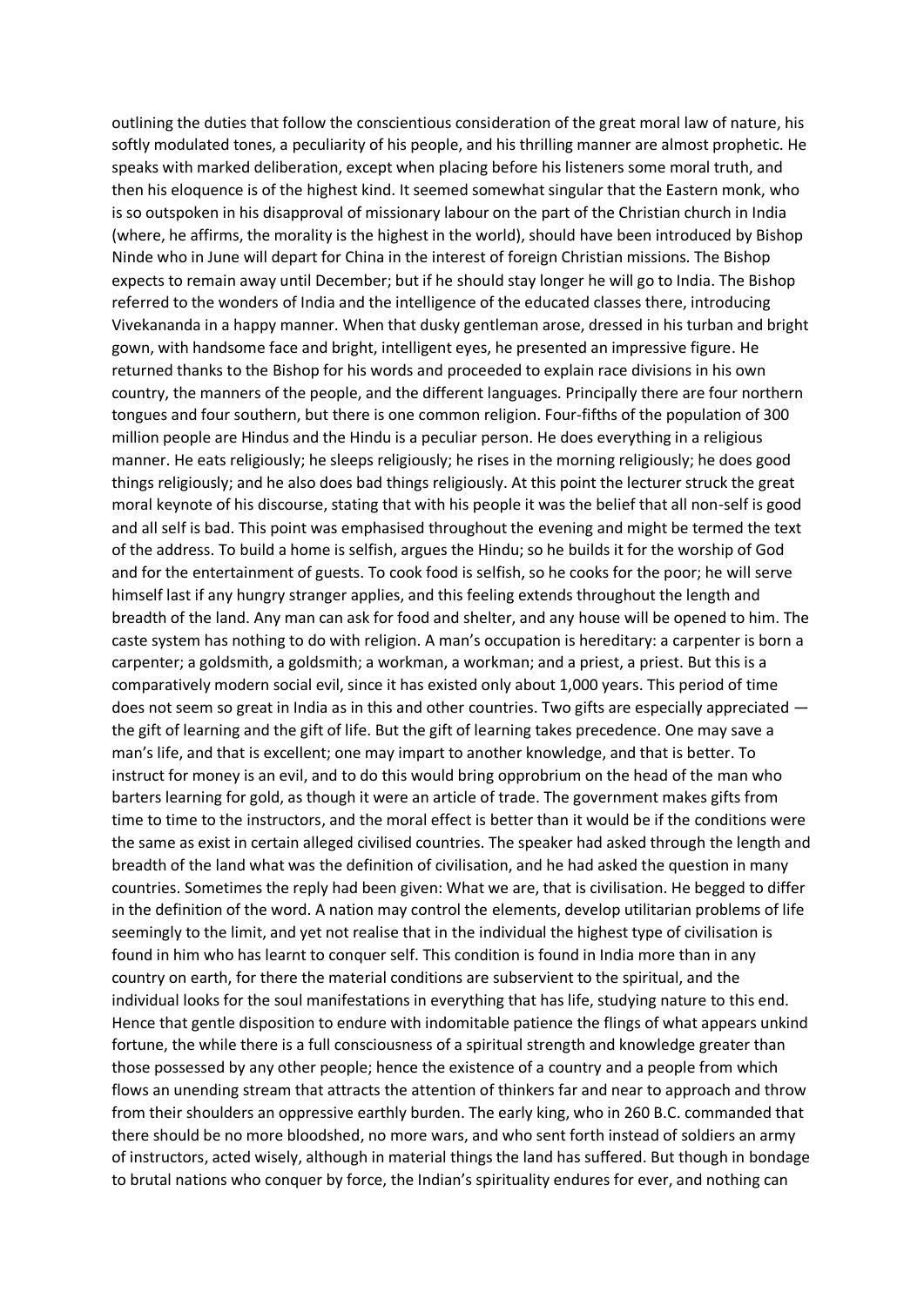take it away from him. There is something Christlike in the humility of the people to endure the stings and arrows of outraged fortune, the while the soul is advancing towards the brighter goal. Such a country has no need of Christian missionaries to "preach ideas", for theirs is a religion that makes men gentle, sweet, considerate, and affectionate towards all God's creatures, whether man or beast. Morally, said the speaker, India is head and shoulders above the United States or any other country on the globe. Missionaries would do well to come there and drink of the pure waters, and see what a beautiful influence upon a great community have the lives of the multitude of holy men. Then marriage condition was described; and the privileges extended to women in ancient times when the system of co-education flourished. In the records of the saints in India there is the unique figure of the prophetess. In the Christian creed they are all prophets, while in India the holy women occupy a conspicuous place in the holy books. The householder has five objects for worship. One of them is learning and teaching. Another is worship of dumb creatures. It is hard for Americans to understand the last worship, and it is difficult for Europeans to appreciate the sentiment. Other nations kill animals by wholesale and kill one another; they exist in a sea of blood. A European said that the reason why in India animals were not killed was because it was supposed that they contained the spirits of ancestors. This reason was worthy of a savage nation who are not many steps from the brute. The fact was that the statement was made by a set of atheists in India who thus carped at the Vedic idea of non-killing and transmigration of souls. It was never a religious doctrine, it was an idea of a materialistic creed. The worship of dumb animals was pictured in a vivid manner. The hospitable spirit — the Indian golden rule, was illustrated by a story. A Brâhmin, his wife, his son, and his son's wife had not tasted food for some time on account of a famine. The head of the house went out and after a search found a small quantity of barley. He brought this home and divided it into four portions, and the small family was about to eat, when a knock was heard at the door. It was a guest. The different portions were set before him, and he departed with his hunger satisfied, while the quartette who had entertained him perished. This story is told in India to illustrate what is expected in the sacred name of hospitality. The speaker concluded in an eloquent manner. Throughout, his speech was simple; but whenever he indulged in imagery, it was delightfully poetic, showing that the Eastern brother has been a close and attentive observer of the beauties of nature. His excessive spirituality is a quality which makes itself felt with his auditors, for it manifests itself in the love for animate and inanimate things and in the keen insight into the mysterious workings of the divine law of harmony and kindly intentions.

# The People Of India

### *(Report of a lecture delivered in Oakland on Monday, March 19, 1900, with editorial comments of the Oakland Enquirer)*

The lecture which the Swami Vivekananda gave Monday night in his new course on "The People of India", was interesting, not only for what he had to relate of the people of that country, but for the insight into their mental attitude and prejudices which the speaker gave without really meaning it. It is apparent that the Swami, educated and intellectual man that he is, is no admirer of Western civilisation. He has evidently been a good deal embittered by the talk about child widows, the oppression of women, and other barbarisms alleged against the people of India, and is somewhat inclined to resort to the tu quoque in reply. In commencing his talk, he gave his hearers an idea of the racial characteristics of the people. He said that the bond of unity in India, as in other countries of Asia, is not language or race, but religion. In Europe the race makes the nation, but in Asia people of diverse origin and different tongues become one nation if they have the same religion. The people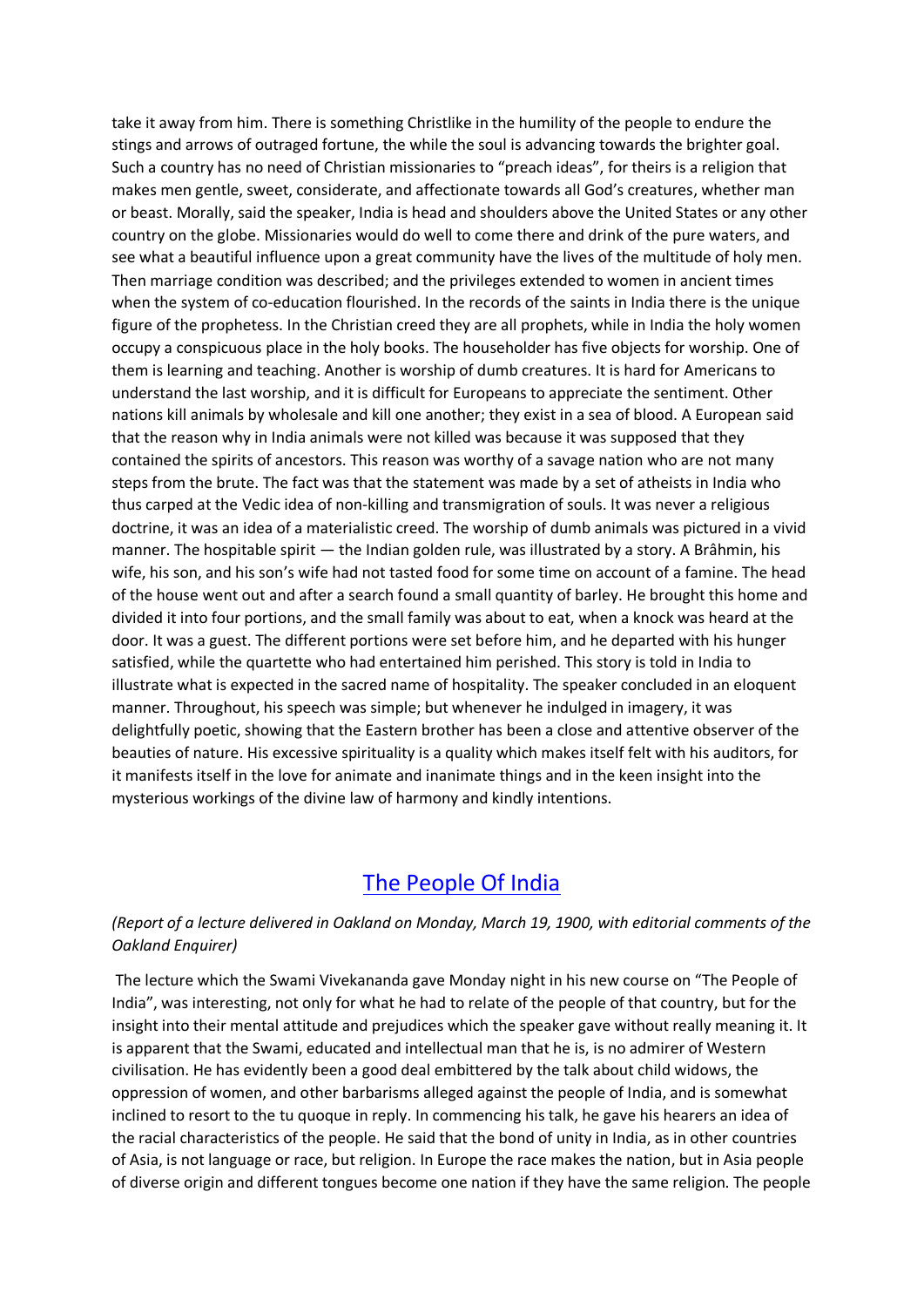of Northern India are divided into four great classes, while in Southern India the languages are so entirely different from those of Northern India that there is no kinship whatever. The people of Northern India belong to the great Aryan race, to which all of the people of Europe, except the Basques in the Pyrennees, and the Finns, are supposed to belong. The Southern India people belong to the same race as the ancient Egyptians and the Semites. To illustrate the difficulties of learning one another's languages in India, the Swami said that when he had occasion to go into Southern India, he always talked with the native people in English, unless they belonged to the select few who could speak Sanskrit. A good deal of the lecture was taken up in a discussion of the caste system which the Swami characterised by saying that it had its bad side, but that its benefits outweighed its disadvantages. In brief, this caste system had grown by the practice of the son always following the business of the father. In course of time the community came thus to be divided into a series of classes, each held rigidly within its own boundaries. But while this divided the people, it also united them, because all the members of a caste were bound to help their fellows in case of need. And as no man could rise out of his caste, the Hindus have no such struggles for social or personal supremacy as embitter the people of other countries. The worst feature of the caste is that is suppresses competition, and the checking of competition has really been the cause of the political downfall of India and its conquest by foreign races. Respecting the much-discussed subject of marriage, the Hindus are socialistic and see nothing good in matches being made by a couple of young people who might be attached to one another, without regard to the welfare of the community, which is more important than that of any two persons. "Because I love Jennie and Jennie loves me", said the Swami, "is no reason why we should be married." He denied that the condition of the child widows is as bad as has been represented, saying that in India the position of widows in general is one of a great deal of influence, because a large part of the property in the country is held by widows. In fact, so enviable is the position of widows that a woman or a man either might almost pray to be made a widow. The child widows, or women who have been betrothed to children who died before marriage, might be pitied if a marriage were the only real object in life, but, according to the Hindu way of thinking, marriage is rather a duty than a privilege, and the denial of the right of child widows to marry is no particular hardship.

# The Women Of India

### *(New Discoveries, Vol. 2, pp. 411-26.)*

The following lecture was delivered at Cambridge, December 17, 1894, and recorded by Miss Frances Willard's stenographer. Swami Vivekananda faced bigotry in America on several issues of Indian culture — one was the Indian woman. Naturally he sought to correct Western misconceptions. When he lectured in his own country, however, there was no greater advocate for improving the life of Indian women than the Swami. In speaking about the women of India, ladies and gentlemen, I feel that I am going to talk about my mothers and sisters in India to the women of another race, many of whom have been like mothers and sisters to me. But though, unfortunately, within very recent times there have been mouths only to curse the women of our country, I have found that there are some who bless them too. I have found such noble souls in this nation as Mrs. [Ole] Bull and Miss [Sarah] Farmer and Miss [Frances] Willard, and that wonderful representative of the highest aristocracy of the world, whose life reminds me of that man of India, six hundred years before the birth of Christ, who gave up his throne to mix with the people. Lady Henry Somerset has been a revelation to me. I become bold when I find such noble souls who will not curse, whose mouths are full of blessing for me, my country, our men and women, and whose hands and hearts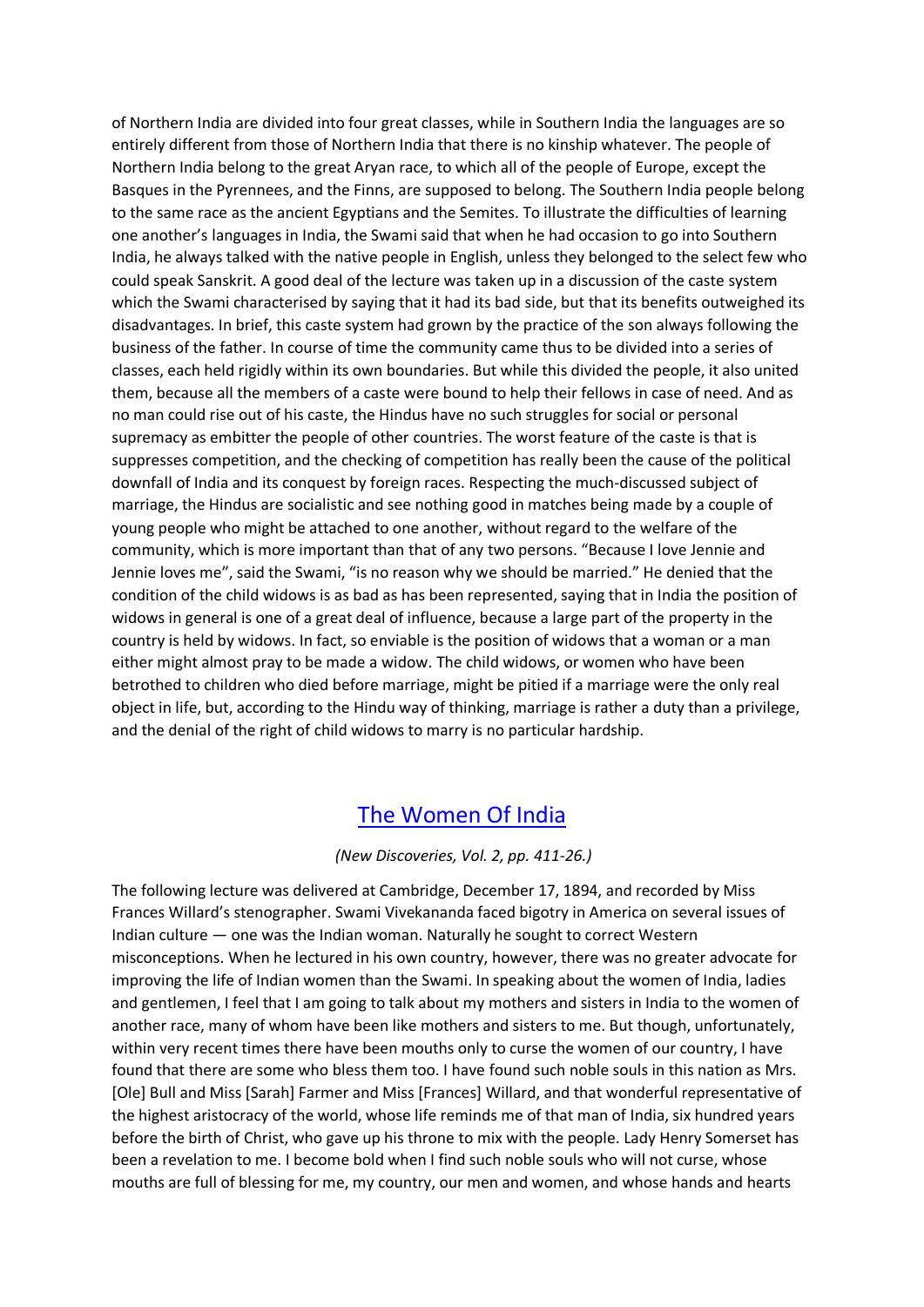are ever ready to do service to humanity. I first intend to take a glimpse into times past of Indian history, and we will find something unique. All of you are aware, perhaps, that you Americans and we Hindus and this lady from Iceland [Mrs. Sigrid Magnusson] are the descendants of one common ancestry known as Aryans. Above all, we find three ideas wherever the Aryans go: the village community, the rights of women and a joyful religion. The first [idea] is the system of village communities — as we have just heard from Mrs. Bull concerning the North. Each man was his own [lord?] and owned the land. All these political institutions of the world we now see, are the developments of those village systems. As the Aryans went over to different countries and settled, certain circumstances developed this institution, others that. The next idea of the Aryans is the freedom of women. It is in the Aryan literature that we find women in ancient times taking the same share as men, and in no other literature of the world. Going back to our Vedas — they are the oldest literature the world possesses and are composed by your and my common ancestors (they were not written in India — perhaps on the coast of the Baltic, perhaps in Central Asia — we do not know). Their oldest portion is composed of hymns, and these hymns are to the gods whom the Aryans worshipped. I may be pardoned for using the word gods; the literal translation is "the bright ones". These hymns are dedicated to Fire, to the Sun, to Varuna and other deities. The titles run: "suchand-such a sage composed this verse, dedicated to such-and-such a deity". In the tenth chapter comes a peculiar hymn — for the sage is a woman — and it is dedicated to the one God who is at the background of all these gods. All the previous hymns are spoken in the third person, as if someone were addressing the deities. But this hymn takes a departure: God [as the Devi] is speaking for herself. The pronoun used is "I". "I am the Empress of the Universe, the Fulfiller of all prayers." (Vide "Devi Sukta", Rig-Veda 10.125) This is the first glimpse of women's work in the Vedas. As we go on, we find them taking a greater share — even officiating as priests. There is not one passage throughout the whole mass of literature of the Vedas which can be construed even indirectly as signifying that woman could never be a priest. In fact, there are many examples of women officiating as priests. Then we come to the last portion of these Vedas — which is really the religion of India the concentrated wisdom of which has not been surpassed even in this century. There, too, we find women preeminent. A large portion of these books are words which have proceeded from the mouths of women. It is there — recorded with their names and teachings. There is that beautiful story of the great sage Yâjnavalkya, the one who visited the kingdom of the great king Janaka. And there in that assembly of the learned, people came to ask him questions. One man asked him, "How am I to perform this sacrifice?" Another asked him, "How am I to perform the other sacrifice?" And after he had answered them, there arose a woman who said, "These are childish questions. Now, have a care: I take these two arrows, my two questions. Answer them if you can, and we will then call you a sage. The first is: What is the soul? The second is: What is God?" (Brihadâranyaka Upanishad 3.8.1.-12.) Thus arose in India the great questions about the soul and God, and these came from the mouth of a woman. The sage had to pass an examination before her, and he passed well. Coming to the next stratum of literature, our epics, we find that education has not degenerated. Especially in the caste of princes this ideal was most wonderfully held. In the Vedas we find this idea of marrying — the girls chose for themselves; so the boys. In the next stratum they are married by their parents, except in one caste. Even here I would ask you to look at another side. Whatever may be said of the Hindus, they are one of the most learned races the world has ever produced. The Hindu is the metaphysician; he applies everything to his intellect. Everything has to be settled by astrological calculation. The idea was that the stars govern the fate of every man and woman. Even today when a child is born, a horoscope is cast. That determines the character of the child. One child is born of a divine nature, another of a human, others of lower character. The difficulty was: If a child who was of a monster-character was united with a child of a god-character, would they not have a tendency to degenerate each other? The next difficulty was: Our laws did not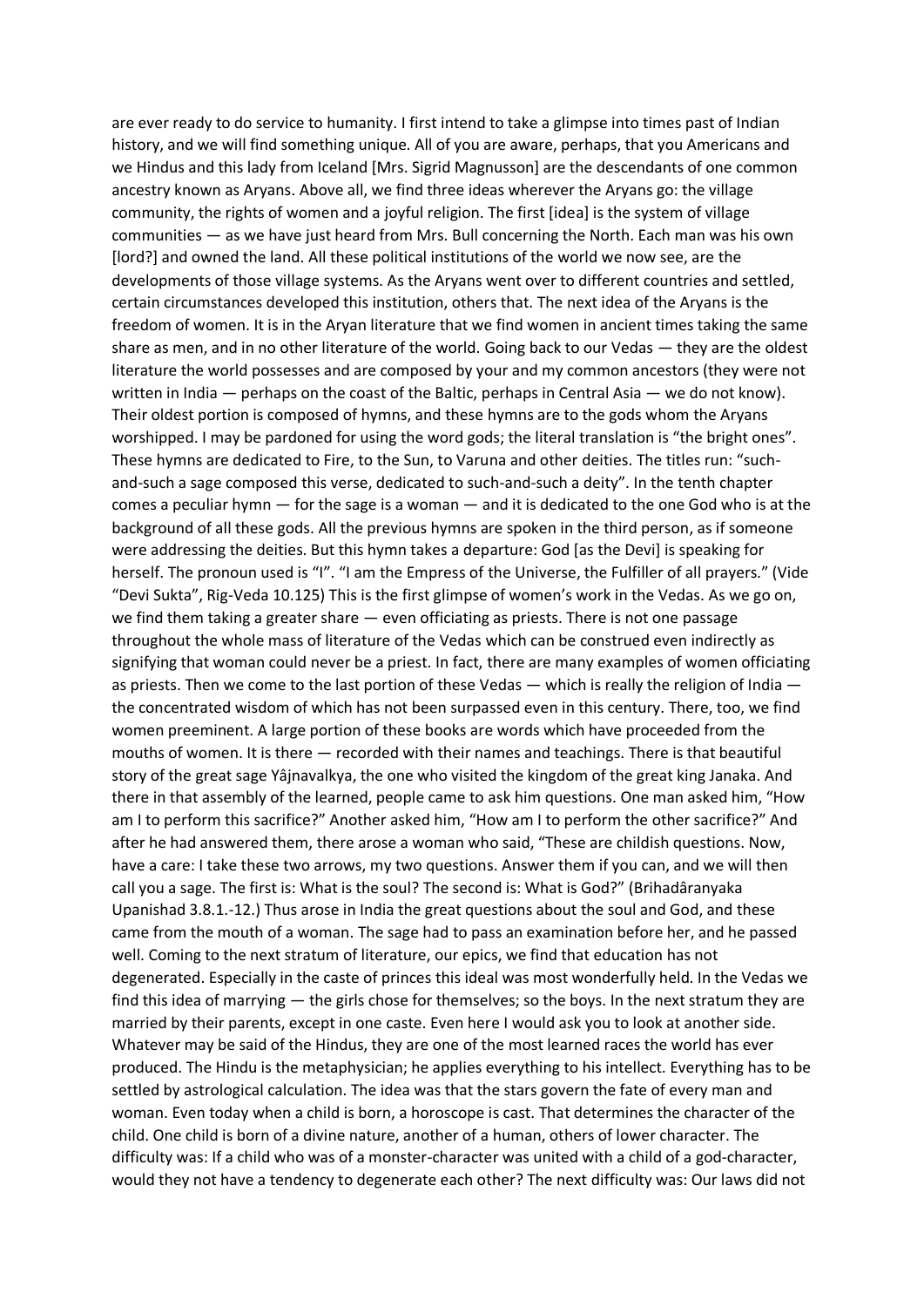allow marriage within the same clans. Not only may one not marry within his own family  $-$  or even one of his cousins — but one must not marry into the clan of his father or even of his mother. A third difficulty was: If there had been leprosy or phthisis or any such incurable disease within six generations of either bride or bridegroom, then there must not be a marriage. Now taking [into account] these three difficulties, the Brahmin says: "If I leave it to the choice of the boy or girl to marry, the boy or girl will be fascinated with a beautiful face. And then very likely all these circumstances will bring ruin to the family". This is the primary idea that governs our marriage laws, as you will find. Whether right or wrong, there is this philosophy at the background. Prevention is better than cure. That misery exists in this world is because we give birth to misery. So the whole question is how to prevent the birth of miserable children. How far the rights of a society should extend over the individual is an open question. But the Hindus say that the choice of marriage should not be left in the hands of the boy or girl. I do not mean to say that this is the best thing to do. Nor do I see that leaving it in their hands is at all a perfect solution. I have not found a solution yet in my own mind; nor do I see that any country has one. We come next to another picture. I told you that there was another peculiar form of marriage (generally among the royalty) where the father of the girl invited different princes and noblemen and they had an assembly. The young lady, the daughter of the king, was borne on a sort of chair before each one of the princes in turn. And the herald would repeat: "This is Prince So-and-so, and these are his qualifications". The young girl would either wait or say, "Move on". And before the next prince, the crier would also give a description, and the girl would say, "Move on". (All this would be arranged beforehand; she already had the liking for somebody before this.) Then at last she would ask one of the servants to throw the garland over the head of the man, and it would be thrown to show he was accepted. (The last of these marriages was the cause of the Mohammedan invasion of India.) (Vide later this chapter for the story of Samjuktâ, daughter of a Rajput prince, who became the Queen of Delhi.) These marriages were specially reserved for the prince caste. The oldest Sanskrit poem in existence, the Râmâyana, has embodied the loftiest Hindu ideal of a woman in the character of Sitâ. We have not time to go through her life of infinite patience and goodness. We worship her as God incarnate, and she is named before her husband, Râma. We say not "Mr. and Mrs.", but "Mrs. and Mr." and so on, with all the gods and goddesses, naming the woman first. There is another peculiar conception of the Hindu. Those who have been studying with me are aware that the central conception of Hindu philosophy is of the Absolute; that is the background of the universe. This Absolute Being, of whom we can predicate nothing, has Its powers spoken of as She — that is, the real personal God in India is She. This Shakti of the Brahman is always in the feminine gender. Rama is considered the type of the Absolute, and Sita that of Power. We have no time to go over all the life of Sita, but I will quote a passage from her life that is very much suited to the ladies of this country. The picture opens when she was in the forest with her husband, whither they were banished. There was a female sage whom they both went to see. Her fasts and devotions had emaciated her body. Sita approached this sage and bowed down before her. The sage placed her hand on the head of Sita and said: "It is a great blessing to possess a beautiful body; you have that. It is a greater blessing to have a noble husband; you have that. It is the greatest blessing to be perfectly obedient to such a husband; you are that. You must be happy". Sita replied, "Mother, I am glad that God has given me a beautiful body and that I have so devoted a husband. But as to the third blessing, I do not know whether I obey him or he obeys me. One thing alone I remember, that when he took me by the hand before the sacrificial fire — whether it was a reflection of the fire or whether God himself made it appear to me — I found that I was his and he was mine. And since then, I have found that I am the complement of his life, and he of mine". Portions of this poem have been translated into the English language. Sita is the ideal of a woman in India and worshipped as God incarnate. We come now to Manu the great lawgiver. Now, in this book there is an elaborate description of how a child should be educated. We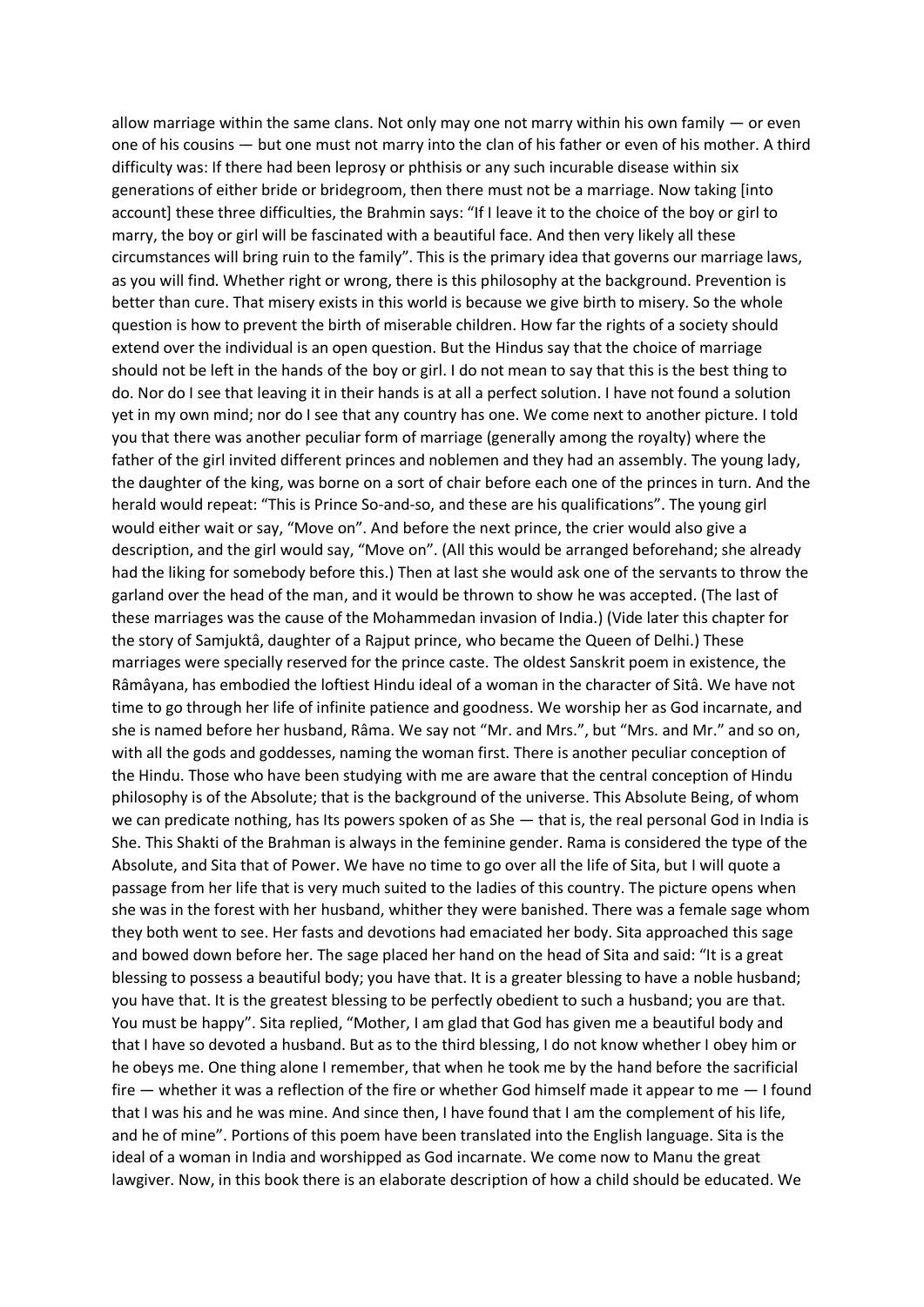must remember that it was compulsory with the Aryans that a child be educated, whatever his caste. After describing how a child should be educated, Manu adds: "Along the same lines, the daughters are to be educated — exactly as the boys". I have often heard that there are other passages where women are condemned. I admit that in our sacred books there are many passages which condemn women as offering temptation; you can see that for yourselves. But there are also passages that glorify women as the power of God. And there are other passages which state that in that house where one drop of a woman's tear falls, the gods are never pleased and the house goes to ruin. Drinking wine, killing a woman and killing a Brahmin are the highest crimes in the Hindu religion. I admit there are condemnatory sentences [in some of our books]; but here I claim the superiority of these Hindu books, for in the books of other races there is only condemnation and no good word for a woman. Next, I will come to our old dramas. Whatever the books say, the dramas are the perfect representation of society as it then existed. In these, which were written from four hundred years before Christ onward, we find even universities full of both boys and girls. We would not [now] find Hindu women, as they have since become cut off from higher education. But [at that time], they were everywhere pretty much the same as they are in this country — going out to the gardens and parks to take promenades. There is another point which I bring before you and where the Hindu woman is still superior to all other women in the world — her rights. The right to possess property is as absolute for women in India as for men — and has been for thousands and thousands of years. If you have any lawyer friend and can take up commentaries on the Hindu law, you will find it all for yourselves. A girl may bring a million dollars to her husband, but every dollar of that is hers. Nobody has any right to touch one dollar of that. If the husband dies without issue, the whole property of the husband goes to her, even if his father or mother is living. And that has been the law from the past to the present time. That is something which the Hindu woman has had beyond that of the women of other countries. The older books — or even newer books — do not prohibit the Hindu widows from being married; it is a mistake to think so. They give them their choice, and that is given to both men and women. The idea in our religion is that marriage is for the weak, and I don't see any reason to give up that idea today. They who find themselves complete — what is the use of their marrying? And those that marry — they are given one chance. When that chance is over, both men and women are looked down upon if they marry again; but it is not that they are prohibited. It is nowhere said that a widow is not to marry. The widow and widower who do not marry are considered more spiritual. Men, of course, break through this law and go and marry; whereas women — they being of a higher spiritual nature — keep to the law. For instance, our books say that eating meat is bad and sinful, but you may still eat such-andsuch a meat — mutton, for instance. I have seen thousands of men who eat mutton, and never in my life have I seen a woman of higher caste who eats meat of any kind. This shows that their nature is to keep the law — keeping more towards religion. But do not judge too harshly of Hindu men. You must try to look at the Hindu law from my position too, for I am a Hindu man. This non-marriage of widows gradually grew into a custom. And whenever in India a custom becomes rigid, it is almost impossible to break through it just as in your country, you will find how hard it is to break through a fiveday custom of fashion. In the lower castes, except two, the widows remarry. There is a passage in our later law books [which states] that a woman shall not read the Vedas. But they are prohibited to even a weak Brahmin. If a Brahmin boy is not strong-minded, the law is applied to him also. But that does not show that education is prohibited to them, for the Vedas are not all that the Hindus have. Every other book women can read. All the mass of Sanskrit literature, that whole ocean of literature — science, drama, poetry — is all for them. They can go there and read everything, except the [Vedic] scriptures. In later days the idea was that woman was not intended to be a priest; so what is the use of her studying the Vedas? In that, the Hindus are not so far behind other nations. When women give up the world and join our Order, they are no longer considered either men or women. They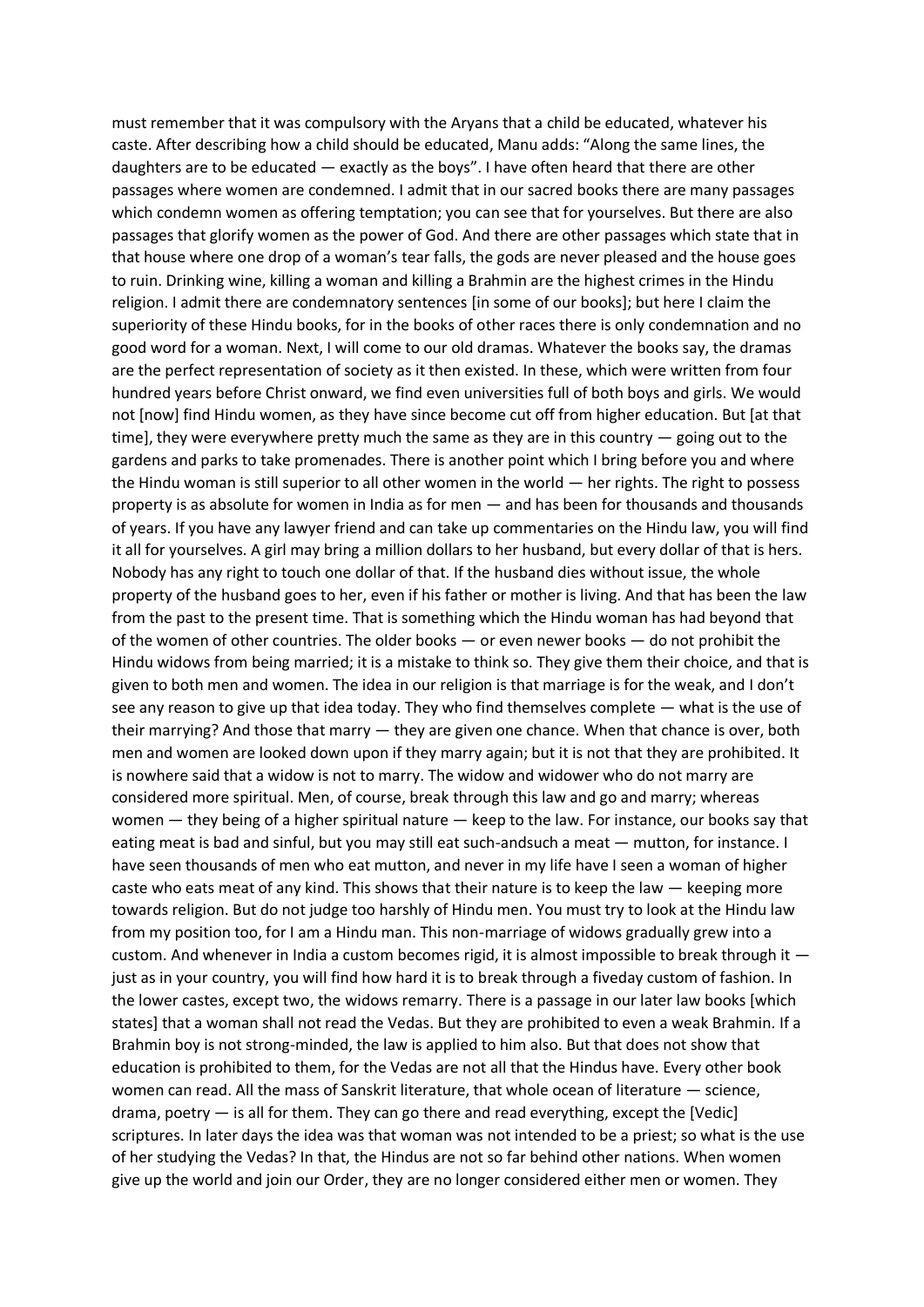have no sex. The whole question of high or low caste, man or woman, dies out entirely. Whatever I know of religion I learned from my master, and he learned it of a woman. Coming back to the Rajput woman, I will try to bring to you a story from some of our old books — how during the Mohammedan conquest, one of these women was the cause of what led to the conquest of India. A Rajput prince of Kanauj — a very ancient city — had a daughter [Samjukta]. She had heard of the military fame of Prithvi Raj [King of Ajmere and Delhi] and all his glory, and she was in love with him. Now her father wanted to hold a Râjasuya sacrifice, so he invited all the kings in the country. And in that sacrifice, they all had to render menial service to him because he was superior over all; and with that sacrifice he declared there would be a choice by his daughter. But the daughter was already in love with Prithvi Raj. He was very mighty and was not going to acknowledge loyalty to the king, her father, so he refused the invitation. Then the king made a golden statue of Prithvi Raj and put it near the door. He said that that was the duty he had given him to perform — that of a porter. The upshot of the whole affair was that Prithvi Raj, like a true knight, came and took the lady behind him on his horse, and they both fled. When the news came to her father, he gave chase with his army, and there was a great battle in which the majority of both armies was killed. And [thus the Rajputs were so weakened that] the Mohammedan empire in India began. When the Mohammedan empire was being established in northern India, the Queen of Chitore [Râni Padmini] was famed for her beauty. And the report of her beauty reached the sultan, and he wrote a letter for the queen to be sent to his harem. The result was a terrible war between the King of Chitore and the sultan. The Mohammedans invaded Chitore. And when the Rajputs found they could not defend themselves any more, the men all took sword in hand and killed and were killed, and the women perished in the flames. After the men had all perished, the conqueror entered the city. There in the street was rising a horrible flame. He saw circles of women going around it, led by the queen herself. When he approached near and asked the queen to refrain from jumping into the flames, she said, "This is how the Rajput woman treats you", and threw herself into the fire. It is said that 74,500 women perished in the flames that day to save their honour from the hands of the Mohammedans. Even today when we write a letter, after sealing it we write "74½" upon it, meaning that if one dares to open this letter, that sin of killing 74,500 women will be upon his head. I will tell you the story of another beautiful Rajput girl. There is a peculiar custom in our country called "protection". Women can send small bracelets of silken thread to men. And if a girl sends one of these to a man, that man becomes her brother. During the reign of the last of the Mogul emperors — the cruel man who destroyed that most brilliant empire of India — he similarly heard of the beauty of a Rajput chieftain's daughter. Orders were sent that she should be brought to the Mogul harem. Then a messenger came from the emperor to her with his picture, and he showed it to her. In derision she stamped upon it with her feet and said, "Thus the Rajput girl treats your Mogul emperor". As a result, the imperial army was marched into Rajputana. In despair the chieftain's daughter thought of a device. She took a number of these bracelets and sent them to the Rajput princes with a message: "Come and help us". All the Rajputs assembled, and so the imperial forces had to go back again. I will tell you a peculiar proverb in Rajputana. There is a caste in India called the shop class, the traders. They are very intelligent some of them — but the Hindus think they are rather sharp. But it is a peculiar fact that the women of that caste are not as intelligent as the men. On the other hand, the Rajput man is not half as intelligent as the Rajput woman. The common proverb in Rajputana is: "The intelligent woman begets the dull son, and the dull woman begets the sharp son". The fact is, whenever any state or kingdom in Rajputana has been managed by a woman, it has been managed wonderfully well. We come to another class of women. This mild Hindu race produces fighting women from time to time. Some of you may have heard of the woman [Lakshmi Bai, Queen of Jhansi] who, during the Mutiny of 1857, fought against the English soldiers and held her own ground for two years — leading modern armies, managing batteries and always charging at the head of her army. This queen was a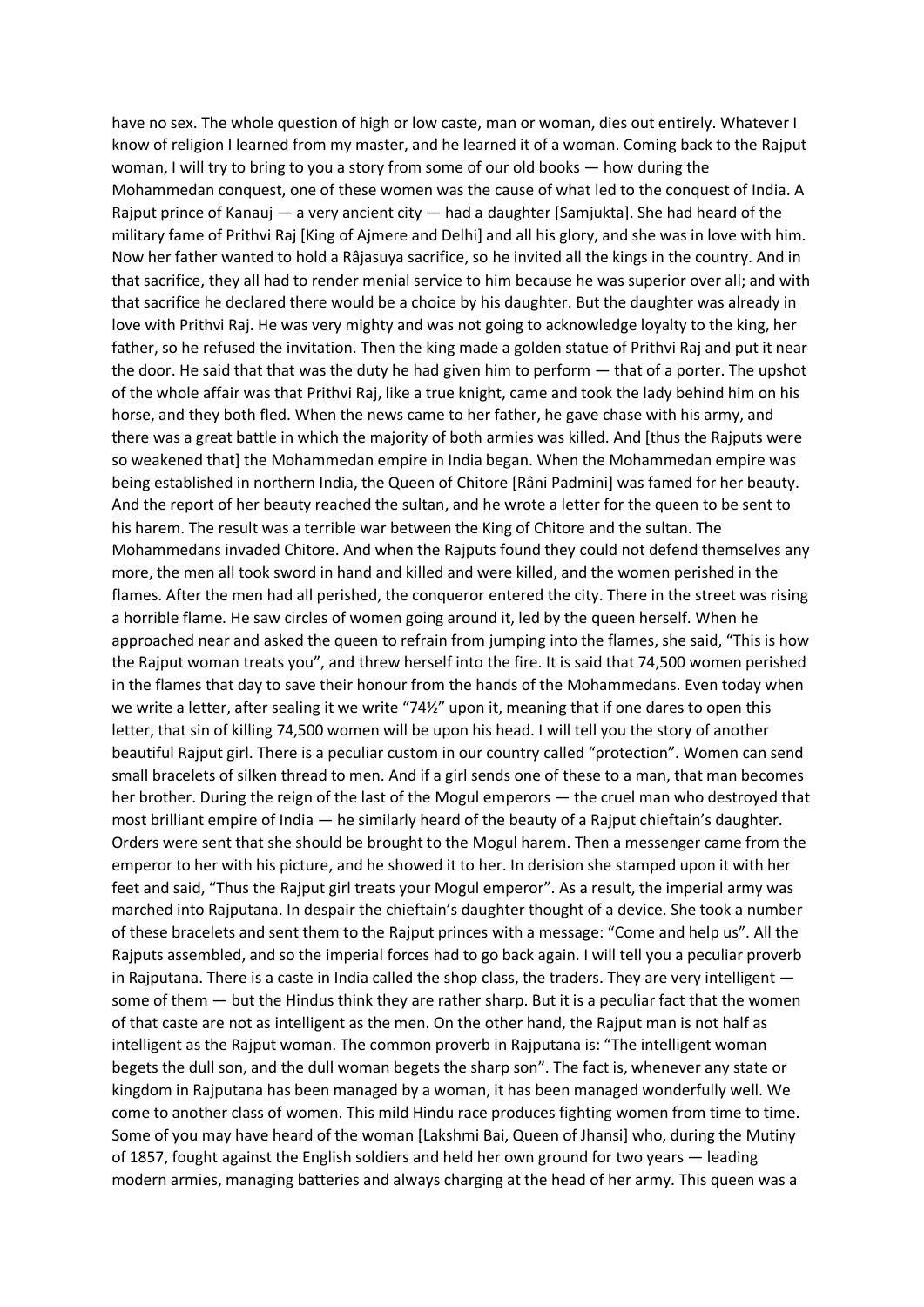Brahmin girl. A man whom I know lost three of his sons in that war. When he talks of them he is calm, but when he talks of this woman his voice becomes animated. He used to say that she was a goddess — she was not a human being. This old veteran thinks he never saw better generalship. The story of Chand Bibi, or Chand Sultana [1546 - 1599], is well known in India. She was the Queen of Golconda, where the diamond mines were. For months she defended herself. At last, a breach was made in the walls. When the imperial army tried to rush in there, she was in full armour, and she forced the troops to go back. In still later times, perhaps you will be astonished to know that a great English general had once to face a Hindu girl of sixteen. Women in statesmanship, managing territories, governing countries, even making war, have proved themselves equal to men — if not superior. In India I have no doubt of that. Whenever they have had the opportunity, they have proved that they have as much ability as men, with this advantage — that they seldom degenerate. They keep to the moral standard, which is innate in their nature. And thus as governors and rulers of their state, they prove — at least in India — far superior to men. John Stuart Mill mentions this fact. Even at the present day, we see women in India managing vast estates with great ability. There were two ladies where I was born who were the proprietors of large estates and patronesses of learning and art and who managed these estates with their own brains and looked to every detail of the business. Each nation,beyond a general humanity, develops a certain peculiarity of character — so in religion, so in politics, so in the physical body, so in mental habitude, so in men and women, so in character. One nation develops one peculiarity of character, another takes another peculiarity. Within the last few years the world has begun to recognize this. The very peculiarity of Hindu women, which they have developed and which is the idea of their life, is that of the mother. If you enter a Hindu's home, you will not find the wife to be the same equal companion of the husband as you find her here. But when you find the mother, she is the very pillar of the Hindu home. The wife must wait to become the mother, and then she will be everything. If one becomes a monk, his father will have to salute him first because he has become a monk and is therefore superior to him. But to his mother he — monk or no monk — will have to go down on his knees and prostrate himself before her. He will then put a little cup of water before her feet, she will dip her toe in it, and he will have to drink of it. A Hindu son gladly does this a thousand times over again! Where the Vedas teach morality, the first words are, "Let the mother be your God" (Taittiriya Upanishad 1.11.) — and that she is. When we talk of woman in India, our idea of woman is mother. The value of women consists in their being mothers of the human race. That is the idea of the Hindu. I have seen my old master taking little girls by the hands, placing them in a chair and actually worshipping them — placing flowers at their feet and prostrating himself before these little children — because they represented the mother God. The mother is the God in our family. The idea is that the only real love that we see in the world, the most unselfish love, is in the mother — always suffering, always loving. And what love can represent the love of God more than the love which we see in the mother? Thus the mother is the incarnation of God on earth to the Hindu. "That boy alone can understand God who has been first taught by his mother." I have heard wild stories about the illiteracy of our women. Till I was a boy of ten, I was taught by my mother. I saw my grandmother living and my great-grandmother living, and I assure you that there never was in my line a female ancestor who could not read or write, or who had to put "her mark" on a paper. If there was a woman who could not read or write, my birth would have been impossible. Caste laws make it imperative. So these are wild stories which I sometimes hear — such as the statement that in the Middle Ages reading and writing were taken away from Hindu women. I refer you to Sir William Hunter's History of the English People, where he cited Indian women who could calculate a solar eclipse. I have been told that either too much worship of the mother makes the mother selfish or too much love of the children for the mother makes them selfish. But I do not believe that. The love which my mother gave to me has made me what I am, and I owe a debt to her that I can never repay. Why should the Hindu mother be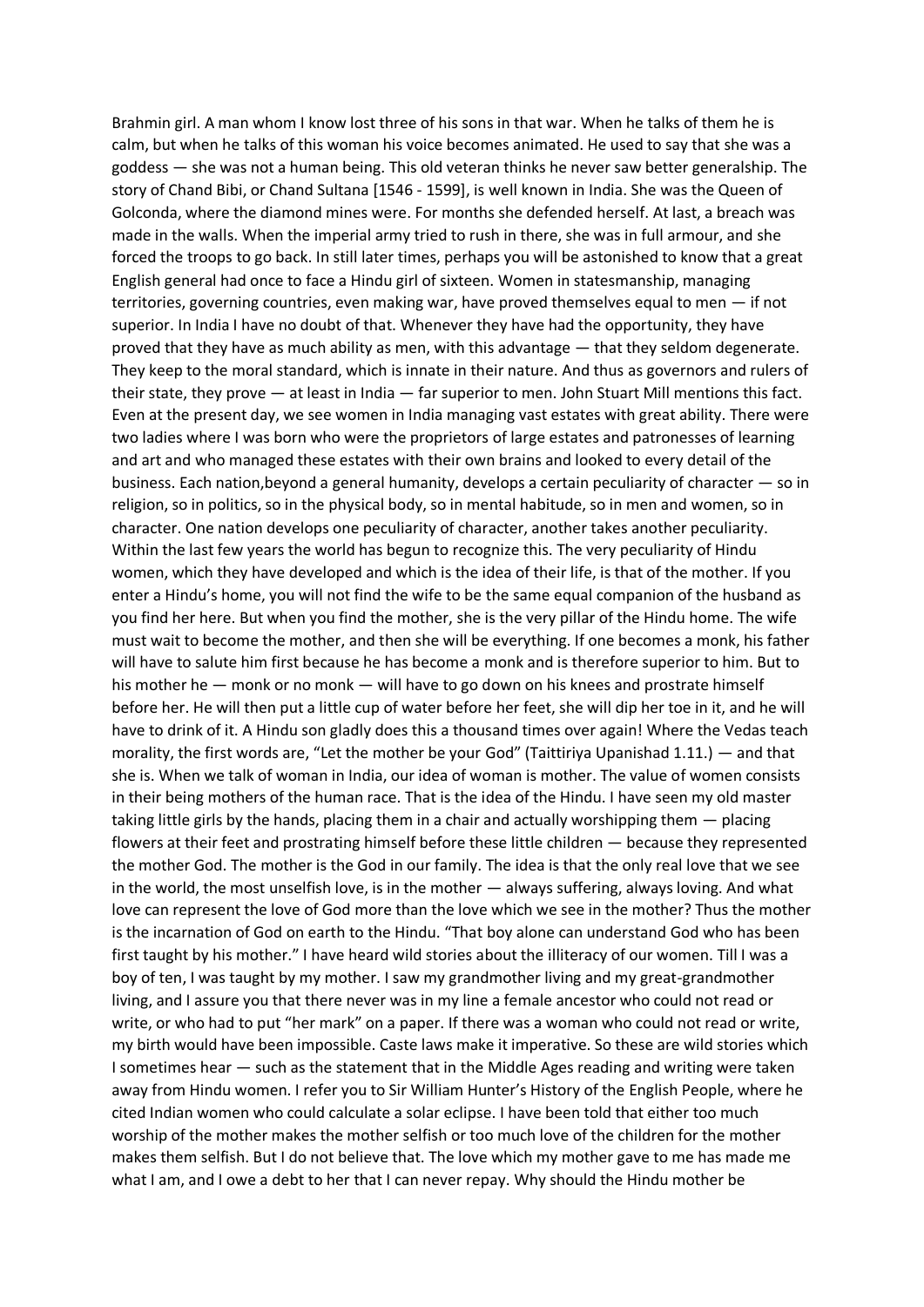worshipped? Our philosophers try to find a reason and they come to this definition: We call ourselves the Aryan race. What is an Aryan? He is a man whose birth is through religion. This is a peculiar subject, perhaps, in this country; but the idea is that a man must be born through religion, through prayers. If you take up our law books you will find chapters devoted to this  $-$  the prenatal influence of a mother on the child. I know that before I was born, my mother would fast and pray and do hundreds of things which I could not even do for five minutes. She did that for two years. I believe that whatever religious culture I have, I owe to that. It was consciously that my mother brought me into the world to be what I am. Whatever good impulse I have was given to me by my mother — and consciously, not unconsciously. "A child materially born is not an Aryan; the child born in spirituality is an Aryan." For all this trouble — because she has to make herself so pure and holy in order to have pure children — she has a peculiar claim on the Hindu child. And the rest [of her traits] is the same with all other nations: she is so unselfish. But the mother has to suffer most in our families. The mother has to eat last. I have been asked many times in your country why the [Hindu] husband does not sit with his wife to eat — if the idea is, perhaps, that the husband thinks she is too low a being. This explanation is not at all right. You know, a hog's hair is thought to be very unclean. A Hindu cannot brush his teeth with the brushes made of it, so he uses the fibre of plants. Some traveller saw one Hindu brushing his teeth with that and then wrote that "a Hindu gets up early in the morning and gets a plant and chews it and swallows it!" Similarly, some have seen the husband and wife not eating together and have made their own explanation. There are so many explainers in this world, and so few observers — as if the world is dying for their explanations! That is why I sometimes think the invention of printing was not an unmixed blessing. The real fact is: just as in your country many things must not be done by ladies before men, so in our country the fact is that it is very indecorous to munch and munch before men. If a lady is eating, she may eat before her brothers. But if the husband comes in, she stops immediately and the husband walks out quickly. We have no tables to sit at, and whenever a man is hungry he comes in and takes his meal and goes out. Do not believe that a Hindu husband does not allow his wife to sit at the table with him. He has no table at all. The first part of the food — when it is ready — belongs to the guests and the poor, the second to the lower animals, the third to the children, the fourth to the husband, and last comes the mother. How many times I have seen my mother going to take her first meal when it was two o'clock. We took ours at ten and she at two because she had so many things to attend to. [For example], someone knocks at the door and says, "Guest", and there is no food except what was for my mother. She would give that to him willingly and then wait for her own. That was her life and she liked it. And that is why we worship mothers as gods. I wish you would like less to be merely petted and patronized and more to be worshipped! [You], a member of the human race! — the poor Hindu does not understand that [inclination of yours]. But when you say, "We are mothers and we command", he bows down. This is the side then that the Hindus have developed. Going back to our theories — people in the West came about one hundred years ago to the point that they must tolerate other religions. But we know now that toleration is not sufficient toward another religion; we must accept it. Thus it is not a question of subtraction, it is a question of addition. The truth is the result of all these different sides added together. Each of all these religions represents one side, the fullness being the addition of all these. And so in every science, it is addition that is the law. Now the Hindu has developed this side. But will this side be enough? Let the Hindu woman who is the mother become the worthy wife also, but do not try to destroy the mother. That is the best thing you can do. Thus you get a better view of the universe instead of going about all over the world, rushing into different nations and criticizing them and saying, "The horrid wretches — all fit to be barbecued for eternity!" If we take our stand on this position — that each nation under the Lord's will is developing one part of human nature — no nation is a failure. So far they have done well, now they must do better! [Applause] Instead of calling the Hindus "heathens", "wretches", "slaves", go to India and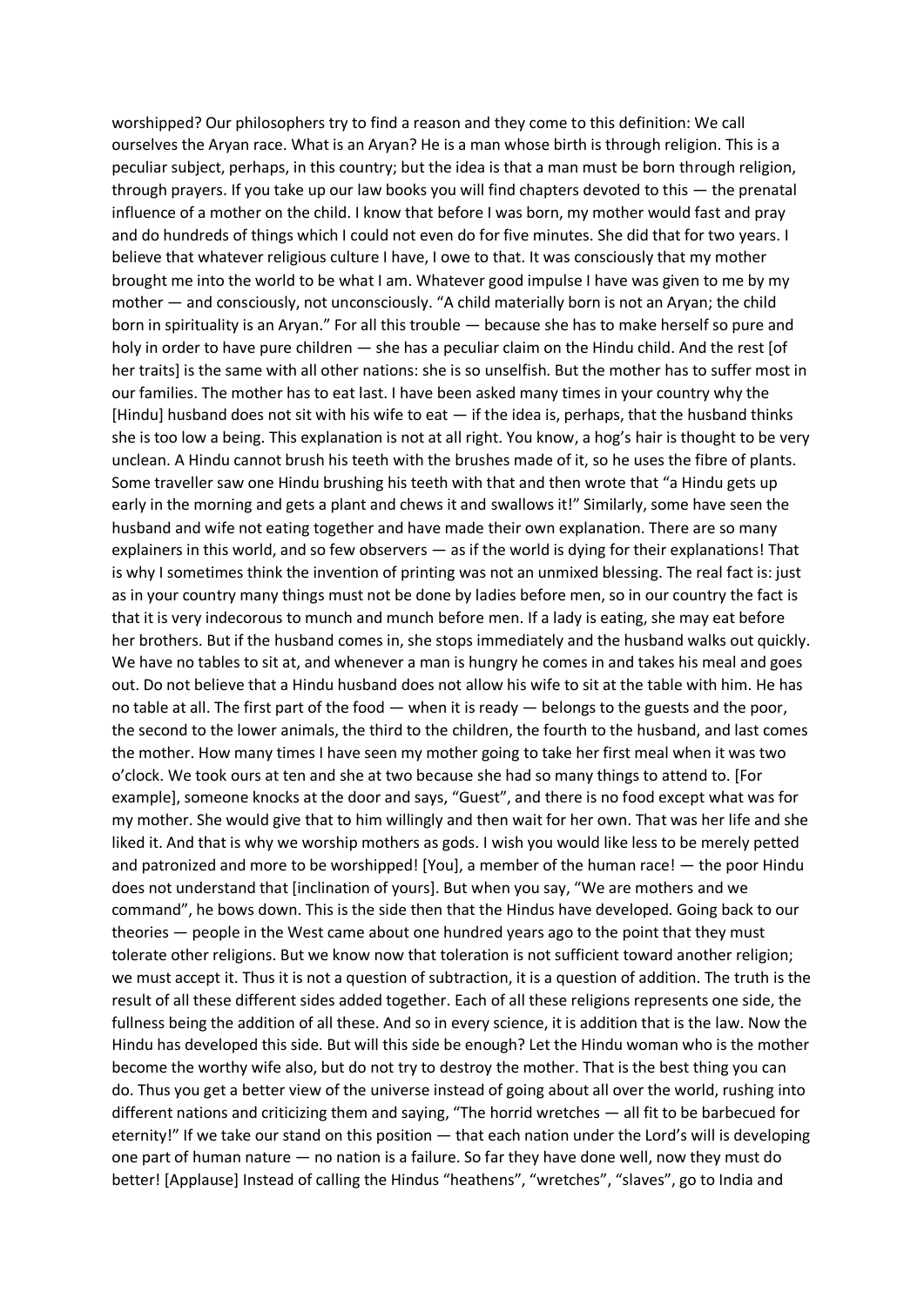say, "So far your work is wonderful, but that is not all. You have much more to do. God bless you that you have developed this side of woman as a mother. Now help the other side — the wife of men". And similarly, I think (I tell it with the best spirit) that you had better add to your national character a little more of the mother side of the Hindu nature! This was the first verse that I was taught in my life, the first day I went to school: "He indeed is a learned man who looks upon all women as his mother, who looks upon every man's property as so much dust, and looks upon every being as his own soul". There is the other idea of the woman working with the man. It is not that the Hindus had not those ideals, but they could not develop them. It is alone in the Sanskrit language that we find four words meaning husband and wife together. It is only in our marriage that they [both] promise, "What has been my heart now may be thine". It is there that we see that the husband is made to look at the Pole-star, touching the hand of his wife and saying, "As the Pole-star is fixed in the heavens, so may I be fixed in my affection to thee". And the wife does the same. Even a woman who is vile enough to go into the streets can sue her husband and have a maintenance. We find the germs of these ideas in all our books throughout our nation, but we were not able to develop that side of the character. We must go far beyond sentiment when we want to judge. We know it is not emotion alone that governs the world, but there is something behind emotion. Economic causes, surrounding circumstances and other considerations enter into the development of nations. (It is not in my present plan to go into the causes that develop woman as wife.) So in this world, as each nation is placed under peculiar circumstances and is developing its own type, the day is coming when all these different types will be mixed up  $-$  when that vile sort of patriotism which means "rob everybody and give to me" will vanish. Then there will be no more one-sided development in the whole world, and each one of these [nations] will see that they had done right. Let us now go to work and mix the nations up together and let the new nation come. Will you let me tell you my conviction? Much of the civilization that comprises the world today has come from that one peculiar race of mankind — the Aryans. [Aryan] civilization has been of three types: the Roman, the Greek, the Hindu. The Roman type is the type of organization, conquest, steadiness — but lacking in emotional nature, appreciation of beauty and the higher emotions. Its defect is cruelty. The Greek is essentially enthusiastic for the beautiful, but frivolous and has a tendency to become immoral. The Hindu type is essentially metaphysical and religious, but lacking in all the elements of organization and work. The Roman type is now represented by the Anglo-Saxon; the Greek type more by the French than by any other nation; and the old Hindus do not die! Each type has its advantage in this new land of promise. They have the Roman's organization, the power of the Greek's wonderful love for the beautiful, and the Hindu's backbone of religion and love of God. Mix these up together and bring in the new civilization. And let me tell you, this should be done by women. There are some of our books which say that the next incarnation, and the last (we believe in ten), is to come in the form of a woman. We see resources in the world yet remaining because all the forces that are in the world have not come into use. The hand was acting all this time while other parts of the body were remaining silent. Let the other parts of the body be awakened and perhaps in harmonious action all the misery will be cured. Perhaps, in this new land, with this new blood in your veins, you may bring in that new civilization — and, perhaps, through American women. As to that ever blessed land which gave me this body, I look back with great veneration and bless the merciful being who permitted me to take birth in that holiest spot on earth. When the whole world is trying to trace its ancestry from men distinguished in arms or wealth, the Hindus alone are proud to trace their descent from saints. That wonderful vessel which has been carrying for ages men and women across this ocean of life may have sprung small leaks here and there. And of that, too, the Lord alone knows how much is owing to themselves and how much to those who look down with contempt upon the Hindus. But if such leaks there are, I, the meanest of her children, think it my duty to stop her from sinking even if I have to do it with my life. And if I find that all my struggles are in vain, still,